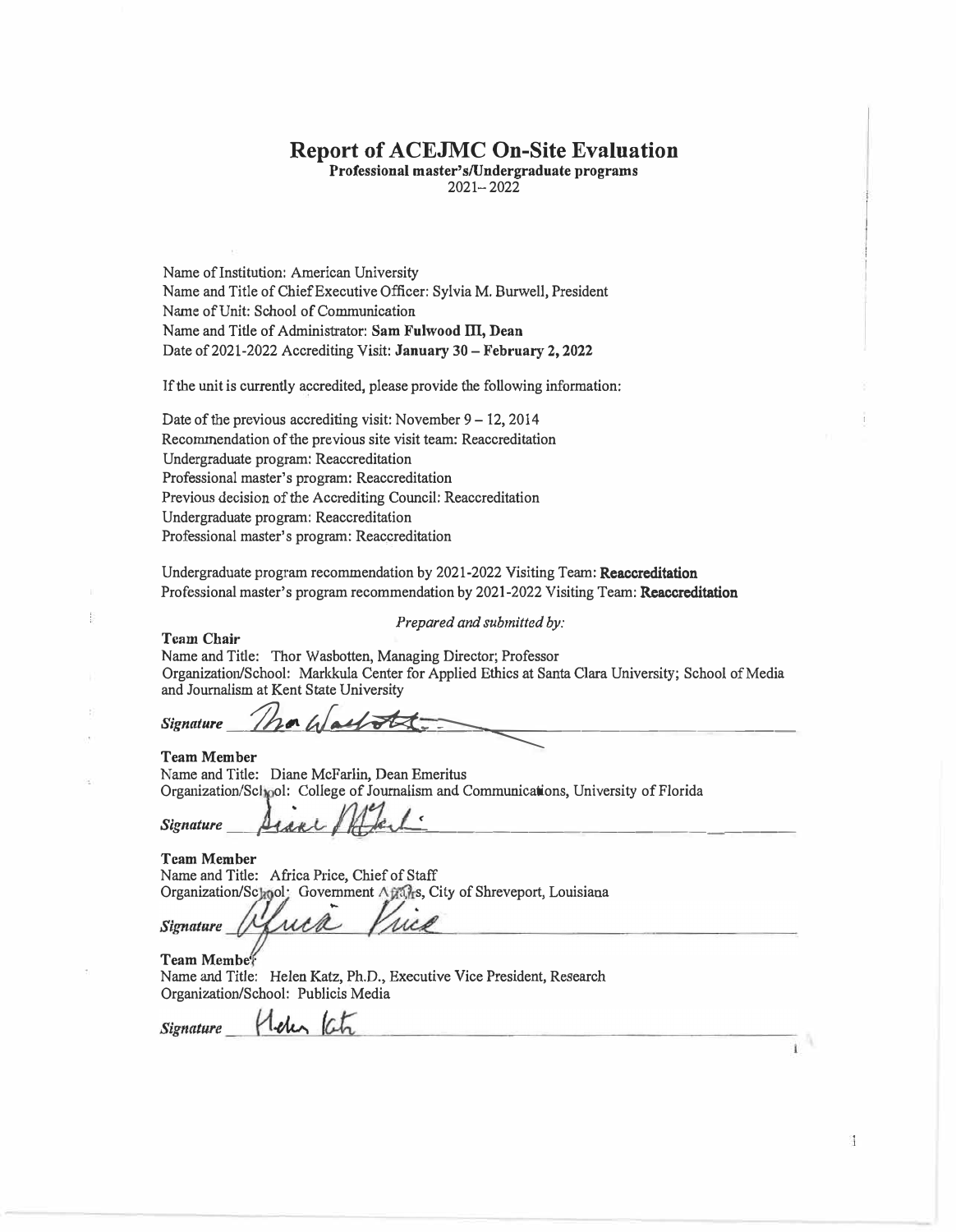**Team Member** 

Name and Title: George L. Daniels, Ph.D., Associate Professor

Organization/School: College of Communication & Information Sciences, University of Alabama Daniels 2001 **Signature** 

g

Please indicate if team members participated on site or virtnally only:

On site: Thor Washotten, Diane McFarlin, Africa Price, Dr. Helen Katz

Virtually: Dr. George Daniels

÷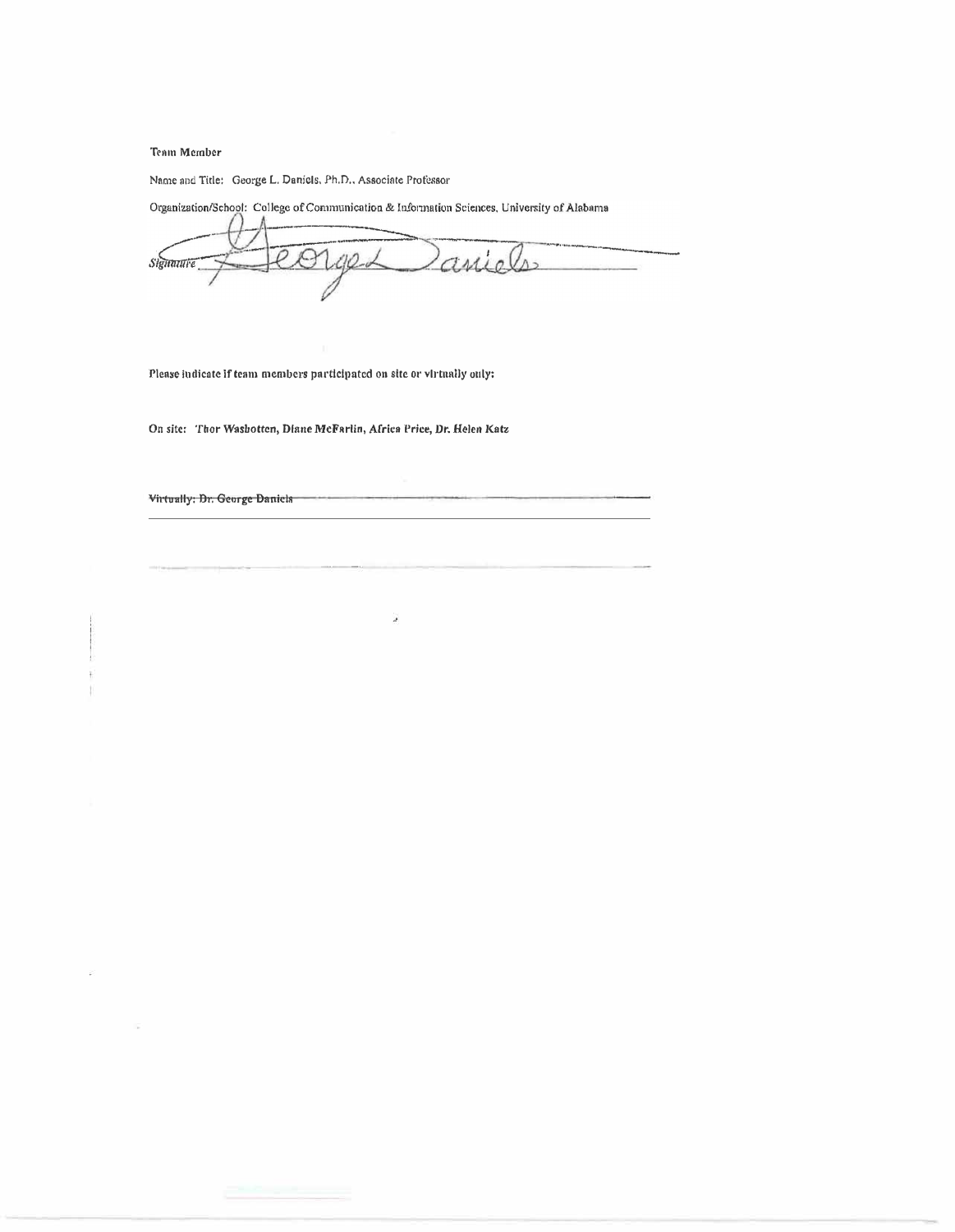#### **PART I: General information**

**Name of Institution:** American University

**Name of Unit:** School of Communication

**Year of Visit:** 2022

#### **1. Check regional association by which the institution now is accredited.**

- Higher Learning Commission
- **+** Middle States Commission on Higher Education
- New England Commission on Higher Education
- \_\_\_ Northwest Commission on Colleges and Universities
- \_\_\_ Southern Association of Colleges and School Commission on Colleges
- \_\_\_ Western Association of Schools and Colleges

*If the unit seeking accreditation is located outside the United States, provide the name(s) of the appropriate recognition or accreditation entities:*

#### **2. Indicate the institution's type of control; check more than one if necessary.**

- **+** Private
- Public
- Other (specify)

**3. Provide assurance that the institution has legal authorization to provide education beyond the secondary level in your state. It is not necessary to include entire authorizing documents. Public institutions may cite legislative acts; private institutions may cite charters or other authorizing documents.**

#### **H.R. No. 10304**

*Fifty-Second Congress of the United States, At the Second Session, Begun and held in the City of Washington, in the District of Columbia, on Monday, the fifth day of December, eighteen hundred and ninety-two,*

### **AN ACT To incorporate the American University**

#### *Be it enacted by the Senate and House of Representatives of the United States of America in Congress assembled,*

That John H. Vincent, John E. Andrus, James M. Buckley, Mark Hoyt, Jesse L. Hurlburt, James M. King, Charles C. McCabe, Charles H. Payne, John E. Searles, junior, John S. Huyler, of New York; Charles W. Buoy, J.A.M. Chapman, G.P. Hukill, Robert E. Pattison, Charles Scott, Mrs. Matthew Simpson of Pennsylvania; Julian S. Carr, of North Carolina; David H. Carroll, Jacob Tome, Alpheus W. Wilson, of Maryland; Charles H. Fowler, of Minnesota; William M. Springer, J.B. Hobbs, of Illinois; John P. Newman, of Nebraska; Job H. Jackson, of Delaware; Redfield Proctor, of Vermont; W.W. Smith, of Virginia; D.B. Wesson, M. Burnham, of Massachusetts; Thomas Bowman, of Missouri; and John F. Hurst, Louis E. McComas, Benjamin Charlton, Andrew B. Duvall, Matthew G. Emery, Charles C. Glover, S.S. Henkle, Benjamin F. Leighton, John E. Beall, Aldis B. Browne, Mrs. John A. Logan, H.B. Moulton, Hiram Price, Mrs. Elizabeth J. Somers, Brainard H. Warner, and S.W. Woodward of the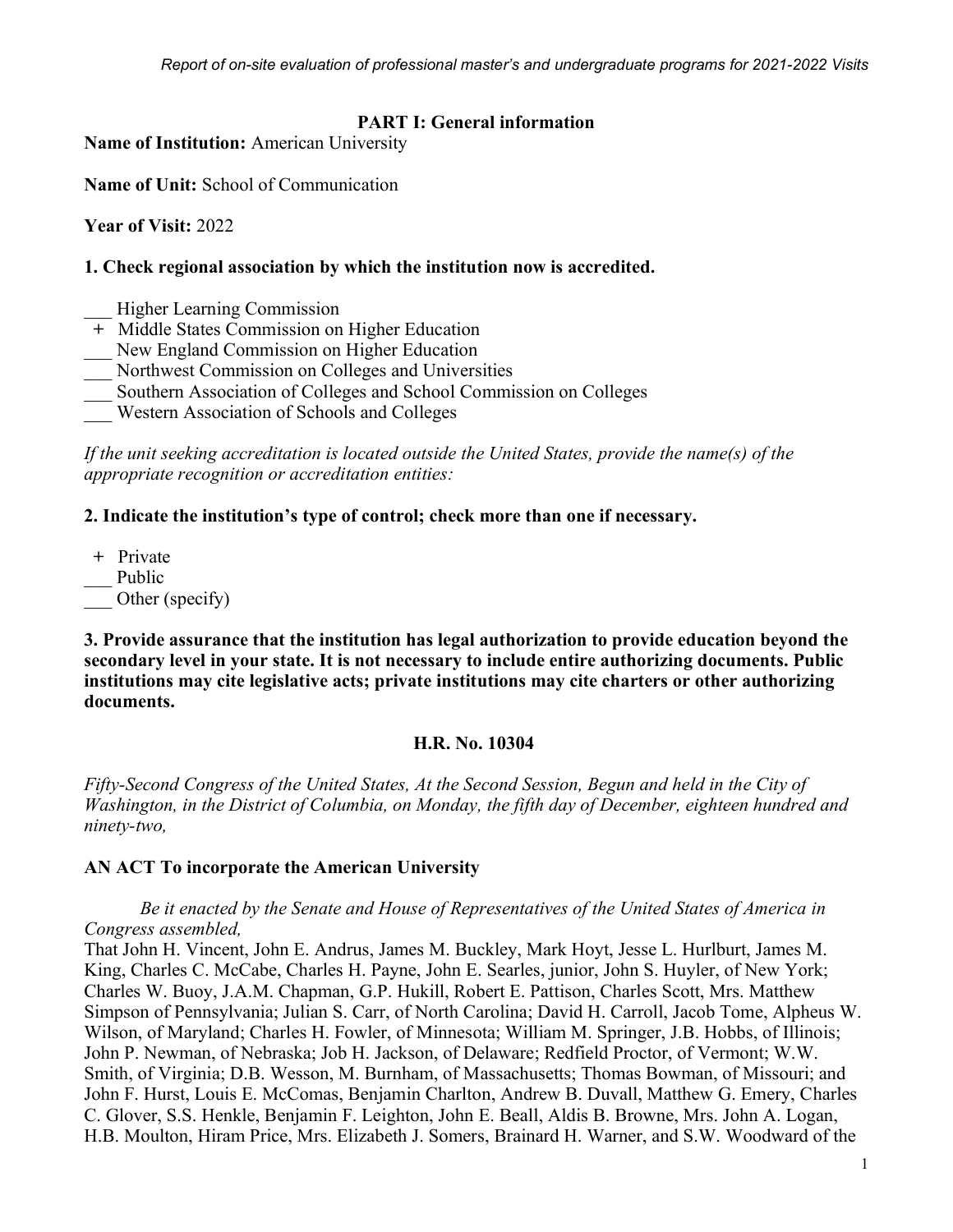District of Columbia, their associates and successors, two thirds of whom shall at all times be members of the Methodist Episcopal Church, are hereby constituted a body politic and corporate by the name The American University, with power to sue and be sued, plead and be impleaded, and have perpetual succession; to acquire, take by devise, bequest or otherwise, hold, purchase, encumber, and convey such real and personal estate as shall be required for the purpose of its incorporation; to make and use a common seal, and the same to alter at pleasure; to choose a board of trustees consisting of not more than fifty, of whom fifteen shall constitute a quorum to do business, and which board shall be authorized to fill any vacancies in their number, to appoint such officers and agents as the business of the corporation shall require, and to make by-laws for the accomplishment of its purposes, for the management of its property, and for the regulation of its affairs. Said corporation is hereby empowered to establish and maintain within the District of Columbia a university for the promotion of education. The said corporation shall have power to grant and confer diplomas and the usual college and university degrees, and honorary degrees, and also such other powers as may be necessary fully to carry out and execute the general purposes of the said corporation as herein appearing.

Sec. 2 That this act may be amended or repealed at any time by the Congress in its pleasure.

Charles F. Crisp (D-Ga) Speaker of the House of Representatives

Levi P. Morton Vice President of the United States and President of the Senate

Approved February 24th, 1893 Benjamin Harrison President of the United States

\* \* \* \* \* \* \*

Approved by virtue of a Special Act of Congress of the United States, February 24, 1893 (27 Stat. 476).

### **AN ACT To incorporate the American University**

#### *Section 1.*

#### *Be it enacted by the Senate and House of Representatives of the United States of America in Congress assembled,*

That John H. Vincent, John E. Andrus, James M. Buckley, Mark Hoyt, Jesse L. Hurlburt, James M. King, Charles C. McCabe, Charles H. Payne, John E. Searles, junior, John S. Huyler, of New York; Charles W. Buoy, J.A.M. Chapman, G.P. Hukill, Robert E. Pattison, Charles Scott, Mrs. Matthew Simpson of Pennsylvania; Julian S. Carr, of North Carolina; David H. Carroll, Jacob Tome, Alpheus W. Wilson, of Maryland; Charles H. Fowler, of Minnesota; William M. Springer, J.B. Hobbs, of Illinois; John P. Newman, of Nebraska; Job H. Jackson, of Delaware; Redfield Proctor, of Vermont; W.W. Smith, of Virginia; D.B. Wesson, M. Burnham, of Massachusetts; Thomas Bowman, of Missouri; and John F. Hurst, Louis E. McComas, Benjamin Charlton, Andrew B. Duvall, Matthew G. Emery, Charles C. Glover, S.S. Henkle, Benjamin F. Leighton, John E. Beall, Aldis B. Browne, Mrs. John A. Logan, H.B. Moulton, Hiram Price, Mrs. Elizabeth J. Somers, Brainard H. Warner, and S.W. Woodward of the District of Columbia, their associates and successors, including individuals who are members of the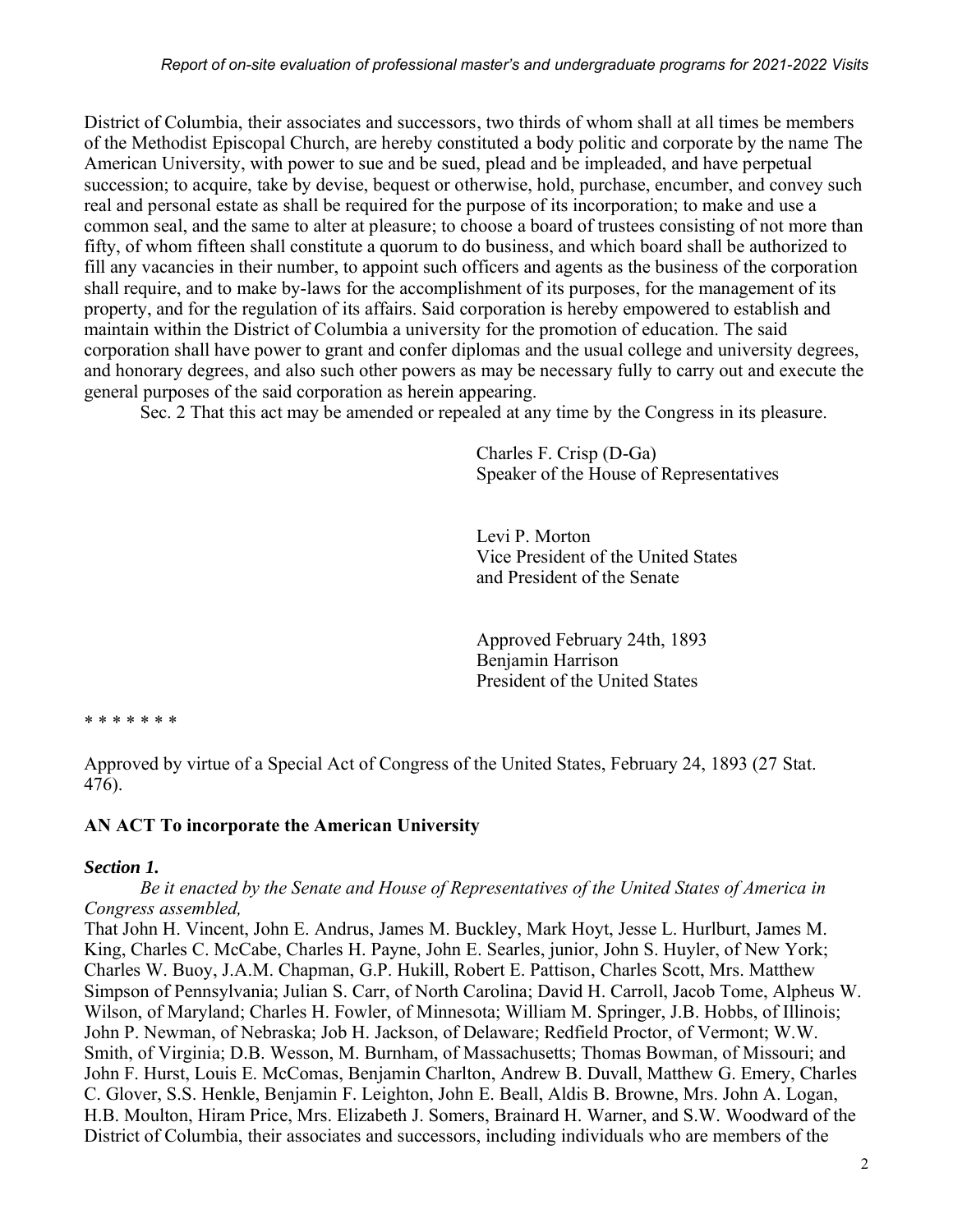United Methodist Church, including (subject to their acceptance) the Bishop of the Washington Episcopal Area and General Secretary of the General Board of Higher Education and Ministry of the United Methodist Church, are hereby constituted a body politic and corporate by the name The American University, with power to sue and be sued, plead and be impleaded, and have perpetual succession; to acquire, take by devise, bequest or otherwise, hold, purchase, encumber, and convey such real and personal estate as shall be required for the purpose of its incorporation; to make and use a common seal, and the same to alter at pleasure; and incorporators aforesaid, their associates and successors, who shall possess the qualifications herein required, shall constitute a board of trustees, by which the business of said corporation shall be transacted, which board shall hereafter consist of not less than twenty-five or more than fifty persons, eleven of whom shall constitute a quorum to do business, and which board shall be authorized to fill any vacancies in their number, to appoint such officers and agents as the business of the corporation shall require; and to make by-laws for the accomplishments of its purposes, for the management of its property, and for the regulation of its affairs. Said corporation is hereby empowered to establish and maintain within the District of Columbia a university for the promotion of education. The said corporation shall have power to grant and confer diplomas and the usual college and university degrees, and honorary degrees, and also such other powers as may be necessary fully to carry out and execute the general purposes of the said corporation as herein appearing.

### *Section 2.*

a.After the date of enactment of this section –

1. no person shall be elected to the board of trustees of the corporation unless the election of such person has been approved by the General Board of Higher Education and Ministry of the United Methodist Church; members of the board of trustees shall hold office until their successors are elected.

2. all property, both real and personal, of the corporation shall be held in perpetuity for educational purposes under the auspices of the United Methodist Church,

3. the board of trustees of the corporation shall not propose any amendment by the Congress to this Act unless the proposal of such amendment has been previously approved by the General Board of Higher Education and Ministry of the United Methodist Church.

b. In the case of any violation by the corporation or the board of trustees of any provisions of subsection (a) of this section, all right, title, and interest of the corporation shall vest in the General Board of Higher Education and Ministry of the United Methodist Church, a corporation organized under the laws of the State of Tennessee, or its successor.

*Section 3.* That this act may be amended or repealed at any time by the Congress in its pleasure.

### \* \* \* \* \* \* \*

Approved by virtue of a Special Act of Congress of the United States, February 24, 1893 (27 Stat. 476), as amended by the following Acts of Congress: March 3, 1895 (28 Stat. 1814); June 30, 1951 (65 Stat. 107); August 1, 1953 (67 Stat. 359); October 31, 1990 (104 Stat. 1160); September 9, 1996 (110 Stat. 2378).

### **4. Has the journalism/mass communications unit been evaluated previously by the Accrediting Council on Education in Journalism and Mass Communications?**

**+** Yes

 $\overline{N}$ <sup> $\overline{O}$ </sup>

If yes, give the date of the last accrediting visit: November 9 - 12, 2014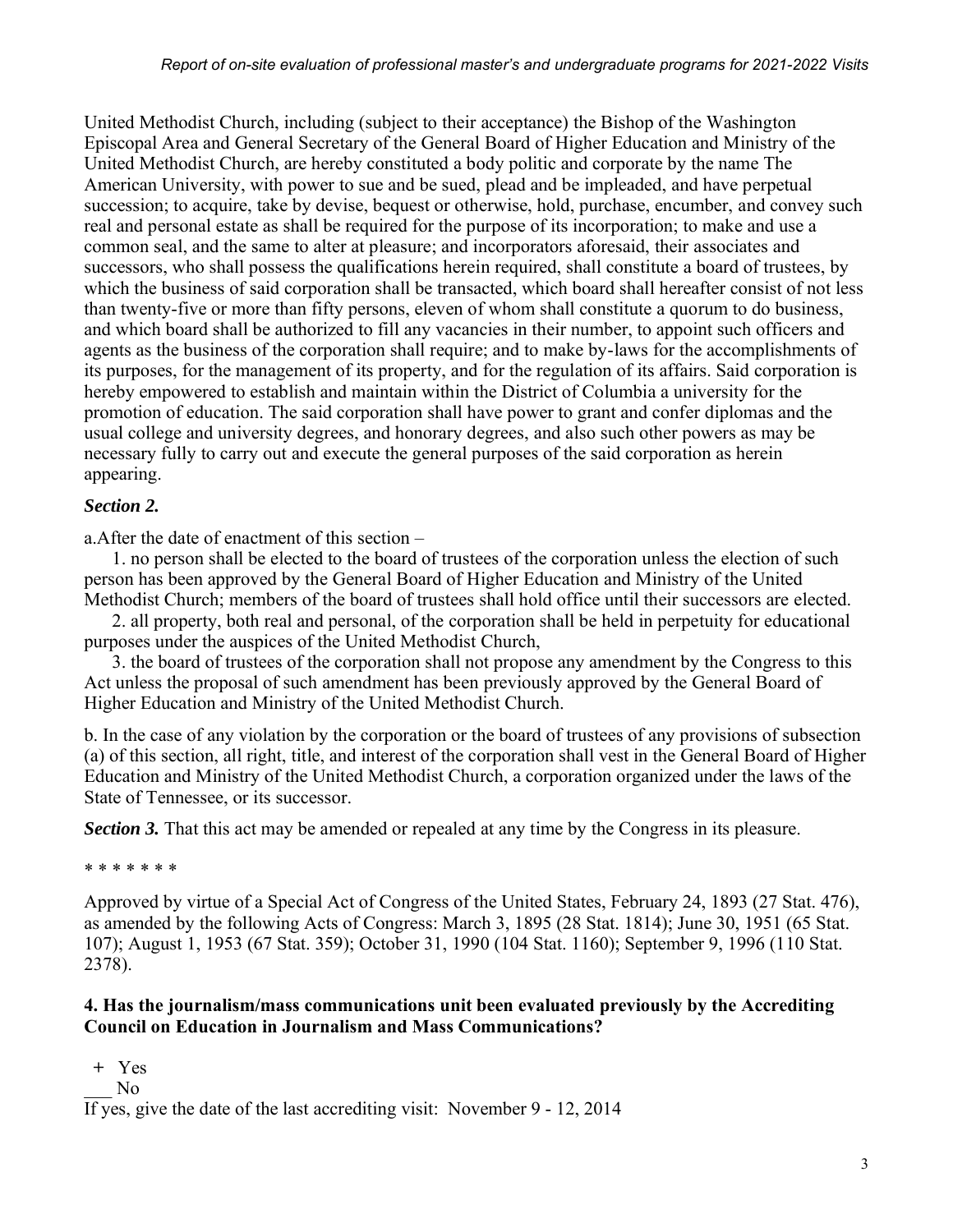### **5. When was the unit or sequences within the unit first accredited by ACEJMC?**

1976

#### **6. Provide the unit's undergraduate mission statement and the separate mission statement for the graduate program. Statements should give the date of adoption and/or last revision.**

SOC Mission Statement: AU SOC engages in the most pressing issues of our time through teaching, scholarship, and professional experiences in communication and media in Washington and beyond. (Approved at the SOC Council October 10, 2018.)

SOC Journalism updated its previous mission October 1, 2021. It covers both MA and BA programs. It is: SOC Journalism trains journalists to seek truth in an evolving news landscape, question the powerful, promote ethical journalism, and practice inclusivity in reporting news all in an effort to protect freedom of the press and democracy.

Public Communication relies on the School's mission statement to define its programs.

### **7. What are the type and length of terms?**

Semesters of 15 weeks Summer sessions of 6 to 7 weeks

### **8. Check the programs offered in journalism/mass communications:**

- **+** Bachelor's degree
- **+** Master's degree
- \_\_\_ Ph.D. degree

### **9. List the specific undergraduate and professional master's degrees as well as the majors or sequences being reviewed by ACEJMC.**

•BA in Communication: Journalism

- •Public Relations and Strategic Communication (formerly BA in Communication: Public Communication)
- •MA in Communication: Journalism and Public Affairs
- •MA Strategic Communication

#### **10. Credit hours required by the university for an undergraduate degree: (Specify semester-hour or quarter-hour credit.)**

Bachelor's: a minimum of 120 semester credit hours

Master's: 30 graduate credits required in PC; 33 graduate credits required in the full-time Journalism program; 30 credits are required for the weekend Journalism program.

### **11. Give the number of credit hours students may earn for internship experience. Specify semester-hour or quarter-hour credit.**

Both undergraduate Journalism and Public Relations and Strategic Communication students may earn up to six semester-hour credits after curricular changes implementing ACEJMC revisions were approved.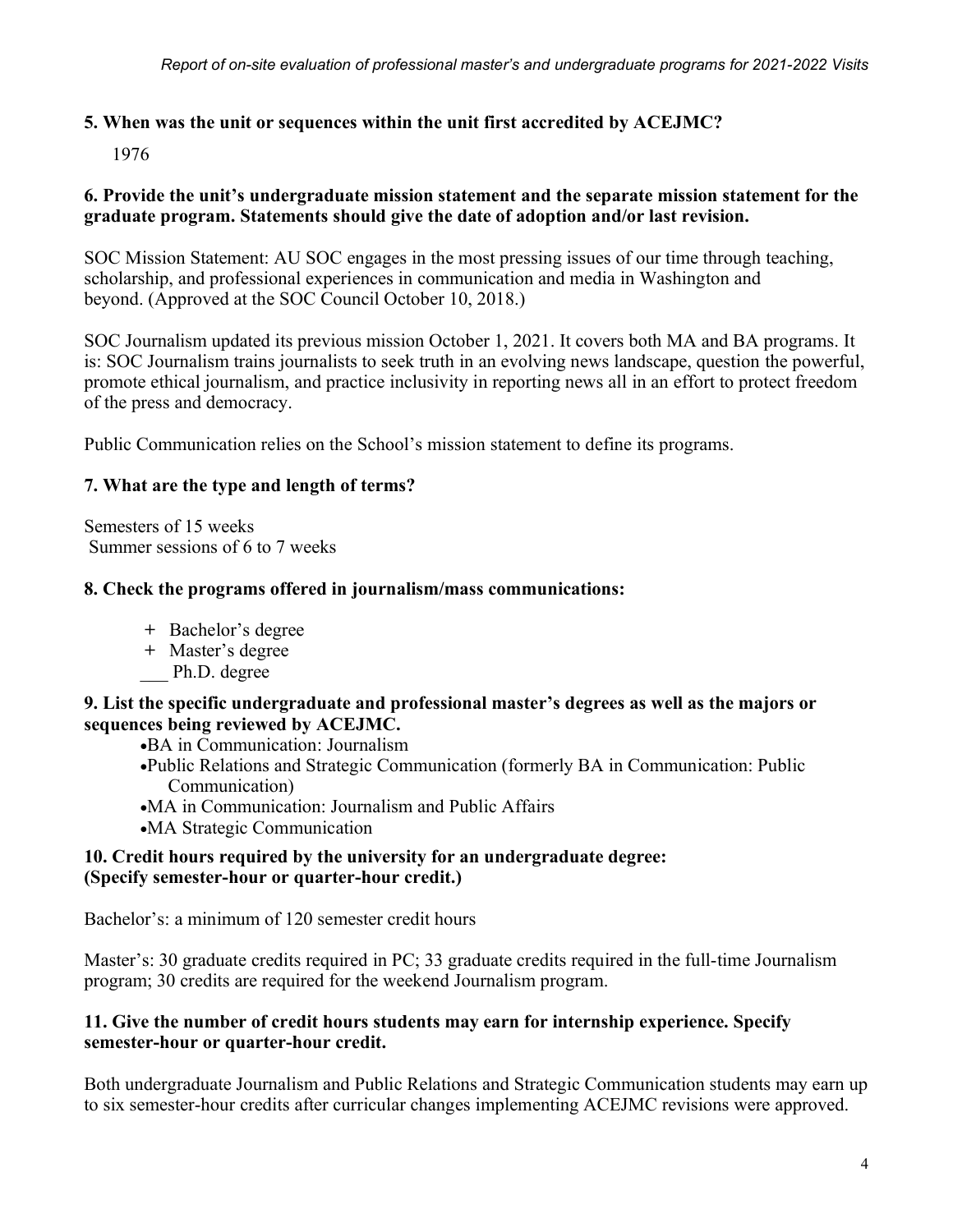Graduate students in Journalism and Strategic Communication may earn a maximum of three credit hours for an internship.

### **12. List each professional journalism or mass communications sequence or specialty in the undergraduate program and give the name of the person in charge.**

| Name of Sequence or Specialty                                                | Person in Charge |
|------------------------------------------------------------------------------|------------------|
| BA in Communication Journalism: Journalism                                   | Amy Eisman       |
| BA in Communication Journalism: Broadcast                                    | Amy Eisman       |
| BA in Communication: Public Relations & Strategic Communication Dina Inverso |                  |

### **13. Number of full-time students enrolled in the institution:**

| <b>Fall 2021 AU Enrollment</b> |        |
|--------------------------------|--------|
| Undergraduate                  | 8,463  |
| Graduate                       | 4,963  |
| Law                            | 1,426  |
| Total                          | 14,852 |

### **14. Number of undergraduate majors in the accredited unit, by sequence and total (if the unit has pre-major students, list them as a single total**):

| Name of Sequence or Specialty                       |                         | Undergraduate majors |
|-----------------------------------------------------|-------------------------|----------------------|
| <b>BA</b> in Journalism                             |                         | 137                  |
| BA in Journalism: Broadcast                         |                         | N/A                  |
| Journalism Intended                                 |                         | 156                  |
| BA in Public Relations & Strategic Communication    |                         | 248                  |
| Public Relations & Strategic Communication Intended |                         | 72                   |
| Undecided                                           |                         | 32                   |
|                                                     | Total                   | 645                  |
| 15. Number of graduate students enrolled:           |                         | online               |
|                                                     | $\alpha$ n $\alpha$ 1te |                      |

|                                           | on-site | online |
|-------------------------------------------|---------|--------|
| Journalism and Strategic Communication    | 76      |        |
| All SOC graduate programs.                | 249     | 69     |
| MA in Strategic Communication             |         |        |
| (Weekday Program)                         | 38      |        |
| (Online Program)                          |         | 69     |
| MA in Journalism and Public Affairs       |         |        |
| (Broadcast)                               | 6       |        |
| (Investigative)                           | 16      |        |
| (International)                           | 6       |        |
| MA in Journalism and Digital Storytelling |         |        |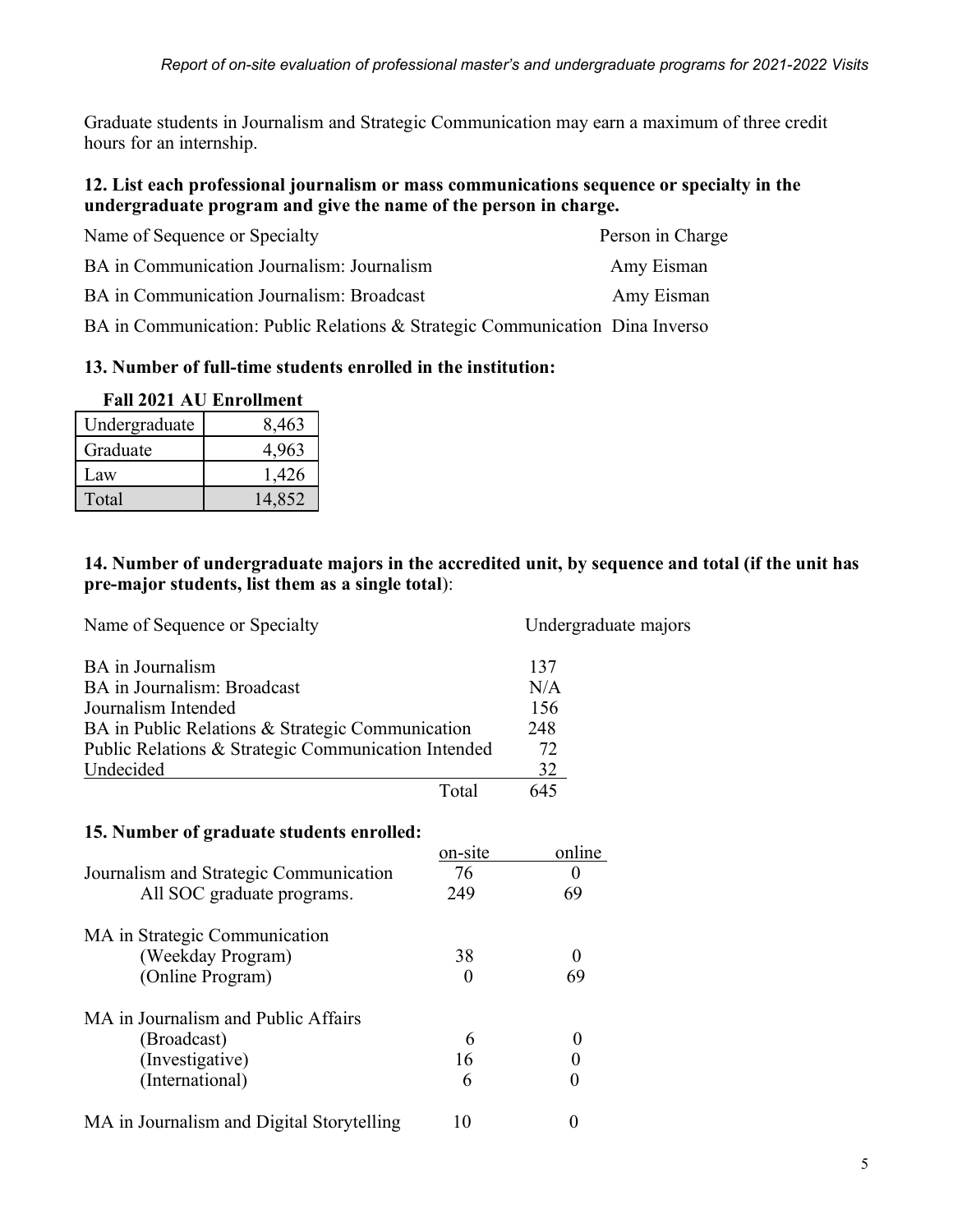**16. Number of students in each section of all skills courses (newswriting, reporting, editing, photography, advertising copy, broadcast news, public relations writing, etc.). List enrollment by section for the term during which the visit will occur and the preceding term. Submit two semesters with the self-study and update as needed when the site team arrives on site. Attach separate pages if necessary. Include a separate list for online skills courses, which also must meet the 20-1 ratio. (The Council has ruled that campaign courses are exempt from the 20-1 ratio.)**

| Course                                                   | <b>Students</b> |
|----------------------------------------------------------|-----------------|
| COMM-301-001, Public Relations                           | 18              |
| COMM-301-002, Public Relations                           | 18              |
| COMM-301-003, Public Relations                           | 18              |
| COMM-301-004, Public Relations                           | 18              |
| COMM-310-001/006, Public Speaking                        | 18              |
| COMM-310-002/007, Public Speaking                        | 18              |
| COMM-310-003/008, Public Speaking                        | 20              |
| COMM-310-004/009, Public Speaking                        | 18              |
| COMM-310-005/010, Public Speaking                        | 18              |
| COMM-337-001, Public Relations Writing                   | 16              |
| COMM-337-002, Public Relations Writing                   | 18              |
| COMM-337-003, Public Relations Writing                   | 18              |
| COMM-337-004, Public Relations Writing                   | 18              |
| COMM-346-001, Public Relations Case Studies              | 18              |
| COMM-346-002, Public Relations Case Studies              | 18              |
| COMM-346-003, Public Relations Case Studies              | 18              |
| COMM-380-001, Public Communication Research              | 18              |
| COMM-380-002, Public Communication Research              | 18              |
| COMM-380-003, Public Communication Research              | 18              |
| COMM-380-004, Public Communication Research              | 18              |
| COMM-420-011/620-009, Telling Stories with Data          | 16              |
| COMM-420-012/620-010, Taming Big Data                    | 17              |
| COMM-420-013/642-003, Strat Comm Leadership & Management | 18              |
| COMM-437-001, Public Relations Portfolio                 | 17              |
| COMM-437-002, Public Relations Portfolio                 | 20              |
| COMM-437-003, Public Relations Portfolio                 | 20              |
| COMM-437-004, Public Relations Portfolio                 | 20              |
| COMM-437-005, Public Relations Portfolio                 | 19              |
| COMM-469/669-001, Digital Strat Comm Analytics           | 18              |
| COMM-485/685-001, Strat Comm & Content Creation          | 18              |
| COMM-533-002, Ethics in Strategic Comm                   | 20              |
| COMM-540-001, Social Marketing for Social Impact         | 20              |
| COMM-540-002, Social Marketing for Social Impact         | 20              |
| COMM-542-001, Media Relations                            | 18              |
| COMM-543-005/006, Speechwriting                          | 17              |
| COMM-543-007/008/009, Speechwriting                      | 15              |
| COMM-640-001, Principles of Strategic Comm               | 14              |
| COMM-642-002, Strat Comm Leadership & Management         | 14              |
| COMM-644-001, Writing for Strategic Comm                 | 14              |

#### **Public Communication – Spring 2021**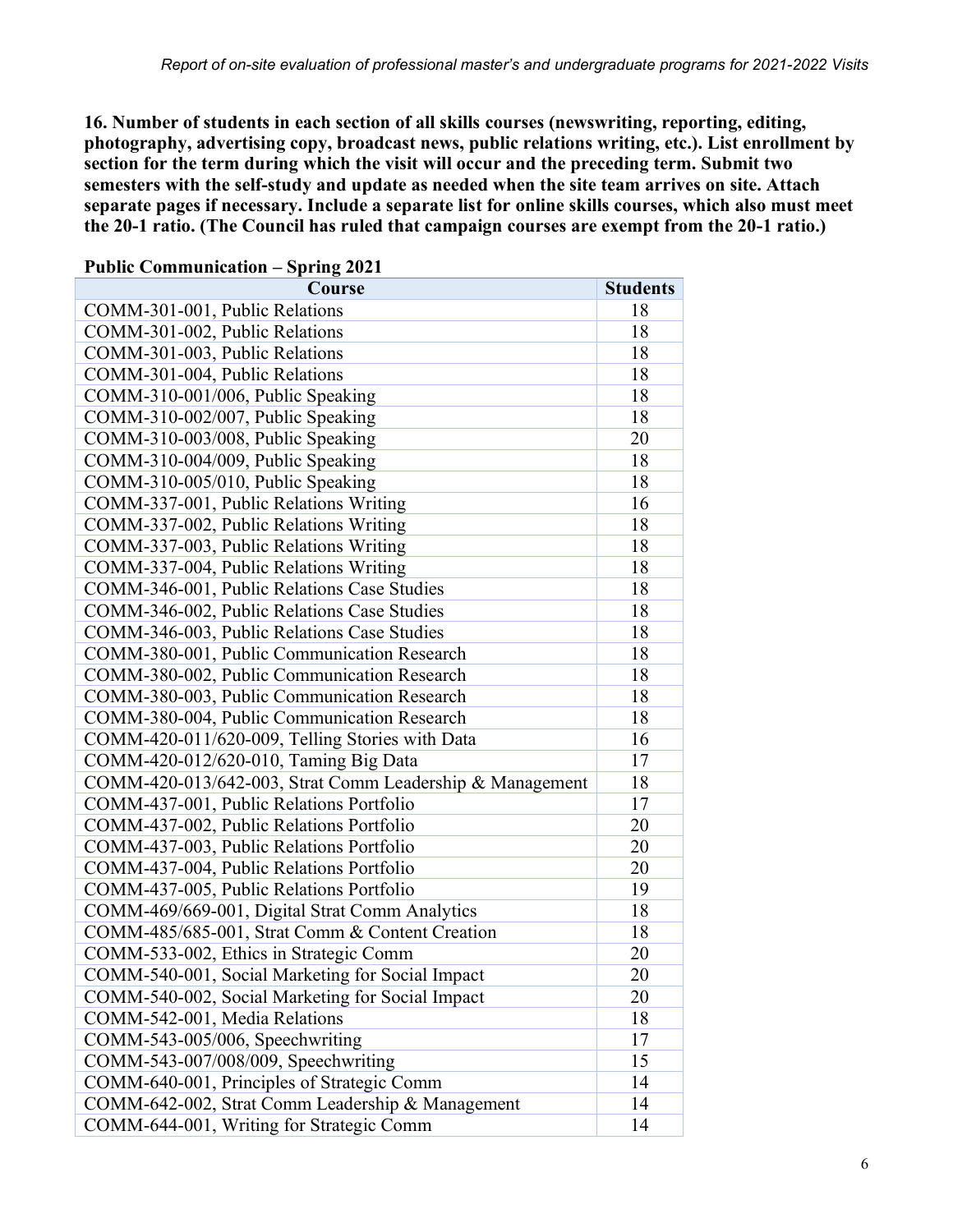| COMM-649-002, Int'l Strategic Communication   | 14 |
|-----------------------------------------------|----|
| COMM-738-001/003, Research for Strategic Comm |    |
| COMM-738-002, Research for Strategic Comm     |    |

# **Journalism – Spring 2021**

| Course                                               | <b>Students</b> |
|------------------------------------------------------|-----------------|
| COMM-105-003, Visual Literacy                        | 18              |
| COMM-105-004, Visual Literacy                        | 17              |
| COMM-105-005, Visual Literacy                        | 18              |
| COMM-105-006, Visual Literacy                        | 17              |
| COMM-105-007, Visual Literacy                        | 18              |
| COMM-105-009, Visual Literacy                        | 18              |
| COMM-200-001, Writing for Communication              | 18              |
| COMM-200-003, Writing for Communication              | 18              |
| COMM-200-004, Writing for Communication              | 17              |
| COMM-200-005, Writing for Communication              | 18              |
| COMM-200-006, Writing for Communication              | 18              |
| COMM-200-007, Writing for Communication              | 18              |
| COMM-200-008, Writing for Communication              | 18              |
| COMM-260-001, Quant Methods for Journalists          | 18              |
| COMM-260-002, Quant Methods for Journalists          | 18              |
| COMM-291-001, Communication Field Experience         | 10              |
| COMM-305-001, Digital Skills                         | 18              |
| COMM-305-003, Digital Skills                         | 13              |
| COMM-305-004, Digital Skills                         | 16              |
| COMM-320-001, Reporting                              | 17              |
| COMM-320-003, Reporting                              | 17              |
| COMM-325-001, Feature Article Writing                | 18              |
| COMM-330-001, Principles of Photography              | 18              |
| COMM-330-002, Principles of Photography              | 18              |
| COMM-330-004, Principles of Photography              | 18              |
| COMM-385-001, Digital Audio & Podcast Production     | 9               |
| COMM-391-001, Communication Careers Internship       | 9               |
| COMM-417/617-001, Fundamentals of News Design        | 18              |
| COMM-419/619-001, In-Depth Journalism                | 18              |
| COMM-420/620-003, The Data of Divides                | 9               |
| COMM-420/620-004, Investigative Broadcast Journalism | 14              |
| COMM-420/620-005, Podcasting Tools & Techniques      | 17              |
| COMM-420-012/620-010, Taming Big Data                | 17              |
| COMM-425-001, Advanced Reporting                     | 18              |
| COMM-425-002, Advanced Reporting                     | 18              |
| COMM-428-001/620-011, Advanced Broadcast Production  | 7               |
| COMM-432/632-001, Backpack Video Journalism          | 11              |
| COMM-491-001, Senior Professional Internship         | 17              |
| COMM-544-001, Foreign Correspondence                 | 16              |
| COMM-588-001, Race/Ethnic & Community Reporting      | 10              |
| COMM-618-001, Data-Driven Journalism                 | 8               |
| COMM-632-002, Backpack Video Journalism              | 5               |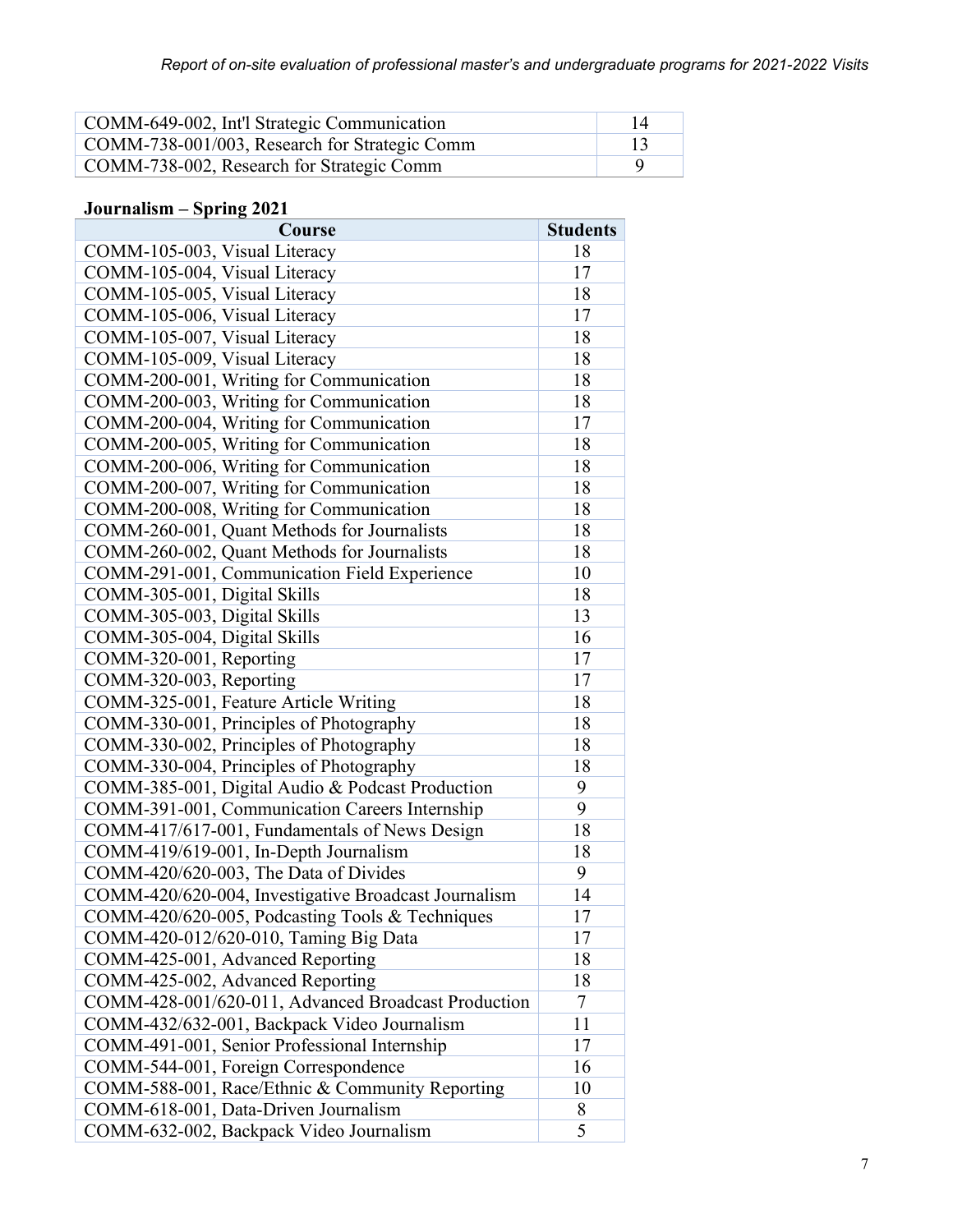| COMM-700-001, Investigative Journalism Practicum |  |
|--------------------------------------------------|--|
| COMM-717-001, Photography/Visual Storytelling    |  |
| COMM-720-001, Capstone Seminar in Journalism     |  |

### **Public Communication – Fall 2021**

| Course                                          | <b>Students</b> |
|-------------------------------------------------|-----------------|
| COMM-301-001/005, Public Relations              | 18              |
| COMM-301-002/006, Public Relations              | 13              |
| COMM-301-003/007, Public Relations              | 18              |
| COMM-301-004/008, Public Relations              | 11              |
| COMM-310-001/006, Public Speaking               | 16              |
| COMM-310-002/007, Public Speaking               | 17              |
| COMM-310-003/008, Public Speaking               | 18              |
| COMM-310-004/009, Public Speaking               | 17              |
| COMM-310-005/010, Public Speaking               | 13              |
| COMM-310-011, Public Speaking                   | 18              |
| COMM-337-001, Public Relations Writing          | 16              |
| COMM-337-002, Public Relations Writing          | 17              |
| COMM-337-003, Public Relations Writing          | 14              |
| COMM-337-005, Public Relations Writing          | 18              |
| COMM-346-002, Public Relations Case Studies     | 18              |
| COMM-346-003, Public Relations Case Studies     | 18              |
| COMM-346-005, Public Relations Case Studies     | 15              |
| COMM-346-006, Public Relations Case Studies     | 18              |
| COMM-346-007, Public Relations Case Studies     | 14              |
| COMM-380-001, Public Communication Research     | 15              |
| COMM-380-003, Public Communication Research     | 18              |
| COMM-380-004, Public Communication Research     | 17              |
| COMM-380-005, Public Communication Research     | 18              |
| COMM-439-002, Political Communication           | 18              |
| COMM-485-001, Strat Comm & Content Creation     | 18              |
| COMM-551-001, Grassroots Digital Advocacy       | 7               |
| COMM-573-001, Visual Design in Strat Comm       | 18              |
| COMM-608-003, Social Media Strategies & Tactics | 18              |
| COMM-639-002, Political Communication           | 14              |
| COMM-640-001, Principles of Strategic Comm      | 18              |
| COMM-640-002, Principles of Strategic Comm      | 18              |
| COMM-640-003, Principles of Strategic Comm      | 18              |
| COMM-640-004, Principles of Strategic Comm      | 16              |
| COMM-640-006, Principles of Strategic Comm      | 15              |
| COMM-640-007, Principles of Strategic Comm      | 9               |
| COMM-641-001, Crisis Communication              | 11              |
| COMM-644-001, Writing for Strategic Comm        | 12              |
| COMM-644-002, Writing for Strategic Comm        | 0 WL            |
| COMM-644-003, Writing for Strategic Comm        | 18              |
| COMM-644-005, Writing for Strategic Comm        | 9               |
| COMM-669-001, Digital Strat Comm Analytics      | 18              |
| COMM-735-001, Communication Theory              | 16              |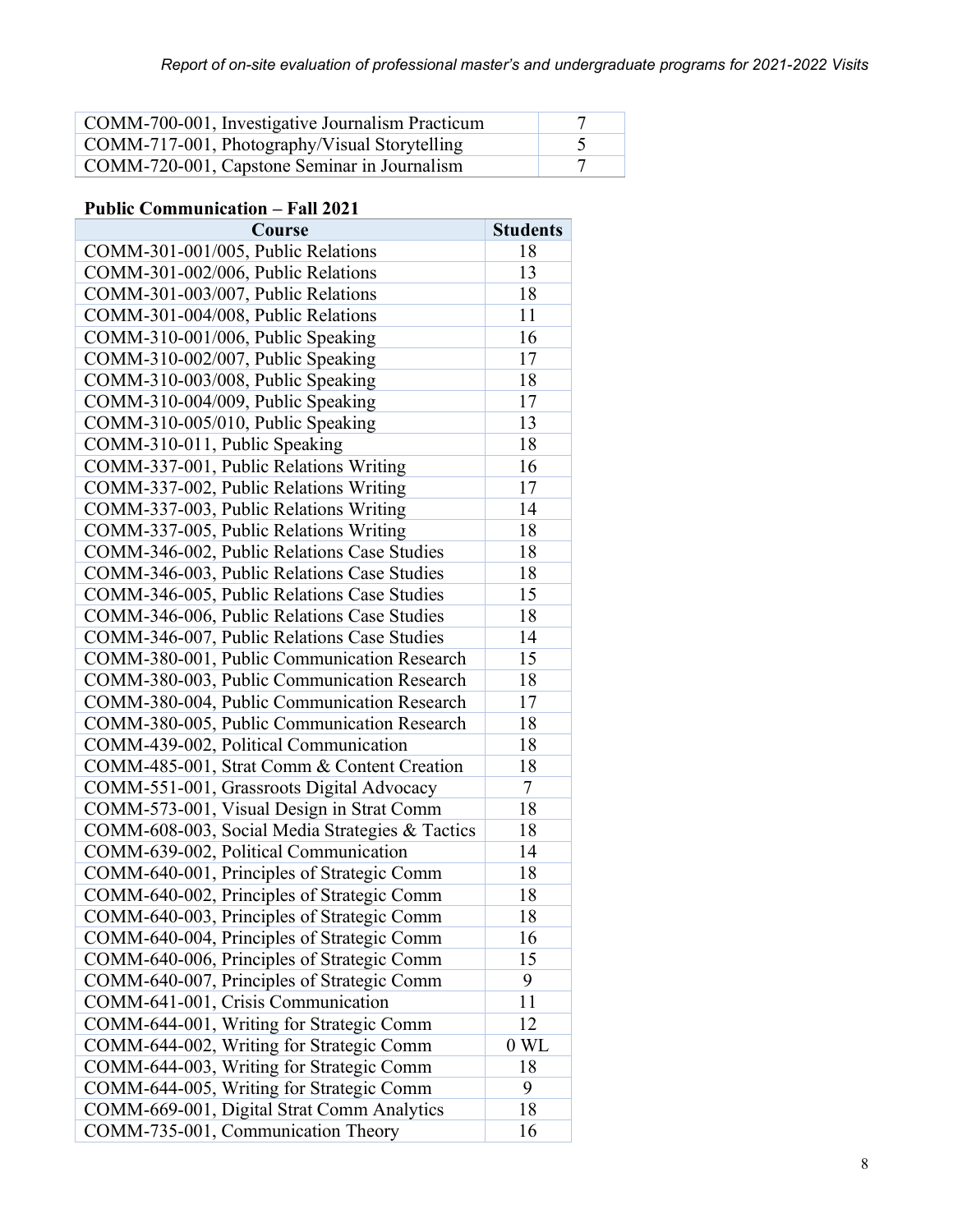| COMM-735-002, Communication Theory        | 11 |
|-------------------------------------------|----|
| COMM-735-003, Communication Theory        | 8  |
| COMM-735-005, Communication Theory        | 13 |
| COMM-738-001, Research for Strategic Comm | 18 |
| COMM-738-002, Research for Strategic Comm | 18 |
| COMM-738-004, Research for Strategic Comm | 15 |
| COMM-738-006, Research for Strategic Comm | 14 |
| COMM-738-007, Research for Strategic Comm | 14 |
| COMM-738-008, Research for Strategic Comm | 13 |
|                                           |    |

### **Journalism – Fall 2021**

| Course                                                   | <b>Students</b> |
|----------------------------------------------------------|-----------------|
| COMM-105-001, Visual Literacy                            | 18              |
| COMM-105-002, Visual Literacy                            | 18              |
| COMM-105-003, Visual Literacy                            | 14              |
| COMM-105-004, Visual Literacy                            | 18              |
| COMM-105-005, Visual Literacy                            | 17              |
| COMM-105-006, Visual Literacy                            | 18              |
| COMM-105-007, Visual Literacy                            | 18              |
| COMM-105-008, Visual Literacy                            | 18              |
| COMM-105-009, Visual Literacy                            | 14              |
| COMM-200-001, Writing for Communication                  | 11              |
| COMM-200-002, Writing for Communication                  | 18              |
| COMM-200-003, Writing for Communication                  | 18              |
| COMM-200-004, Writing for Communication                  | 15              |
| COMM-200-005, Writing for Communication                  | 16              |
| COMM-200-006, Writing for Communication                  | 18              |
| COMM-200-007, Writing for Communication                  | 13              |
| COMM-260-004, Quant Methods for Journalists              | 18              |
| COMM-260-005, Quant Methods for Journalists              | 18              |
| COMM-260-006, Quant Methods for Journalists              | 18              |
| COMM-291-001, Communication Field Experience             | $\mathbf{1}$    |
| COMM-305-001, Digital Skills                             | 18              |
| COMM-305-002, Digital Skills                             | 18              |
| COMM-305-003, Digital Skills                             | 18              |
| COMM-320-001, Reporting                                  | 18              |
| COMM-320-002, Reporting                                  | 18              |
| COMM-330-001, Principles of Photography                  | 15              |
| COMM-330-002, Principles of Photography                  | 12              |
| COMM-330-003, Principles of Photography                  | 13              |
| COMM-385-001, Digital Audio & Podcast Production         | 14              |
| COMM-391-001, Communication Careers Internship           | $\overline{5}$  |
| COMM-418/618-001, Data-Driven Journalism                 | 13              |
| COMM-420-004/620-005, Reporting on Immigration           | $\overline{7}$  |
| COMM-420-006/620-007, Investigative Broadcast Journalism | $\overline{9}$  |
| COMM-425-001, Advanced Reporting                         | 18              |
| COMM-425-002, Advanced Reporting                         | 17              |
| COMM-426-002, Sports Writing and Reporting               | 16              |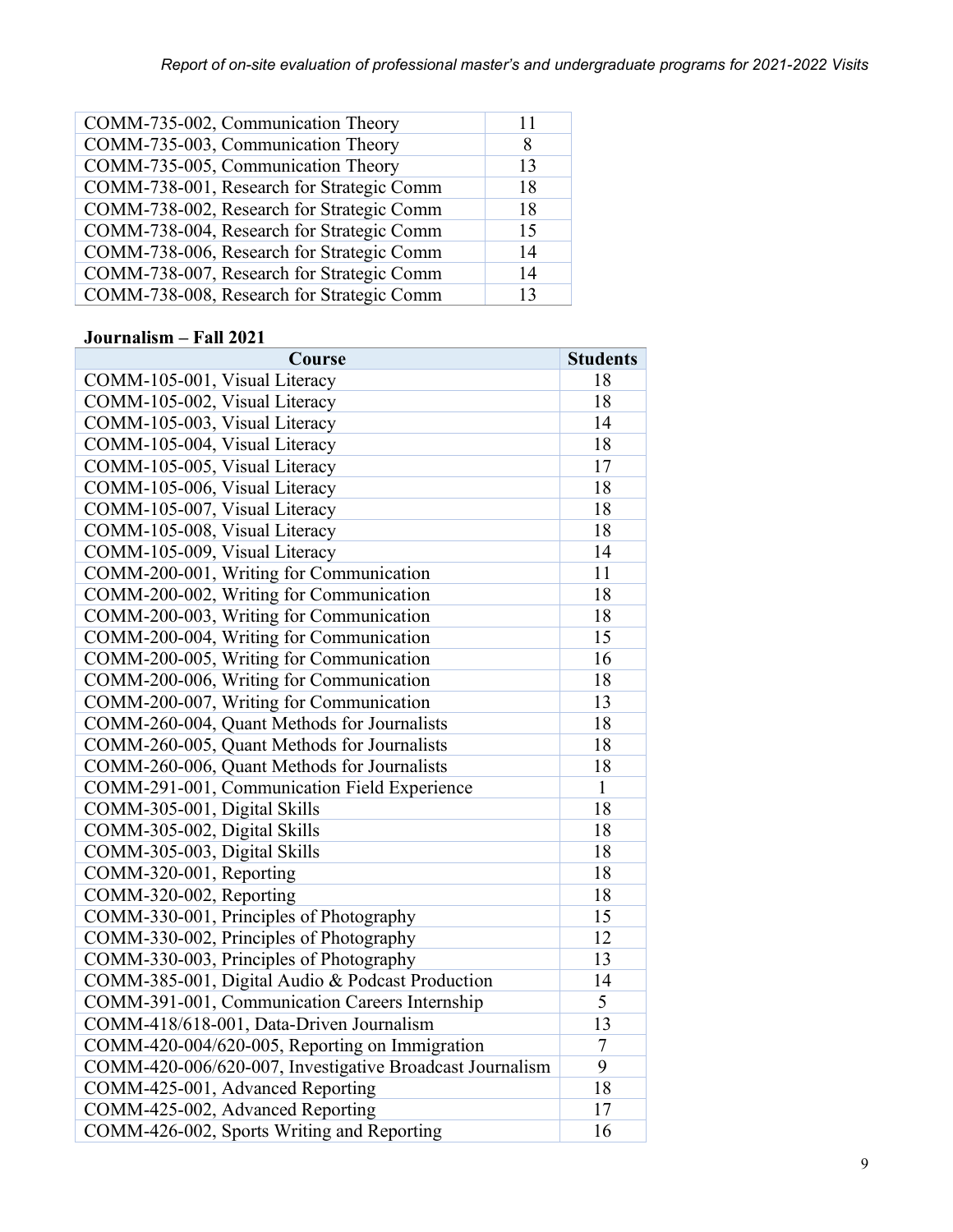| COMM-432-001, Backpack Video Journalism             | 11 |
|-----------------------------------------------------|----|
| COMM-462-001, Journalism Capstone                   | 11 |
| COMM-491-001, Senior Professional Internship        | 14 |
| COMM-521-001, Opinion Writing                       | 16 |
| COMM-607-001, International Investigative Reporting | 17 |
| COMM-620-003, Audio Storytelling                    | 6  |
| COMM-621-001, Community News Reporting              | 14 |
| COMM-621-002, Community News Reporting              | 14 |
| COMM-622-002, Writing/Editing for Convergent Media  | 6  |
| COMM-652-001, Web Studio                            | 6  |
| COMM-700-001, Investigative Journalism Practicum    | 8  |
| COMM-719-002, Longform Storytelling                 | 9  |
| COMM-721-001, Digital Audio & Podcast Production    | 6  |
| COMM-724-001, Reporting of Public Affairs           | 12 |
| COMM-724-002, Reporting of Public Affairs           | 6  |
| COMM-724-003, Reporting of Public Affairs           | 10 |

### **17. Total expenditures from all sources planned by the unit for the 2021–2022 academic year: Give percentage increase or decrease in three years:**

The School of Communication operating budgets for FY21 total \$16,814,480. That budget includes the main, technology, divisions, graduate services, (the unaccredited online MA in Strategic Communication via vendor Wiley), graduate financial aid, and Current newspaper accounts.

Percentage increase or decrease in three years:

- Decreased 13.15% from FY18 to FY19
- Decreased 0.73% from FY19 to FY20
- Increased 12.5% from FY20 to FY21

*(*American University changed its fiscal year, resulting in major swings in FY19 and FY20 because financial statements had to be modified. The increase/decrease for these fiscal years should be considered an anomaly as opposed to indicative of a pattern.*)*

FY21 salaries for Journalism and Public Communication faculty are budgeted at \$2,639,921

**18. List name and rank of all full-time faculty in the accredited unit in fall 2021. (Full-time faculty refers to those defined as such by the university.) Identify those not teaching because of leaves, sabbaticals, etc.**

| <b>Faculty</b>      | Rank                         |
|---------------------|------------------------------|
| Bernardini, Dario   | Senior Professorial Lecturer |
| Bhaskar, Rajul      | Professorial Lecturer        |
| Borum Chattoo, Caty | <b>Assistant Professor</b>   |
| Braddock, Kurt      | <b>Assistant Professor</b>   |
| Bryant, Terry       | Senior Professorial Lecturer |
| Doshi, Priya        | Senior Professorial Lecturer |
| Eisman, Amy         | <b>Assistant Professor</b>   |
| Graf, Joseph        | <b>Assistant Professor</b>   |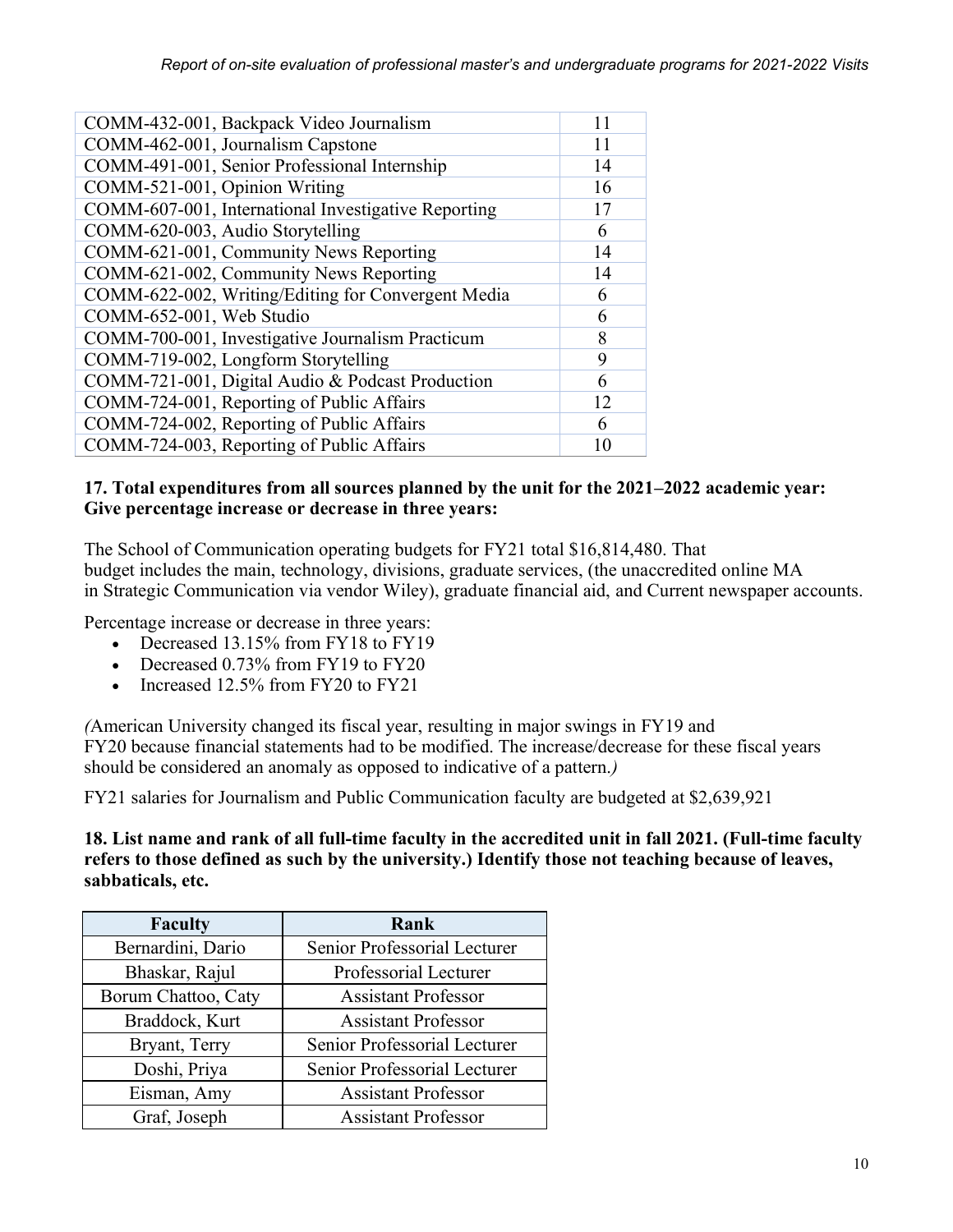| Hall, Jane              | <b>Associate Professor</b>         |
|-------------------------|------------------------------------|
| Halsne, Chris           | Professorial Lecturer              |
| Inverso, Dina           | Senior Professorial Lecturer       |
| Karavanov, Anya         | Senior Professorial Lecturer       |
| Kumar, Pallavi          | <b>Assistant Professor</b>         |
| Lewis, Chuck            | Professor                          |
| Melillo Farrill, Wendy  | <b>Associate Professor</b>         |
| Menchen-Trevino, Ericka | <b>Assistant Professor</b>         |
| Mollica, Jason          | Professorial Lecturer              |
| Olmsted, Jill           | <b>Associate Professor</b>         |
| O'Rourke, Molly         | Hurst Senior Professorial Lecturer |
| Parell, Christie        | Senior Professorial Lecturer       |
| Patterson, Jeremiah     | Professorial Lecturer              |
| Perri, Lynne            | Senior Professorial Lecturer       |
| Puglisi, Gemma          | <b>Assistant Professor</b>         |
| Steinhorn, Leonard      | Professor                          |
| Sullivan, John          | Senior Professorial Lecturer       |
| Susca, Margot           | <b>Assistant Professor</b>         |
| Talan, Scott            | <b>Assistant Professor</b>         |
| Trevisan, Filippo       | <b>Associate Professor</b>         |
| Watson, John            | <b>Associate Professor</b>         |
| Weissman, Paula         | Senior Professorial Lecturer       |
| Williams, Sherri        | <b>Assistant Professor</b>         |
| Zaharna, Rhonda         | Professor                          |

**19. List names of part-time/adjunct faculty teaching at least one course in fall 2021. Also list names of part-time faculty teaching spring 2021. (If your school has its accreditation visit in spring 2022, please provide the spring 2022 adjunct list when the site team arrives for the visit.)**

### **Fall 2021**

Chris Adams Cecilia Simon Elvina Nawaguna Patricia Guadalupe (Natashka McDonald) Paul Albergo Brett Zongker Andrew Tran Brooke (Dani) Rizzo Rob Roberts Matt Glassman Windsor Edwards Brian Westley Barbara Wall Tom Curley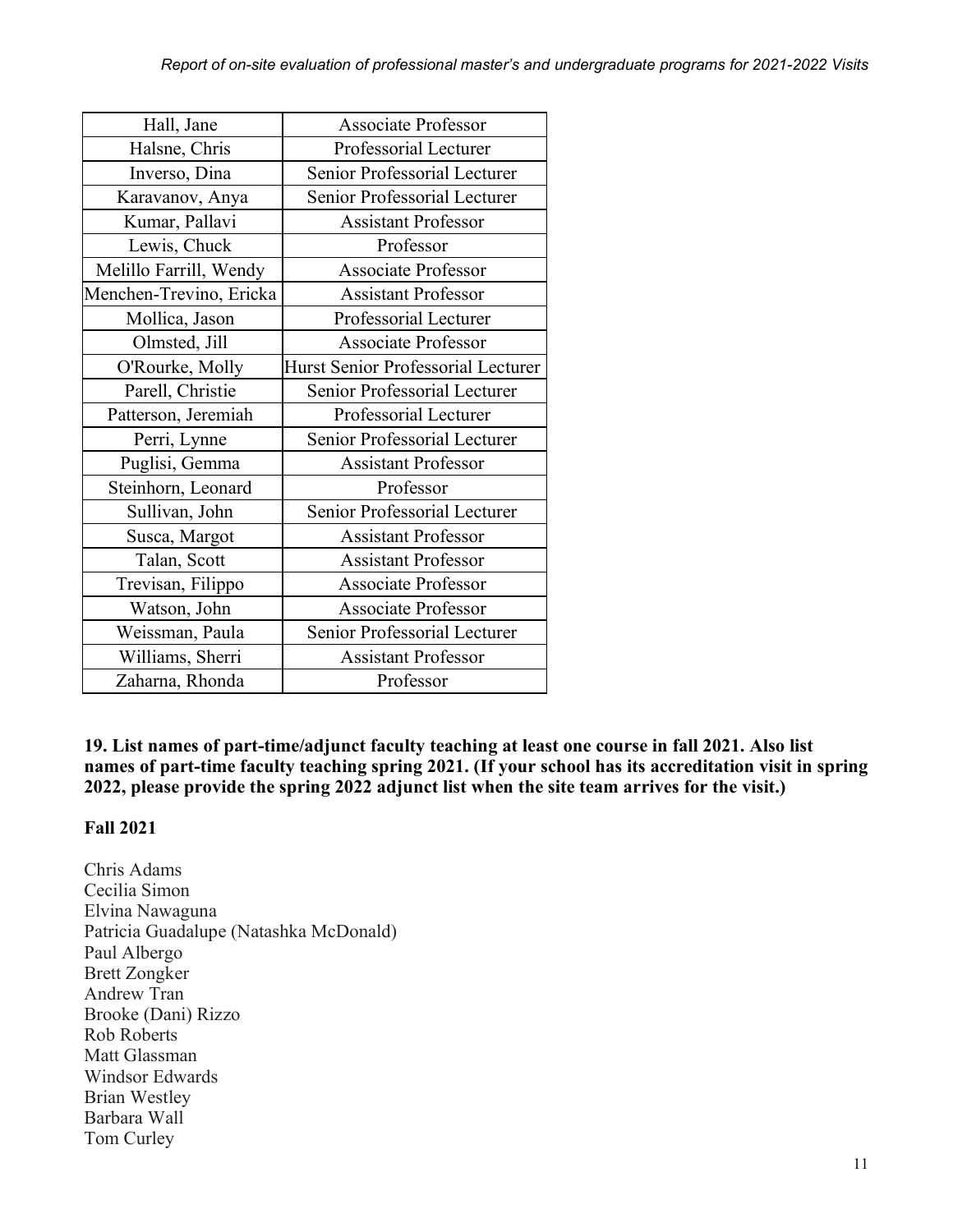Fernando Pizarro Mary Ann Akers Don Markus Rema Rahman Siri Bulusu Amy Nutt Jennifer LaFleur Mark Fahey Chris Lawrence Erica Basu Aras Coskuntuncel Amy Clark Bethany Hardy Gillie Haynes Arthur Swift Ana Gamonal de Navarro Kenneth Walsh Dara Klatt Alexis Janney Anthony LaFauce Sedale McCall Amy Fox Joseph Walsh Cameron Zotter Steven Lott John (Jack) Hornady Christine Neal Brenda Foster Nicholas Jacobs Adam Konowe Mathew Friedman Matthew Charles

#### **Spring 2021**

Dani Rizzo Chris Adams Natashka McDonald Elvina Nawaguna Vandana Mathur Cecilia Simon Andrew Tran Elizabeth Lucas Iris Krasnow Don Markus William Miller Brian Westley Mary Ann Akers Sean McMinn Whitney Harris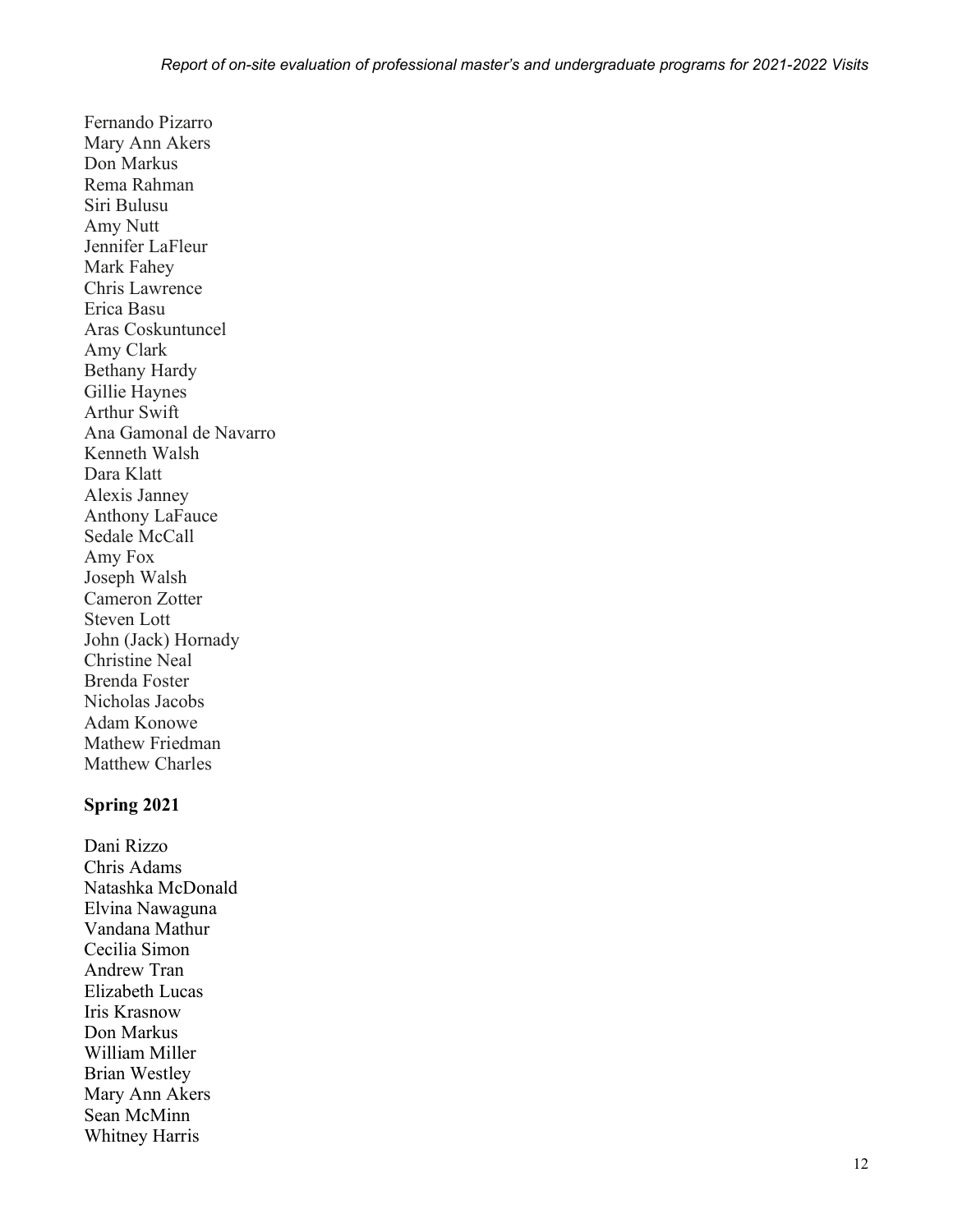Madeline Marshall Aras Coskuntuncel Brenda Foster Gillie Haynes Art Swift Ken Walsh Adam Konowe Amy Clark Rob Engle Anthony LaFauce Sedale McCall BJ Talley Cameron Zotter Meredith Geisler Bob Lehrman Eric Schnure Maggie Maloney Joe Walsh

#### **20. Schools on the semester system:**

**For each of the last two academic years, please give the number and percentage of graduates who earned 72 or more semester hours outside of journalism and mass communications.**

72 or more semester hours outside of journalism and mass communications

|                         | <b>Total Graduates</b> | Number in Compliance Percent |
|-------------------------|------------------------|------------------------------|
| 2020-2021 academic year | 155                    | 144 (92.9%)                  |
| 2019-2020 academic year | 150                    | 148(98.7%)                   |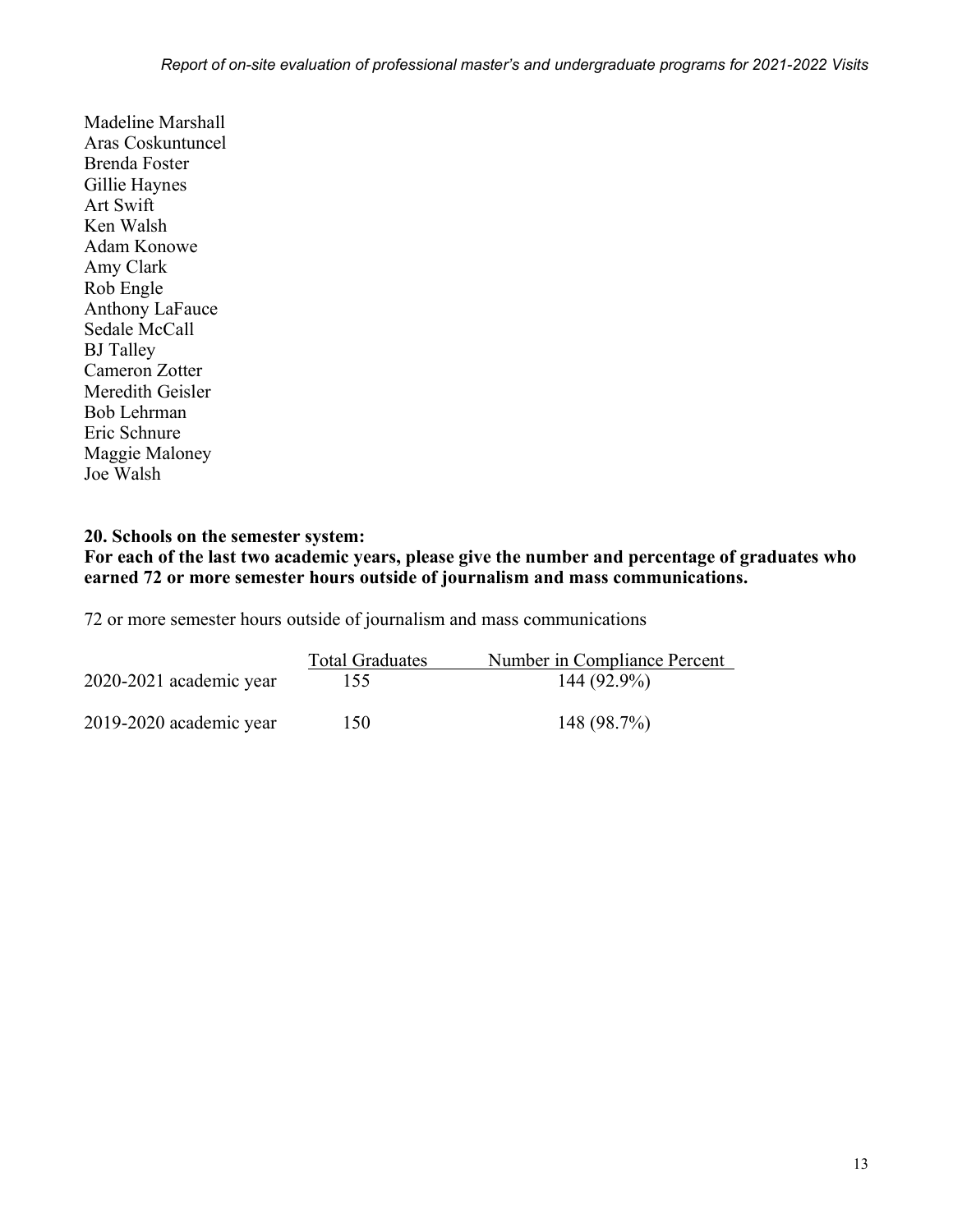### **PART II — Standard 1: Mission, Governance and Administration**

#### **Unit performance with regard to indicators:**

*The policies and practices of the unit ensure that it has an effectively and fairly administered working and learning environment.*

### **OVERVIEW**

American University has a long history in journalism education, graduating its first student in 1929. For the next 50 years, the University offered media-related courses and sought and received ACEJMC accreditation for its Journalism and Public Communication programs in 1976. In 1993, the University established the School of Communication, which now offers a distinctive mix of undergraduate and graduate degrees in Journalism, Public Communication, Film and Media Arts, and Communication Studies. Only the Journalism and Public Communication Divisions are within the scope of this ACEJMC review, including both undergraduate and graduate programs.

The School has 52 full-time faculty positions (13 in Journalism; 19 in Public Communication) and is able to recruit adjunct faculty in one of the world's major media markets. Much of the focus in the Journalism Division is on "public affairs;" the Public Communication Division focuses on "strategic communication for the nonprofit, political, and governmental sectors," each reflecting the University's location in Washington, D.C.

The School enrolls 699 undergraduate students in its Journalism and Public Communication programs. It also enrolls 63 students in its accredited master's programs in Journalism and Strategic Communication.

The University enrolls almost 8,500 undergraduate students and more than 6,000 graduate and law students. Students come from more than 120 countries and are described by the University as "students who want to understand – and influence – how the world works."

### **Unit performance with regard to indicators:**

**a). The unit has a written mission statement and a written strategic or long-range plan that provides vision and direction for its future, identifies needs and resources for its mission and goals and is supported by university administration outside the unit. The unit annually updates its data on the ACEJMC searchable database website [\(https://lookup.acejmc.org\)](https://lookup.acejmc.org/).**

American University's Statement of Common Purpose frames the School's mission and programs:

*The University actively encourages a commitment to public service, inclusive participation in University governance, equity and equal access, and an appreciation of diverse cultures and viewpoints. Its commitment to social justice, its ability to respond to the needs of a changing world while retaining its core values, and its capacity to turn to educational advantage the resources of the nation's capital are hallmarks of the institution.*

In 2017, the School engaged an external consultant to lead an exploration and refinement of the School's priorities and goals, as well as its mission, vision and values. Through a rigorous, inclusive, and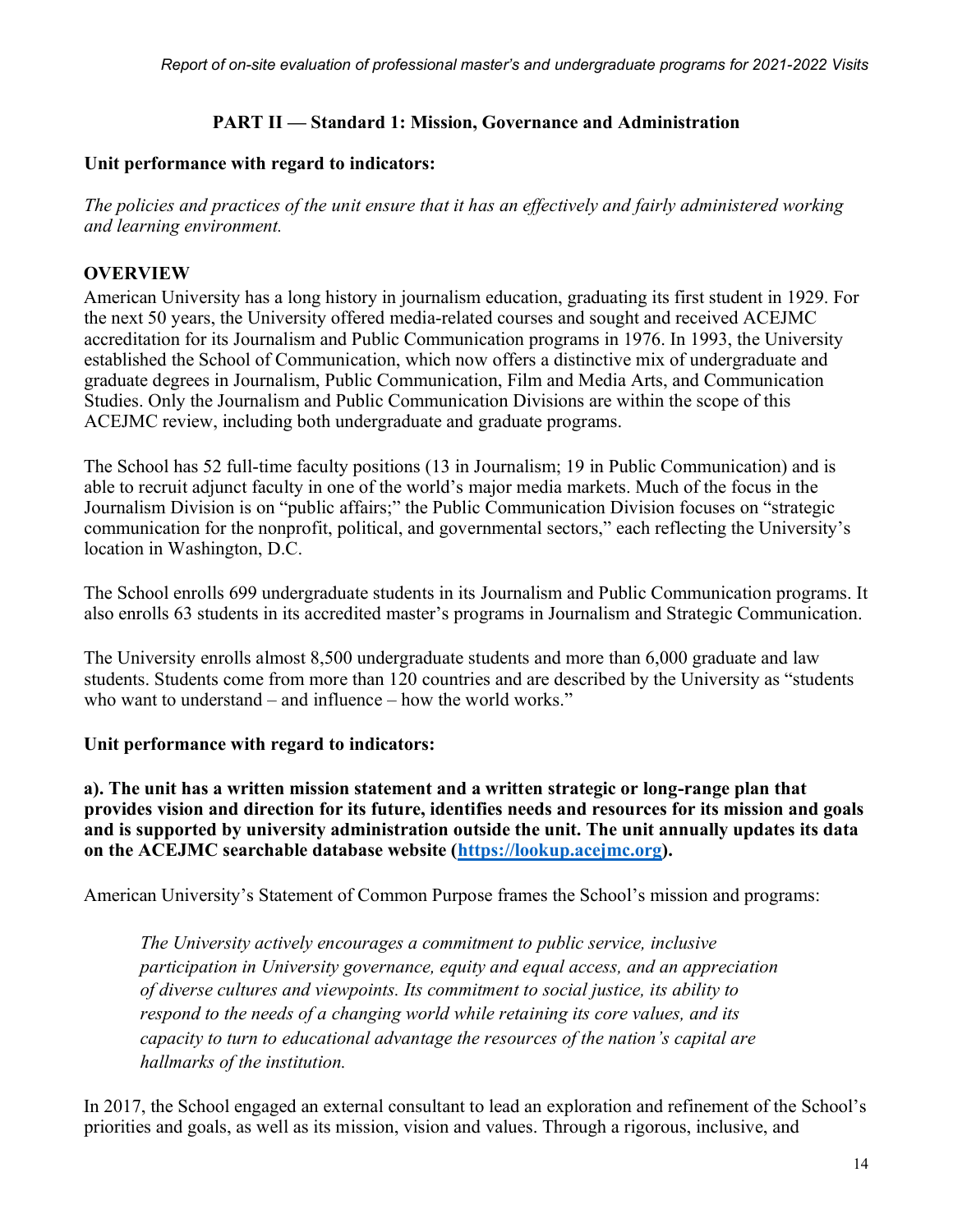reflective process, the faculty, staff, and leadership ratified new mission and vision statements and established the School's values and strategic priorities in October 2018.

*Our Mission: AU SOC engages the most pressing issues of our time through teaching, scholarship, and professional experiences in communication and media in Washington and beyond.*

 *Our Vision: AU SOC is a top student-centered school where engaged scholars, passionate learners, bold leaders and active alumni advance knowledge, shape professional practice, and address society's current and emerging challenges.*

*Our Values: Inclusion; Scholarship; Excellence; Social Impact; Integrity; Collaboration; Innovation*

*SOC's Strategic Priorities:*

- *Develop and deliver high-impact scholarship and programs that generate new knowledge, contribute to professional and creative practice, and shape large-scale discourse.*
- *Support and enhance pedagogical excellence throughout all SOC programs.*
- *Increase student access to transformational experiential learning opportunities.*
- *Promote inclusive excellence.*
- *Increase our visibility and enhance our reputation.*
- *Attract, engage, and retain top talent to AU.*
- *Increase resource development to support attainment of strategic priorities.*

In October 2021, the Journalism Division updated its own mission statement to focus more on the unique aspects of the discipline:

*SOC Journalism trains journalists to seek truth in an evolving news landscape, question the powerful, promote ethical journalism, and practice inclusivity in reporting news all in an effort to protect freedom of the press and democracy.*

The Journalism Division mission statement covers both its undergraduate and graduate programs. Public Communication relies on the School's mission statement to define its programs.

The School's Strategic Plan outlines goals for 2018-2021. There are clearly defined priorities and a thoughtful approach to structure and resources that could lead to success. There is minimal evidence, however, that shows how the School formally measured its success based on the plan after the 2018- 2019 academic year. It was during this time that the dean left the University. The interim dean served for two years through a failed dean search and then the beginning of the pandemic, and while universally praised for her leadership, was focused on other important priorities. With the new dean's arrival in summer of 2021, there is an expectation that the School will begin a new strategic planning process. The new Dean has already begun to lay out his vision: *"We must compete against the media and communication industry leaders, who are drawing from professionals from the same pool of applicants possessing the knowledge that we seek to offer our students. This is a pivotal time for SOC to make investments that will transform our student experience, enrich and sustain the work of unparalleled*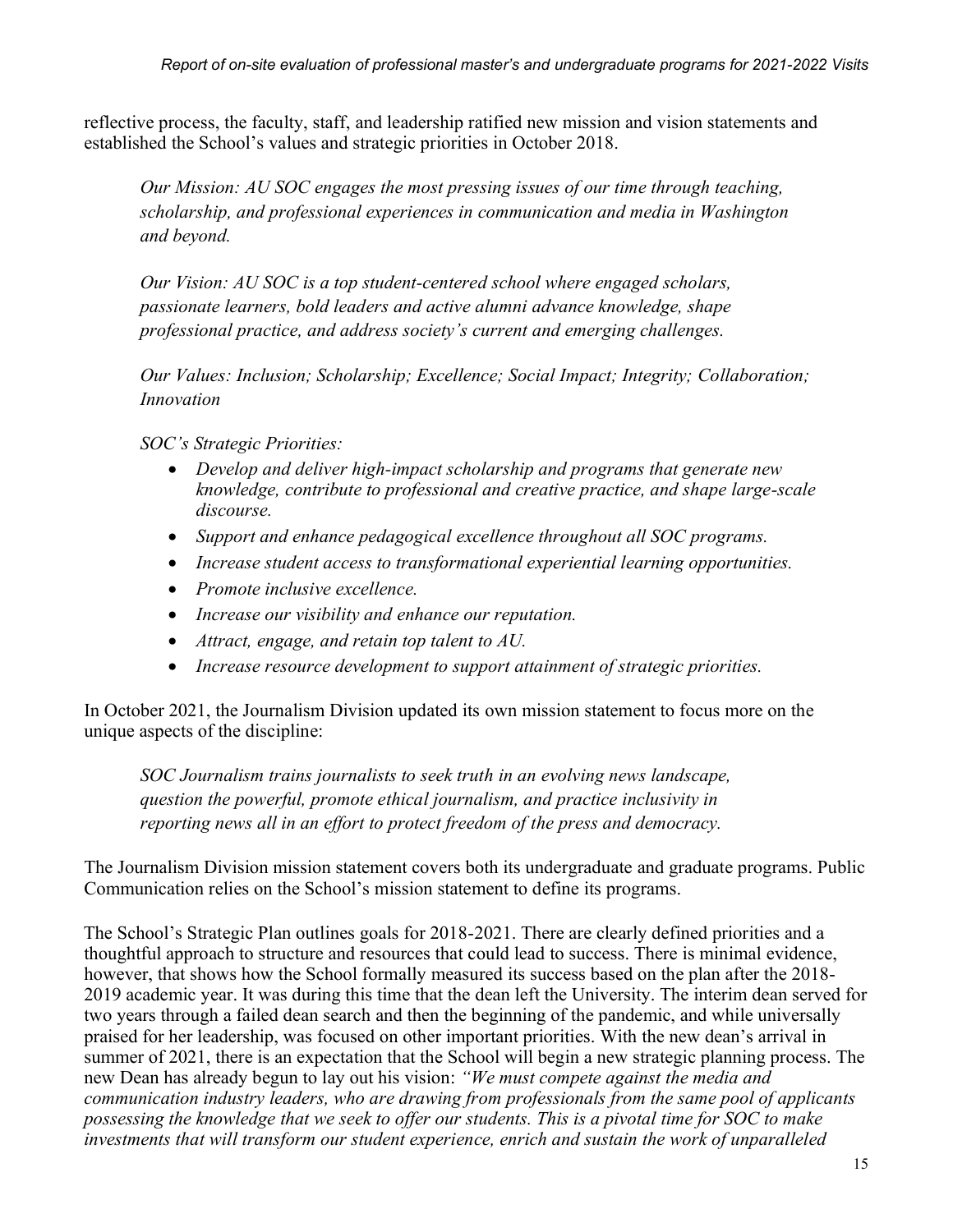*teacher-scholars, and bolster programs that have a lasting impact on established and emerging fields. This vision looks to elevating our work to new heights and promoting the School's profile as a premier destination for the study of communication in all its forms."*

The Provost says the School has a central role in the future of American University and acknowledges the value journalism and public communication offer to civil discourse and public affairs and policy. There is a clear sense of alignment between central administration and the School and support for the new dean.

The School updated the searchable ACEJMC database while the team was on site.

### **b). The unit has policies and procedures for substantive faculty governance that ensure faculty oversight of educational policy and curriculum.**

Faculty members reported a high level of satisfaction with their role in governance. Part of this satisfaction is a result of the impressive collegiality and passion the faculty have for the School, their students, and each other.

The University's Faculty Manual states, "The university is committed to following its procedures that promote shared governance that is transparent and accountable at every level of operation. Effective governance requires broad participation. Individual faculty can be their own best advocates through maintaining familiarity with this Manual and by staying current with issues in faculty governance."

The School's bylaws flow from the University manual and provide a framework for faculty governance and are overseen by the faculty governance committee. Bylaws are amended by a two-thirds vote of the faculty.

The new dean has continued the regular monthly "SOC Council" meetings that are required for faculty and senior unit administrators. There are multiple standing faculty committees that maintain faculty oversight of educational policy, including committees or procedures for curriculum, outcomes and assessment, grievances, and tenure and promotion.

The School was the first at American University to establish an inclusion officer to ensure best practices in hiring and to work with any student who believes there has been classroom discrimination or bias. All incidents are reported to the University.

#### **c). The unit's administration provides effective leadership within the unit and effectively represents it in dealings with university administration outside the unit and constituencies external to the university**.

The chief administrative officer of the School is its dean, who reports to the University's provost. Sam Fulwood III, a prominent journalist, public policy analyst and author, became Dean in 2021 after an international search. Previously, the School's interim dean was a highly regarded professor who led the School through the beginning stages of the coronavirus pandemic.

The School comprises four divisions: Journalism; Public Communication; Film & Media Arts; and, Communication Studies. Only Journalism and Public Communication are under the scope of this review. Each division has a director who manages the day-to-day operations of both the undergraduate and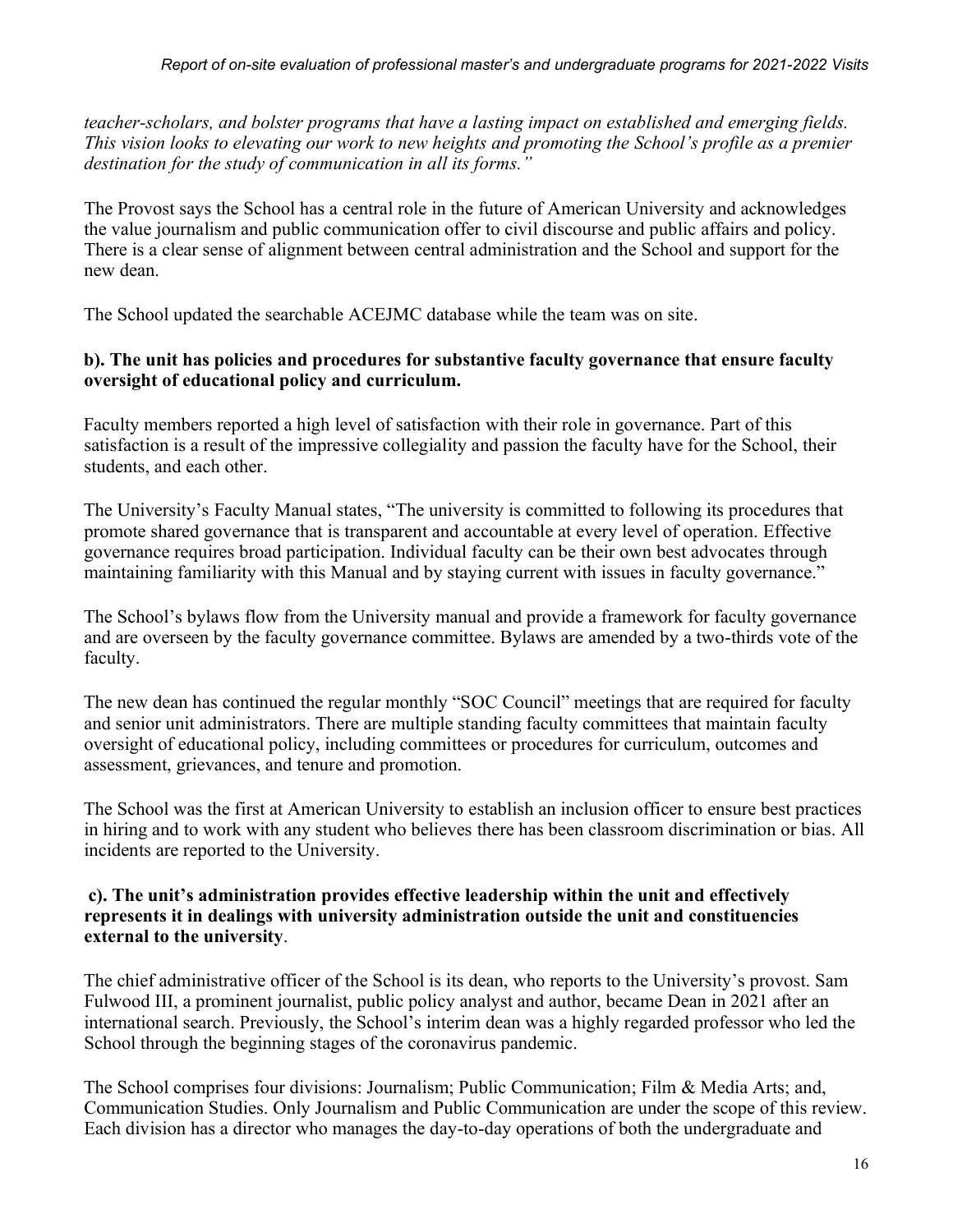graduate programs and looks ahead to ensure that proper courses are being offered and faculty are assigned to teach them.

Faculty expressed satisfaction in the leadership of the School during the entire period of this accreditation cycle, even through the transition from a long-standing dean to an interim to a new dean. There is enthusiasm for the diversity in leadership and excitement for the future.

In the few weeks prior to the site team's arrival, the School announced two major external partnerships that will enhance both student experiences and community engagement: A new investigative journalism fellowship program with ESPN that will "embed a full-time graduate student alongside ESPN's journalists; and, a partnership with "Journal-isms," which will "connect veteran journalists and students, sharing real-world experience across the generations and support SOC's efforts to increase the School's reach into communities of color. It will also provide a home base for "Journal-isms" that will help ensure its future stability."

### **d). The institution and/or the unit defines and uses a process for selecting and evaluating its administrators.**

The Dean is evaluated annually by the Provost, based on performance against stated goals. The current Dean has not yet been in his role for a year and has not been reviewed.

The Dean appoints and annually reviews the Senior Associate Dean for Academic Affairs, the Assistant Dean for Administration and Strategic Initiatives, the Executive Director of *Current* (an editorially independent service published six times per year), and Director of Communication and Outreach. The Senior Associate Dean annually reviews the Assistant Dean for Undergraduate Academic Services, the Assistant Dean for Graduate Academic Services, and the Assistant Dean for Budget and Technology. When openings occur, the Dean appoints a search committee – including both faculty and staff – to solicit and evaluate applications, schedule interviews and provide feedback. The Dean makes the final decision on the School's administrative hires.

Division directors are elected by the faculty in their specific divisions for a three-year term and serve at the Dean's discretion. There is no limit to the number of terms each division director may serve if reelected. There are associate division directors appointed by the division directors.

### **e). Faculty, staff and students have avenues to express concerns and have them addressed.**

The University's Faculty Manual outlines the process for dealing with issues and encourages faculty members "to resolve their disagreements with the University or other faculty members through informal, frank and open discussion." The policy also provides regulations for dealing with faculty misconduct, including incompetence, bullying, sexual or discriminatory harassment, discrimination, a pattern or practice of failing to meet university contractual obligations, failure to carry out the obligations of one's position, violations of university policies, or violations of scholarly integrity.

Staff are governed by the Staff Personnel Policy Manual and are provided procedures both for informal and formal resolution of issues.

Students, both undergraduate and graduate, have access to formal procedures through the Complaint Process section on the University's website. The University's Center for Diversity & Inclusion and the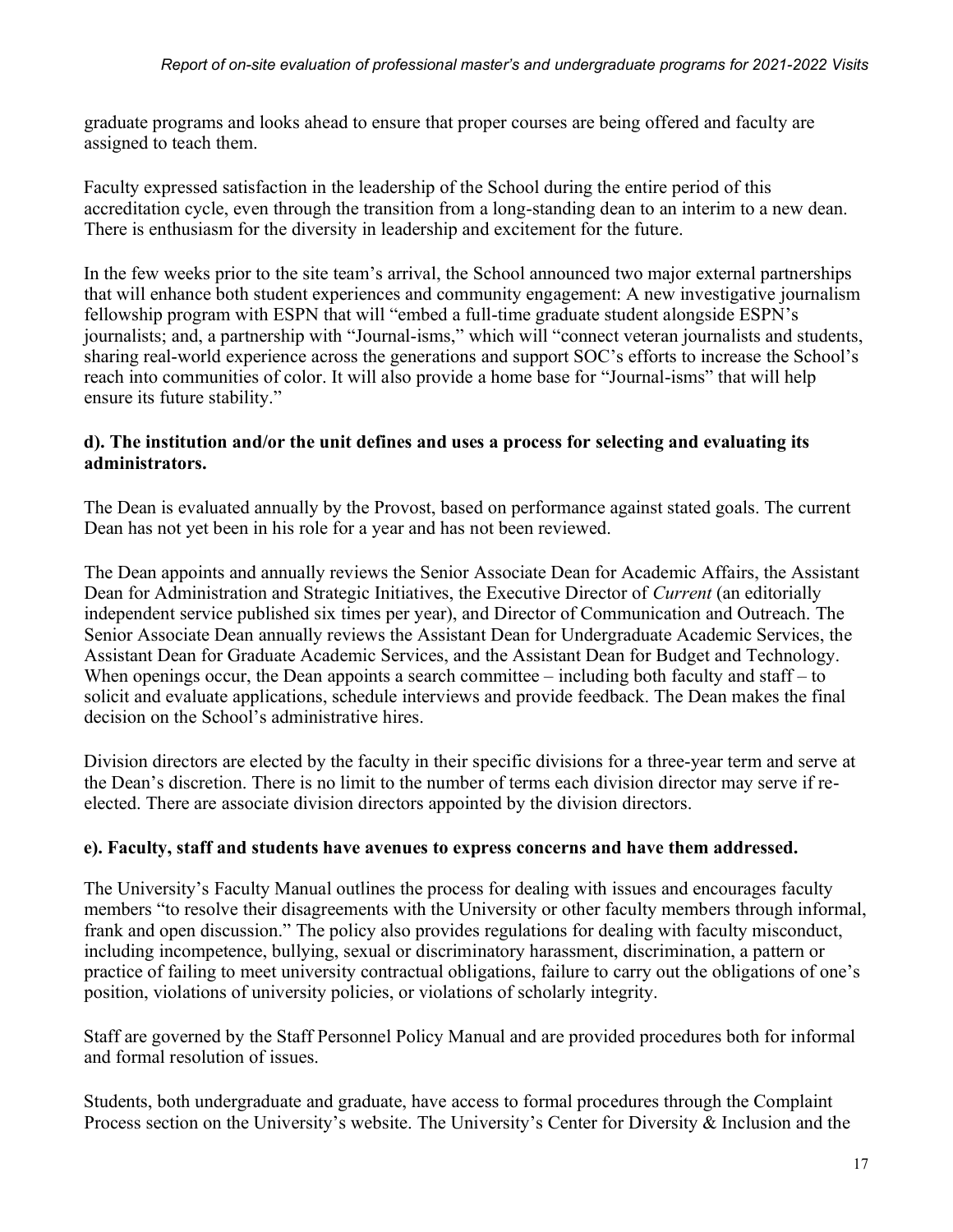School's own inclusion officer work with students who have concerns about classroom, campus, or personal issues.

### **Professional master's program / Unit performance with regard to indicators:**

#### **f). The unit has a separate written mission statement and a written strategic or long-range plan that provides vision and direction for the professional master's program's future, identifies needs and resources for its mission and goals and is supported by university administration outside the unit.**

The School's mission statement and the Journalism Division's mission statement stand for both the undergraduate and graduate programs. Public Communication relies on the School's mission statement to define its programs. There are no separate strategic plans for graduate programs. Distinctions for graduate students are drawn in curriculum and instruction, as well as the level of experiential opportunities and fellowships.

#### **g). The unit has designated administrative oversight of the professional master's program as well as policies and procedures that ensure faculty oversight of educational policy and curriculum in the professional master's program.**

The division directors (akin to department chairs) supervise the professional master's programs for their divisions. The policies and procedures for faculty governance of the graduate programs are the same as those for the undergraduate programs. The highest ranking administrator for the master's programs is the Assistant Dean for Graduate Administrative Services, who oversees operations and advising.

The previous accreditation report identified challenges for the master's programs: 1. To consolidate some of its 13 master's degree programs, some of which overlap. *(Note: Only three of these programs were under review in 2014-2015*); and, 2. To "market more aggressively and build a brand that allows the School's M.A. offerings to stand out in a crowded field of institutions in greater Washington."

The School reports that it has "phased out" a few of the programs that were not under review and has developed a more organized and targeted brand marketing approach through multiple changes.

- The responsibility for marketing is now shared between the School, the University's Communications office, and Graduate Academic Services;
- There has been a shift from relying on traditional advertising to nearly all-digital promotion;
- The School is now in direct contact with their external marketing partner;
- The University has created an Office of Graduate & Professional Studies, which developed a brand campaign for graduate programs;
- The School engages faculty in monthly webinars;
- The School has established fellowships; and,
- The School improved the financial award model to better match students with appropriate funding.

### **SUMMARY:**

### **(Undergraduate:)**

There is an enthusiasm at all levels of the faculty and administration that is impressive. They know the advantages they enjoy by being located in the Washington, D.C. area. There is an equal enthusiasm for the new Dean who brings a wealth of experience in journalism and public communication, and as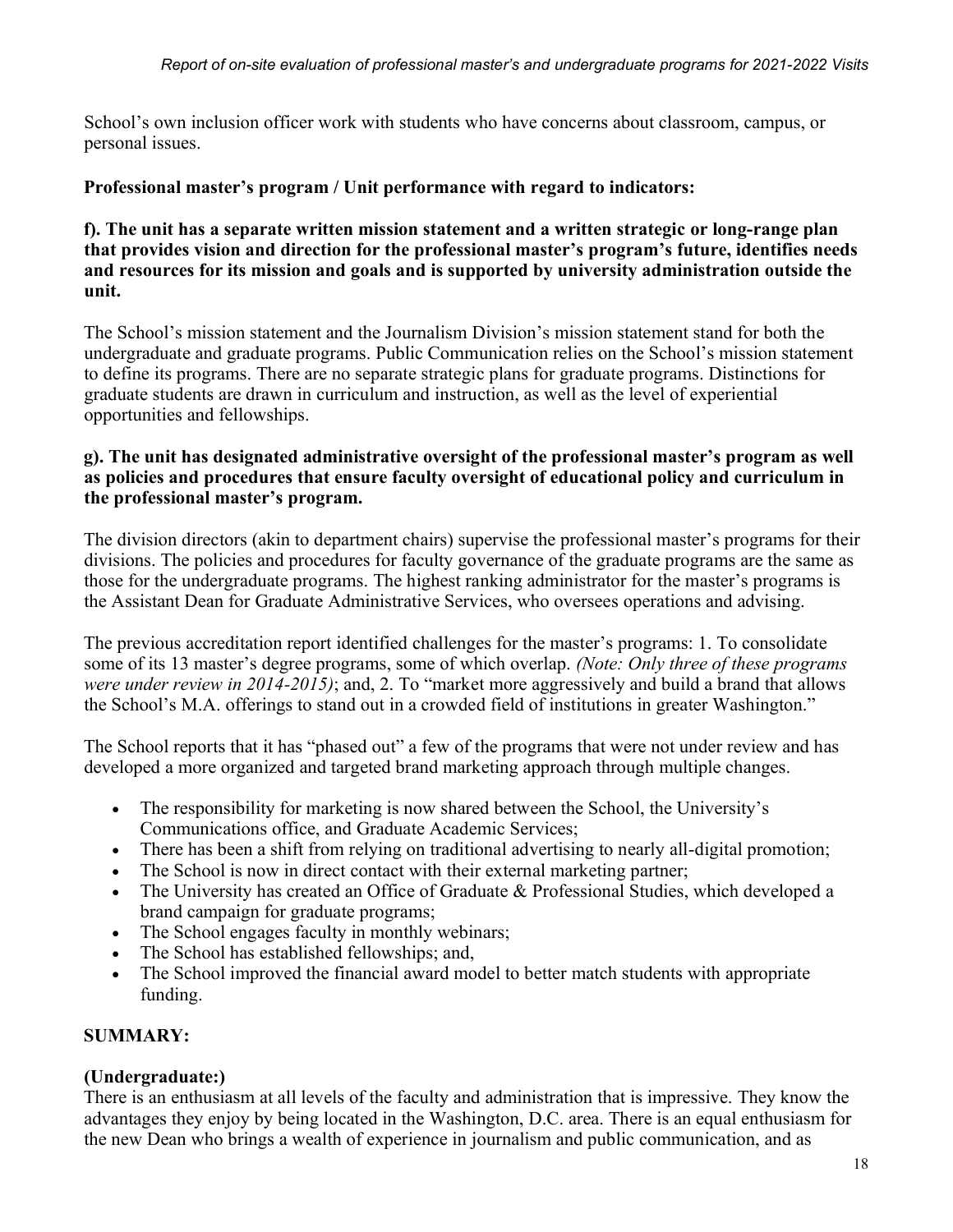multiple faculty shared, embraces his responsibility to represent the entire School. Shared governance continues to be "alive and well." With the changes in leadership over the past three years, there has been a decrease in strategic planning and reporting. The School is encouraged to begin the process of strategic planning to set a clear direction under new leadership.

### **(Professional Master's:)**

The professional master's programs in both Journalism and Strategic Communication share their mission and strategic plan with the undergraduate program. While this might suggest a lack of priority, quite the opposite is true, as the graduate program benefits from the attention of all faculty and administrators and is viewed as a distinctive asset.

It also is distinguished by exceptional experiences, such as the Washington Post practicum and prestigious fellowships that are not available to undergraduates, in addition to higher-level coursework.

### **Overall evaluation (undergraduate program), compliance/noncompliance: COMPLIANCE**

**Overall evaluation (professional master's program), compliance/ noncompliance: COMPLIANCE**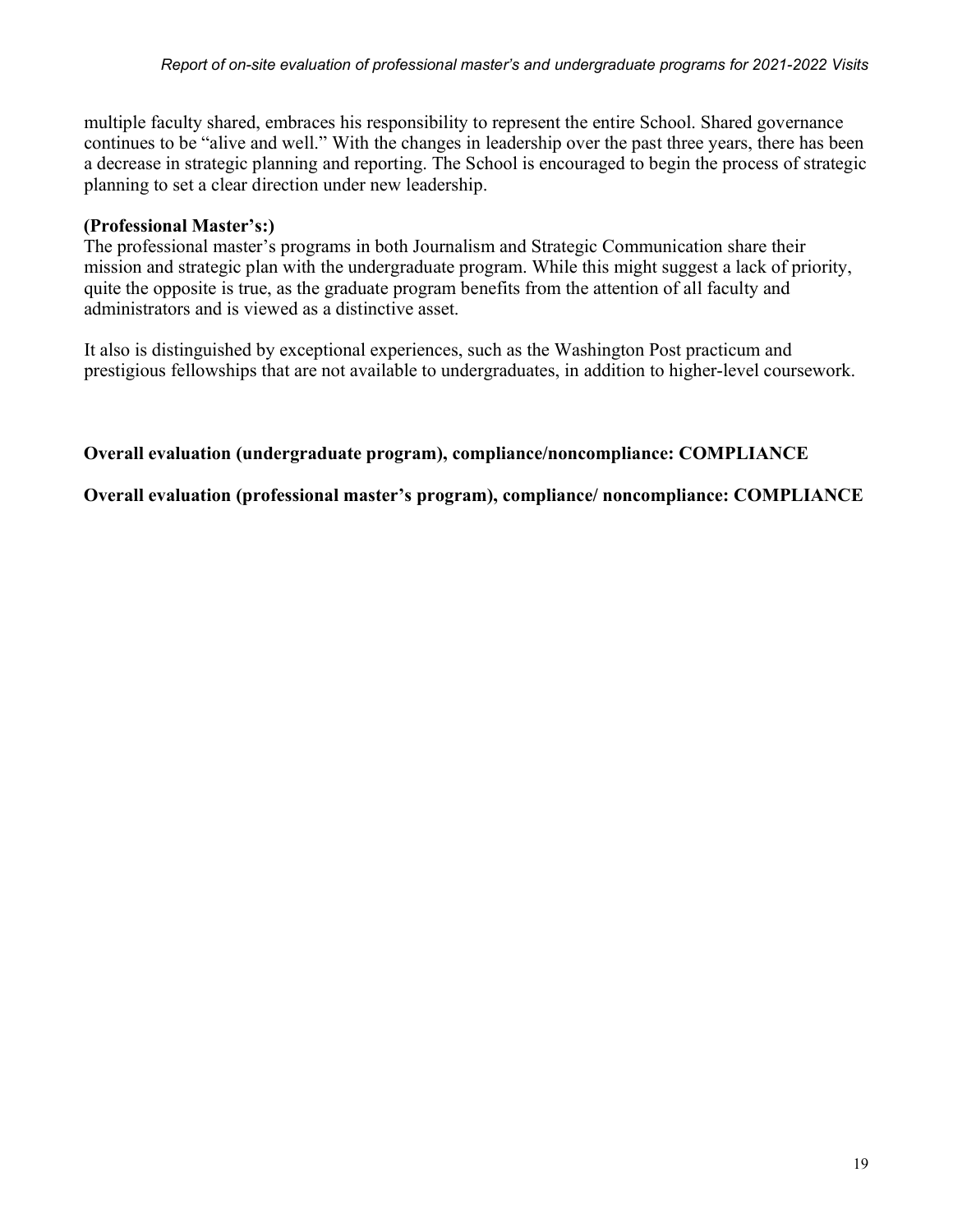### **PART II — Standard 2: Curriculum and Instruction**

#### **Unit performance with regard to indicators:**

Discussions of indicators b, c and e must describe and evaluate the individual academic sequences in the unit.

#### **a). The unit requires that students take a minimum of 72 semester credit hours (or 104 quarter credit hours) required for a baccalaureate degree outside of journalism and mass communications and meet the liberal arts and sciences-general education requirements of the institution. ACEJMC expects at least 95 percent of the graduating classes in the two academic years preceding an accreditation visit to meet this requirement.**

The School has two accredited undergraduate Divisions – Journalism and Public Communication – that offer two degrees: Journalism; and, Public Relations and Strategic Communications (PRSC). In each degree students must complete at least 42 credit hours in the School. Both majors require a set of core courses, additional courses in the sequence, skills courses, media studies, and requirements outside of the unit. For Journalism students, this involves 9 credits of core courses, 18 credits in Journalism, 9 credits in Journalism skills classes, 9 credits in Media Studies, and 6 credits in History and Economics (3 each). For PRSC, 45 hours are required within the School. This includes 21 credits in core courses, 12 credits from within the sequence, 9 credits as electives. Both sequences require 6 credit hours in History (3) and Economics (3), as well as an outside minor or second major outside of the School. Students must earn 72 credit hours outside of the major. Academic advisors help students to track their compliance. These hours are accrued from the AU Core program (40 credit hours), one minor outside of the School (at least 18 credit hours), U.S. History and Economics courses (6 credit hours), and electives outside of the School (at least 8 hours).

Information the School presented to the team showed that in the last two years, the School has been in compliance for one of the two years. In 2019-20, 98.7 percent of students met the 72-hour rule, but in 2020-21, the percentage noted in the self-study fell below the 95 percent requirement, to 92.9 percent. It was unclear how this had happened and attempts to find an explanation were unsuccessful due to turnover in key positions. After the visit, the School submitted data showing the 2020-21 percentage was an error on their part, and that they met the requirement for both years.

#### **b). The unit provides a balance between theoretical and conceptual courses, professional skills courses, and courses that integrate theory and skills to achieve the range of student competencies listed by the Council.**

All Journalism students complete the following core courses:

- [COMM-100 Understanding Media FA4 \(3\)](https://catalog.american.edu/preview_course_nopop.php?catoid=14&coid=54726)
- [COMM-200 Writing for Communication \(3\)](https://catalog.american.edu/preview_course_nopop.php?catoid=14&coid=54729)
- [COMM-260 Quantitative Methods for Journalists \(3\)](https://catalog.american.edu/preview_course_nopop.php?catoid=14&coid=57800)

They must then take the following required courses:

- COMM-305 Digital Skills (3)
- COMM-320 Reporting (3)
- COMM-401 Communication Law (3)
- COMM-409 Journalism Ethics (3)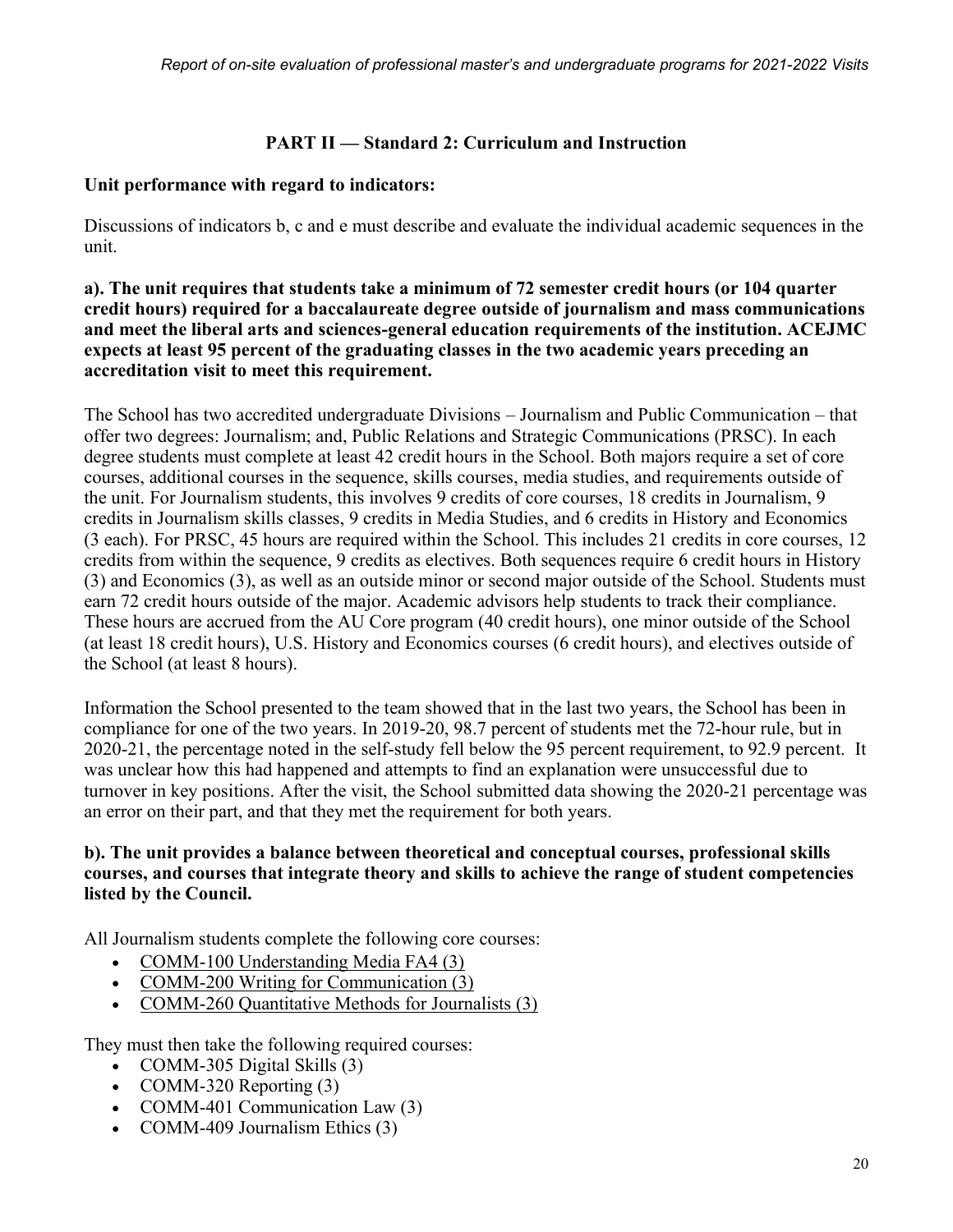• COMM-425 Advanced Reporting (3)

All Public Relations & Strategic Communication students complete the following core courses:

- COMM-100 Understanding Media FA4 (3)
- COMM-209 Communication and Society FA4 (3)
- COMM-301 Public Relations (3) (with grade of B or better)
- COMM-337 Public Relations Writing (3)
- COMM-346 Public Relations Case Studies (3)
- COMM-380 Public Communication Research (3)
- COMM-437 Public Relations Portfolio (3)

**Public Relations & Strategic Communication** – The PRSC curriculum covers all the basics necessary for a career in this field. Once students have completed their seven core courses, they take 12 credit hours from 22 course options, including courses that cover Public Speaking, Political Communication, Ethics, Speechwriting, and Strategic Health Communication. They then complete an additional 9 credit hours from 33 different courses offered. No more than six of those credit hours can be from COMM 291 (Communication Field Experience), COMM 391 (Communication Careers Internship) and COMM 491 (Senior Professional Internship).

**Journalism**– Similarly, the Journalism major provides students with the fundamentals needed, along with a wide range of options. After students complete their eight core courses, they take nine credit hours of skills courses (including the three intern/field experience options noted above). There are 18 offerings here, including Data-Driven Journalism, Sports Writing and Reporting, Advanced Television and Video Production, and Race, Ethnic, and Community Reporting. There are also nine credit hours required in Media Studies. Students have 20 courses from which to choose.

In both majors, there is an effective balance between theoretical and professional courses. This was echoed by students during the site team visit. They noted that there is a good mix of theoretical and practical knowledge offered, and that the coursework is application-focused. The Journalism Division has increased its emphasis in the past seven years on three areas: investigative journalism; race, gender, sexuality and diversity; and emerging media. These are explored through both theoretical/traditional and professional/future-focused lenses. While core instruction teaches students about journalism ethics and media law, other classes focus on more recent topics such as data journalism, immigration, or podcasting. The Journalism curriculum has been updated significantly two times since the last accreditation. In Fall 2016, the course content and curriculum mapping were updated, based on both student exit survey feedback and working professionals/alumni input that indicated students needed to have stronger skills in reporting, digital media, and ethical issues.

The second set of changes, in Fall 2020, were in response to challenges faced specifically with Broadcast Journalism, which had faced declining enrollment as a result, in part, of requiring students to take additional courses (Quantitative and Ethics) and that the School had eliminated – and then reintroduced – the Broadcast Journalism track. The new curriculum included the introduction of an audio curriculum focused on podcasting, as well as a reduction in the duration of the audio production class (from 6 hours to 2.5 hours) to align with student schedules more effectively. Within the Journalism Division, there are now two tracks: Journalism and Broadcast Journalism.

All courses map to each of ACEJMC's 12 professional values and competencies.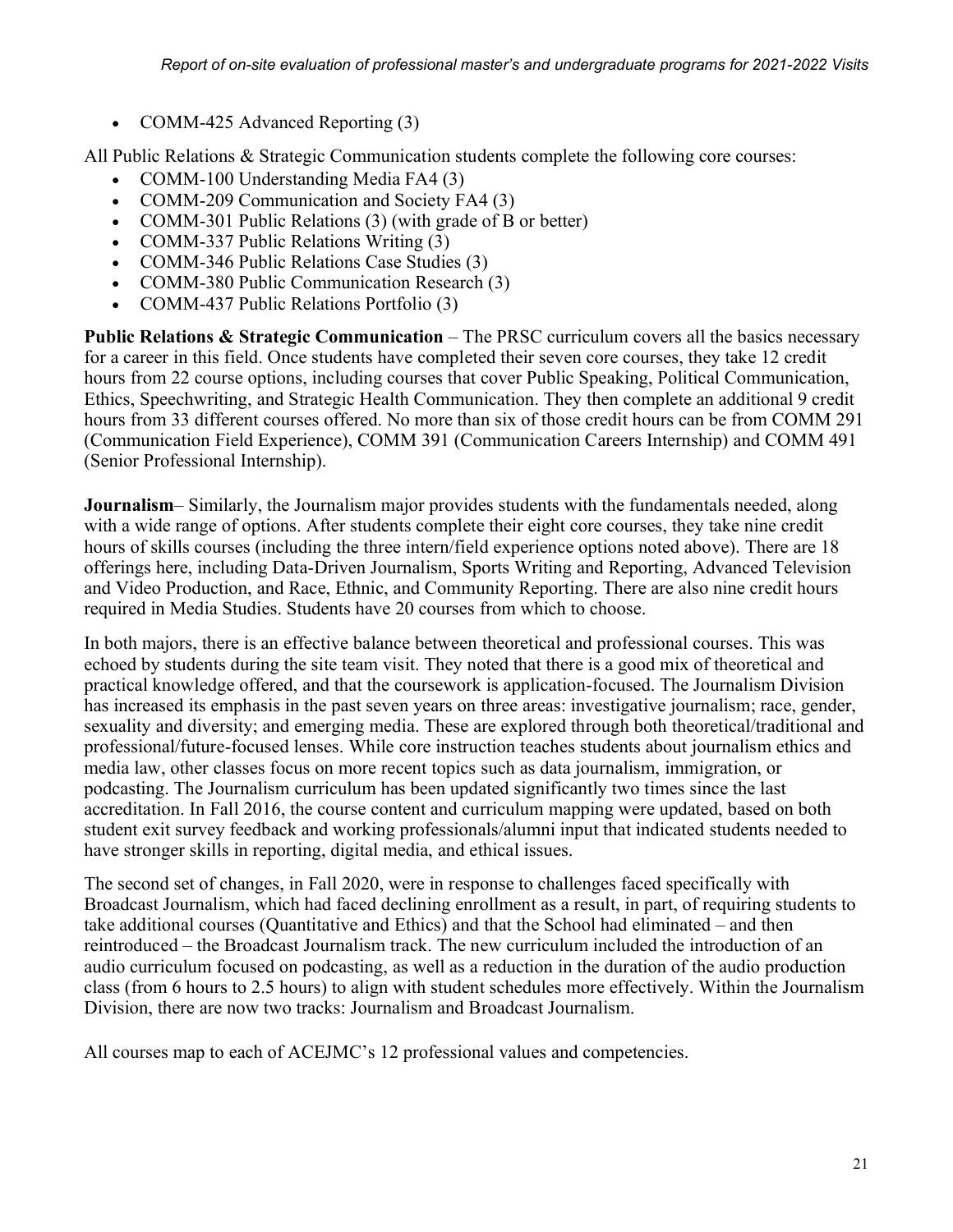#### **c). Instruction, whether on-site or online, is demanding and current, and is responsive to professional expectations of digital, technological and multimedia competencies. Achievements in teaching and learning are recognized and valued.**

As noted above, both Divisions are highly responsive to changes in their respective professions, ensuring that the instruction does remain current and demanding.

**Journalism:** Courses in the Journalism sequence are evaluated and refreshed on a regular basis. Digital and technological classes are required, and professionals have taught these classes to ensure that the material is current. A course in Storytelling in Emerging Media, introduced as an elective, will soon become a permanent addition to the curriculum.

**Public Relations & Strategic Communication:** Technology is introduced to students in several courses, allowing them to learn industry tools such as Qualtrics, Cision, Google Analytics, and Meltwater. Adjunct faculty are also relied upon to keep content up to date in the latest PR skills, trends, and technology. For example, courses in Social Media Strategies, Content Creation, and Public Speaking all benefit from having professionals in the classroom. Their decades of industry experience help students learn about the latest marketing strategies and approaches. New courses are added as well to ensure currency. Two that have been added permanently to the curriculum include:

- COMM 469/649 Digital Strategic Communication Analytics was first offered in 2017-18 to ensure students understand the critical role of digital and social strategy in Public Relations.
- COMM 469 Strategic Communication & Content Creation was added to educate students on both technological and theoretical aspects of content creation.

Electives are also kept updated in the PRSC curriculum. Examples include Digital Analytics  $+$ Certifications (with Meltwater); Advertising Lab; Communication for Social Change; and Documentary Storytelling.

The School is willing to explore new approaches to teaching. As a result of the pandemic, beginning in Fall 2021, four required classes (Undergraduate Research, PR Case Studies, Writing, and Communication and Society) are now being offered in hybrid mode, combining in-person and remote instruction. One area of concern, mentioned by both undergraduate and graduate students, was the need for Adobe Creative Suite licenses on personal computers rather than having that only available on campus.

### **d). Student-faculty classroom ratios facilitate effective teaching and learning in all courses; the ratio in skills and laboratory sections, whether on-site or online, should not exceed 20-1. (Campaigns classes are exempt from the 20-1 ratio.)**

No courses exceeded the 20-1 ratio for all the courses listed in the self-study. The School appears willing to open up new sections where needed to ensure students have an optimal learning experience.

Where there are multiple sections offered, the School takes several steps to ensure consistency in learning objectives and standards. This starts when adjunct faculty (who teach the majority of these kinds of classes) are hired. Division Directors or Associate Division Directors review syllabi for all firsttime faculty and subsequently review course evaluations to ensure that the course was delivered effectively and as planned. For the core writing courses, all faculty teaching these must attend a training session each semester.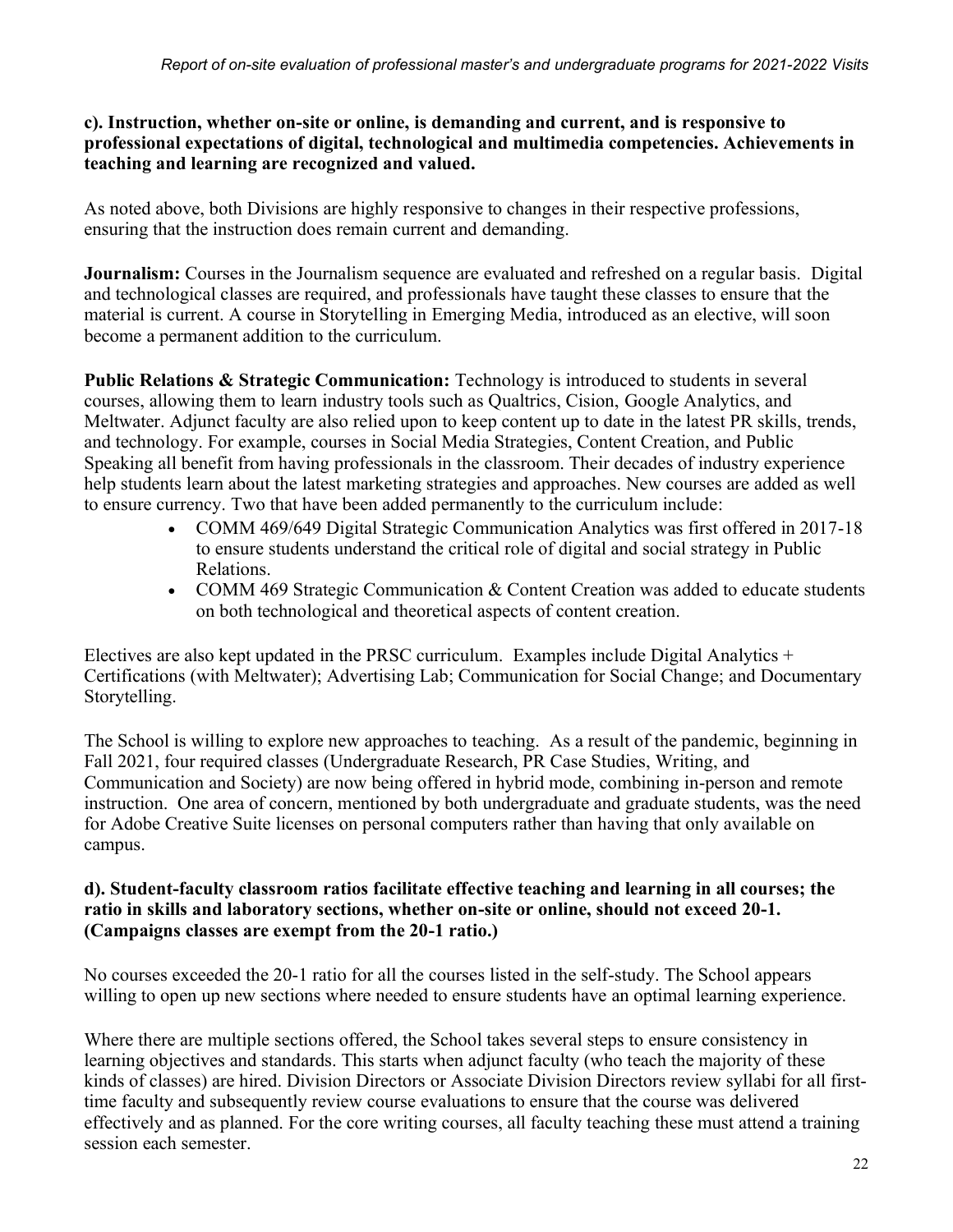Starting in Fall 2021, COMM 200 Writing for Communication is required for five different majors (Journalism, Communication Studies, Business & Entertainment, CLEG, and Environmental Studies), although some students in Journalism and Public Communication expressed that the introductory courses (COMM 100 and 200) are "too basic and do not challenge us enough."

The Public Communication Division takes similar actions to ensure consistency across its courses. All new faculty are assigned a faculty mentor and their syllabi must be reviewed and approved before each semester begins. They also undergo an informal mid-semester student evaluation. Training sessions are offered for all new adjunct faculty, and they can choose to meet mid-semester for a check-in with the Division Director or Associate Division Director. In a meeting the site team held with a number of adjunct faculty, all expressed enthusiasm for the support they received from the School. A large number of the adjuncts have taught at AU for many years.

#### **e). The unit advocates and encourages opportunities for internship and other professional experiences outside the classroom and supervises and evaluates them when it awards academic credit.**

All students in the School take full advantage of the many internship offerings in the Washington, D.C. area and beyond. They usually find these through the Dean's Internship program administered by SOC, the American University Career Center, or directly from individual faculty members. All internships, whether 1-, 2-, or 3-credit hours, require supervision by faculty, and in order to get the full credit, at least 85 percent of the work they do must be non-administrative. Additionally, there must be clear learning outcomes; the student's performance in the workplace should be evaluated (no more than half the final grade); and the student has to undertake academic assignments (at least half the final grade).

There are multiple opportunities on campus for both Journalism and Public Communications students to gain professional experiences. These include 10 different media organizations run by the Student Media Board: [AmLit,](http://www.amlitmag.com/) [ATV,](https://auatv.com/) [AWOL,](https://awolau.org/) [The Eagle,](https://www.theeagleonline.com/) [The Blackprint,](https://www.theblackprintau.com/) [Her Campus AU,](https://www.hercampus.com/school/american) [Photo Collective,](https://auphotocollective.org/) [Visible](https://visiblemag.com/)  [Magazine,](https://visiblemag.com/) [WVAU,](http://wvau.org/) and [Second District Records.](https://seconddistrictrecordsdc.com/) Additionally, there are three student chapters of national professional organizations: Public Relations Student Society of America (PRSSA), AU Association of Black Journalists (part of NABJ), and National Association of Hispanic Journalists. The Social Media Club is an organization that provides an opportunity for all students to learn from media professionals in this area.

### **Professional master's program / Unit performance with regard to indicators:**

#### **f). At least half of the required credit hours are in either professional skills or courses that integrate theory and skills appropriate to professional communication careers.**

The two master's programs both show at least half of the required 33 credit hours falling under either professional skills or integrated theory/skills classes.

The 33-credit program for an MA in Journalism requires 12 credits in basic skills, reporting of public affairs, community news reporting and communication law. Students select specialties in Investigative, International, or Broadcast Journalism. Students may select an internship as an elective and have interned at CNN, NBC, VOA, NPR, WAMU, Bloomberg, The Washington Post, Politico, and Scripps, among others.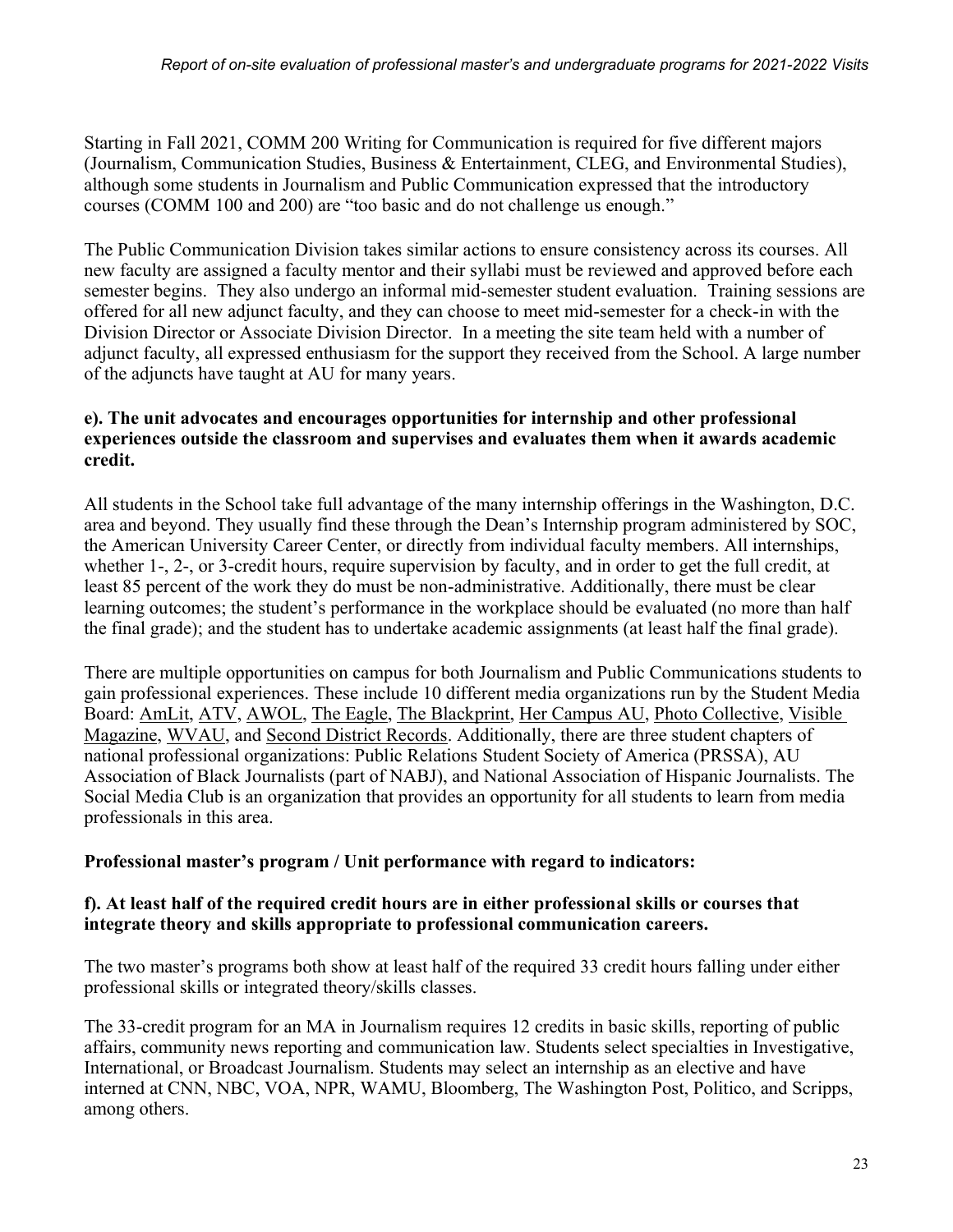The MA in Journalism recently added one hour of ethics content to each class session of daily instruction in the three-week, 3-credit hour "Boot Camp for Journalists," a required course for all incoming graduate students. The program refocused the former Online News Production course into one that features a program news site, thewash.org, with more local content to address the need for additional online reporting and writing instruction.

The graduate program in Journalism is distinguished by its experiential components. Among the most notable is the practicum at The Washington Post, which embeds master's candidates with investigative teams. One student was part of a team that won a Pulitzer Prize for a 2016 investigation of police killings. Graduate students also are selected for fellowships at the Post, the Center for Public Integrity, PBS Frontline and the Investigative Reporting Workshop, USA Today and ESPN. These students receive a stipend and free or reduced tuition and, in most cases, employment after graduation.

The MA in Strategic Communication requires 30 credits for graduation. Of these, 15 hours are required (covering five 3-credit classes). The other half (15 hours) include electives that cover Advocacy & Social Impact, Digital Communication Strategy & Analytics, Corporate Communication & Reputation Management, and International Strategic Communication. Students must take a minimum of three courses in a topic area to list a concentration.

#### **g). Instruction and curricular requirements for professional master's students are more advanced and rigorous than for undergraduate students, including courses open to both undergraduate and graduate students.**

The graduate and undergraduate journalism programs are distinct in terms of core courses and learning outcomes and objectives.

All core graduate courses are only for the graduate students. All students must take one course in common, Communication Law. There are some classes open to both graduate and undergraduate students, but there are added requirements for the graduate students, including more intensive assignments and additional work, such as case students, supplemental reading, and more frequent quizzes. The standards for grading are typically higher.

For example, in COMM 417/617 (Fundamentals of News Design), the graduate students must complete three additional assignments (case study, paper on an influential publication designer, and a quiz on additional readings). Similarly, Public Communication graduate courses offer greater depth and rigor than those at the undergraduate level. In COMM 481/681 (Entertainment Communication) the graduates are assigned additional readings and assignments, including a case study analysis, a group project, and the leading of class discussions. For COMM 442/642 (Strategic Communications Leadership & Management), in which all the students participate in crucial conversations on negotiations and on employee counseling, graduate students receive additional grades based on the feedback provided to classmates.

In Spring 2021, there were seven Journalism courses and 11 Strategic Communication courses crosslisted for both undergraduate and graduate students. The self-study listed 26 professional courses specifically designed for graduate students across both MA programs.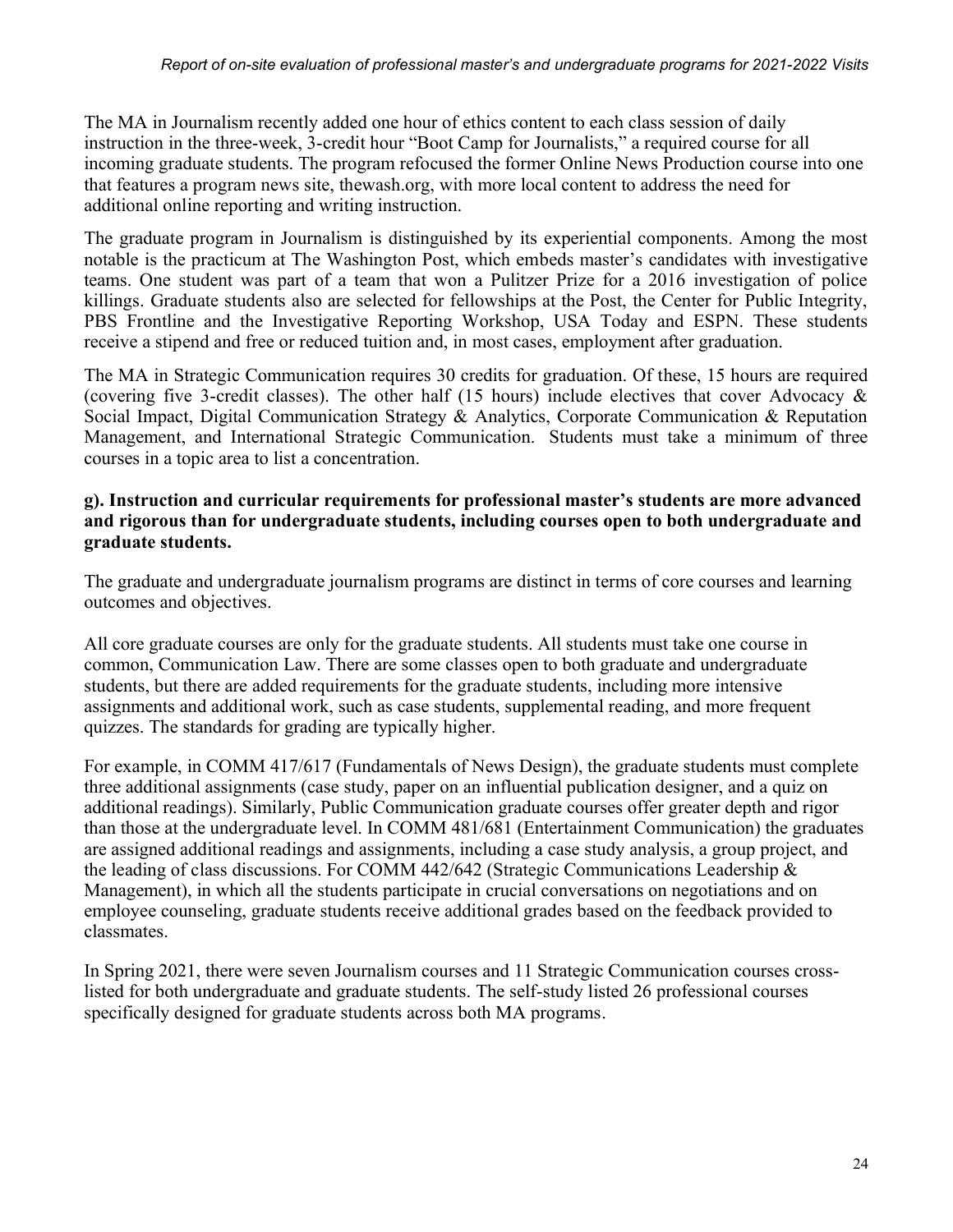#### **SUMMARY:**

#### **(Undergraduate:)**

The School of Communication provides a rigorous, professionally oriented curriculum to both Journalism and Public Communication students, with an effective balance of conceptual and skills courses, and significant opportunities for experiential learning. The instruction remains current through ongoing evaluation and, where necessary, changes to course offerings, ensuring that students are well versed in digital and technological competencies.

#### **(Professional Master's:)**

The graduate program in Journalism is designed to train professional, working journalists Deadlines are more intense and plentiful because students use Washington, D.C., as a laboratory, covering Capitol Hill, the Supreme Court and other institutions, as well as public policy issues. Similarly, the Strategic Communication graduate students have many opportunities to enjoy experiential learning opportunities both in and out of the classroom.

As one faculty member noted, "The graduate program provides a completely different experience than undergrad. It goes deeper and is more intensive." Students in the graduate programs who had received their undergraduate degree from AU generally agreed with this sentiment.

#### **Overall evaluation (undergraduate program), compliance/noncompliance: COMPLIANCE**

**Overall evaluation (professional master's program), compliance/ noncompliance: COMPLIANCE**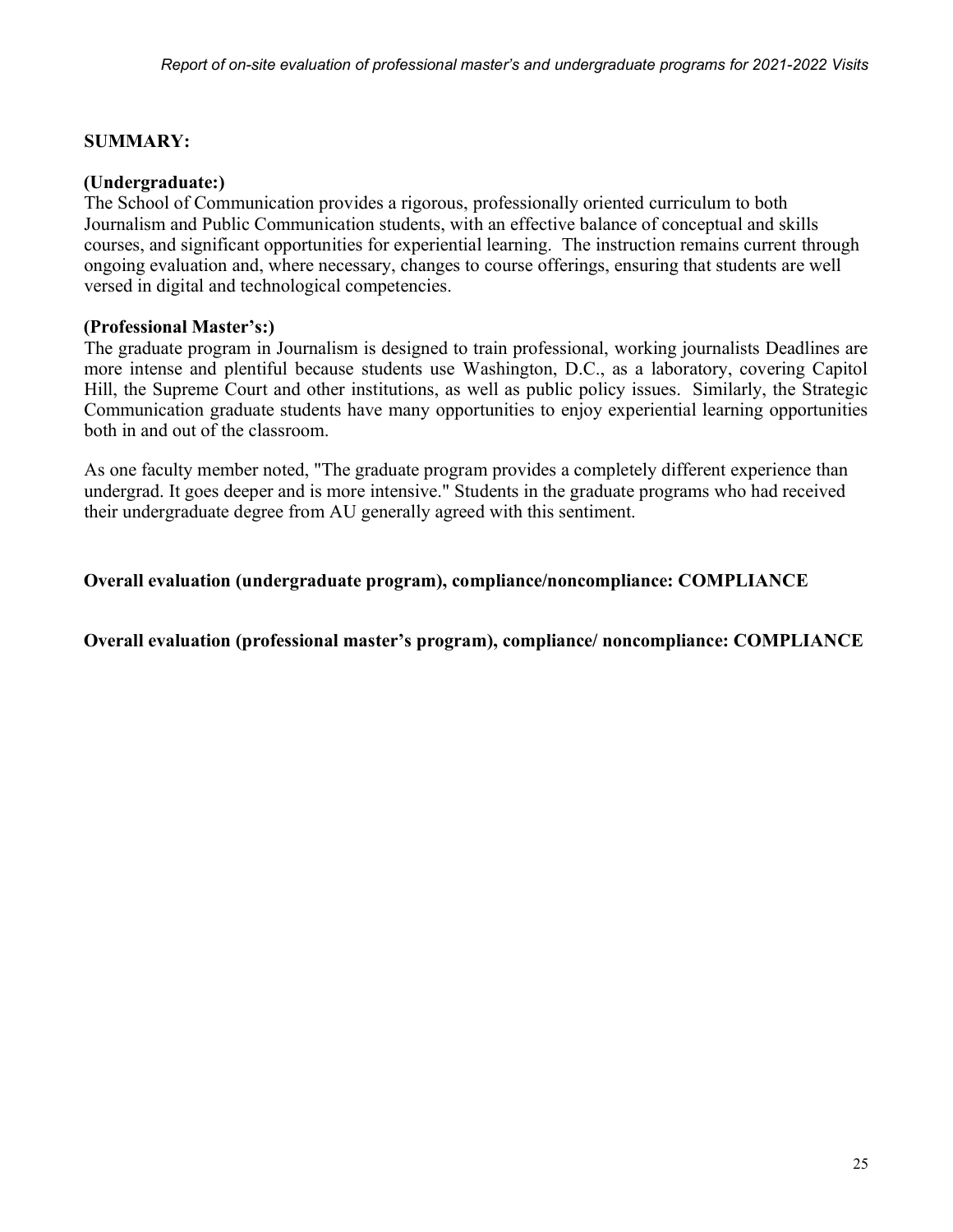#### **Standard 3: Diversity and Inclusiveness**

#### **Unit performance with regard to indicators:**

**a). The unit has a written diversity plan for achieving an inclusive curriculum, a diverse faculty and student population, and a supportive climate for working and learning and for assessing progress toward achievement of the plan. The diversity plan should focus on domestic minority groups and, where applicable, international groups. The written plan must include the unit's definition of diversity and identify the under-represented groups.**

The School has been a leader in campus-wide conversations regarding diversity and efforts to design and implement initiatives throughout all aspects of campus life. The School was the first to establish a Diversity Committee, which caused other schools across the campus to confirm it their own ways. Later, the University moved in the direction of making diversity and inclusion a priority with a university-wide effort to move the need across the entire campus by developing an Excellence Inclusion Plan and a Center for Diversity and Inclusion. The Center is dedicated to enhancing LGBTQ, multicultural, first generation and women's experiences on campus.

The School focuses on Diversity, Equity, and Inclusion and integrates these principles in to every aspect of the School. It has created processes and tools that have served as a model for the rest of the University. The School has a plan that highlights nine priorities regarding diversity. Some of those efforts included expanding the Diversity Committee to include students; dedicating resources to the plan; providing training for faculty and staff; improving recruiting efforts for staff and students; and engaging and supporting the student groups.

#### **b). The unit's curriculum fosters understanding of issues and perspectives that are inclusive in terms of domestic concerns about gender, race, ethnicity and sexual orientation. The unit's curriculum includes instruction in issues and perspectives relating to mass communications across diverse cultures in a global society.**

The School works to expose students to diversity through issue-based assignments, authorships, and guest lecturers that help to weave diversity throughout the curriculum. Additionally, specific courses have been created to ensure diverse issues and perspectives within the curriculum. These include Race, Ethnic and Community Reporting; Race, Gender, and Sexuality in the Media; Identity, Power, and Misrepresentation; Comedy for Social Change; Multicultural Strategic Communication Campaigns; Reporting on Immigration; and Advanced Data-Driven Journalism: The Data of Divides. Also, the RACE (Race and Communication Exploration) Matters initiative was designed to infuse scholarship, teaching, and public engagement to explore practices of racial equity of organizations within the School. In AY 2020-21, the Dean's office and Inclusion Team launched the RACE Matters grant process, which gave nearly \$20,000 in funding for faculty and staff proposals that addressed racism in the areas of research, production, events, curricular development, and student-focused communication.

Diverse student organizations also help to expose students to professional ethnicity organizations through student chapters of National Association of Black Journalists, National Association of Hispanic Journalists, and Public Relations Student Society of America. Student-operated publications like the Blackprint and Visible offer a platform for raising minority issues and an amplifier of marginalized voices.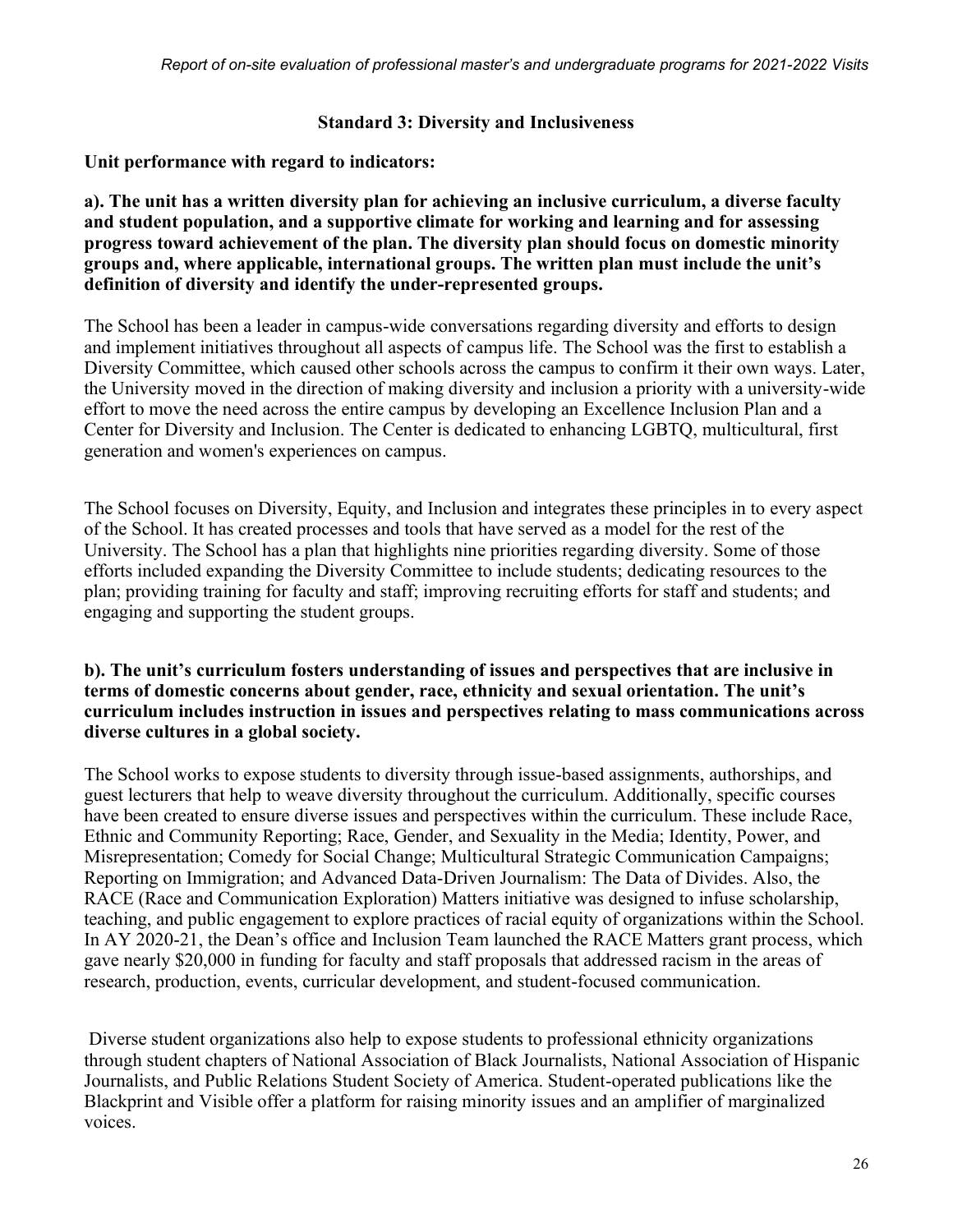#### **c). The unit demonstrates effective efforts to recruit women and domestic minority faculty and professional staff and, where feasible, recruits international faculty and professional staff.**

Recruitment and retention of domestic minority faculty is a concern for the School. While the School's DEI representative does work to train search teams in what is needed to attract a diverse pool of applicants, it is important to always have a diversity representative on the search teams to help the School improve its numbers in recruitment of full-time minority faculty. The Full-Time Faculty Recruitment table below shows that over the past three years there were nine openings, an overall pool of 164 applicants, 75 of which were minority candidates (46 percent). There were only 4 minority finalists for all 9 open positions. One offer was made to a minority candidate, which was accepted. For the same openings, 73 females were in the pool, 12 were considered, 7 were made offers and 5 accepted.

### **Full-time Faculty Recruitment**

Provide the following information for any searches for full-time faculty members conducted by the unit within the past three years.

| <b>Academic years:</b>                   | $2017 - 2018$ | $2018 - 2019$ | $2019 - 2020$ |
|------------------------------------------|---------------|---------------|---------------|
| Openings                                 |               |               |               |
| Total applicants in hiring pool          | 54            | 46            | 64            |
| Females in hiring pool                   | 23            | 20            | 30            |
| Female finalists considered              |               |               |               |
| Offers made to females                   |               |               |               |
| Offers accepted by females               |               |               |               |
| Minorities in hiring pool                | 27            | 28            | 20            |
| Minority finalists considered            |               |               |               |
| Offers made to minorities                |               |               |               |
| Offers accepted by minorities            |               |               |               |
| International faculty in hiring pool     |               |               |               |
| International faculty considered         |               |               |               |
| Offers made to international faculty     |               |               |               |
| Offers accepted by international faculty |               |               |               |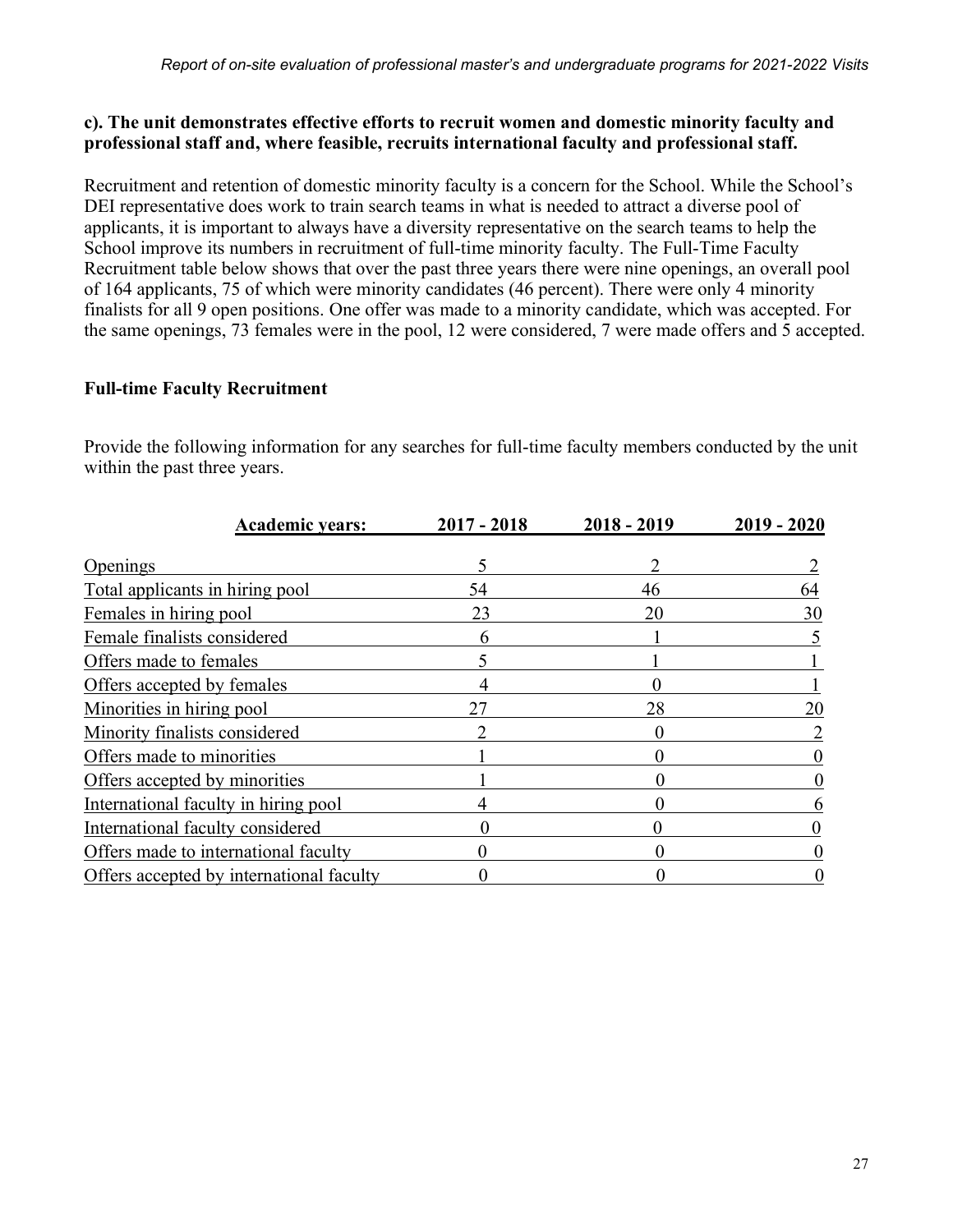### **Faculty Populations Chart**

Show numbers of female, male, minority, white and international faculty members, and the percentages they represent of the unit's total faculty. (Report international faculty the same way the university reports them.)

### **Full-time faculty**

| <b>Academic year: 2020–2021</b>        | <b>FT Faculty</b> | % Of Total     | <b>FT Faculty</b> | % Of Total     |  |
|----------------------------------------|-------------------|----------------|-------------------|----------------|--|
| Group                                  | Female            | <b>Faculty</b> | <b>Male</b>       | <b>Faculty</b> |  |
| Black/African American                 |                   | 3.1            | $2*$              | 6.2            |  |
| White                                  | 15                | 46.9           |                   | 37.5           |  |
| American Indian/Alaskan native         |                   |                |                   | $\theta$       |  |
| Asian                                  |                   | 9.4            |                   |                |  |
| Hispanic/Latino (any race)             |                   |                |                   |                |  |
| Native Hawaiian/other Pacific Islander |                   |                |                   |                |  |
| Two or more races                      |                   |                |                   |                |  |
| Other race                             |                   |                |                   |                |  |
| International (any race)               |                   |                |                   |                |  |

\*Indicates that the Dean is a full-time faculty member with tenure

#### **Part-time faculty**

| <b>Academic year: 2020-2021</b>        | <b>PT</b> Faculty | % Of Total     |             | <b>PT Faculty % Of Total</b> |  |
|----------------------------------------|-------------------|----------------|-------------|------------------------------|--|
| Group                                  | Female            | <b>Faculty</b> | <b>Male</b> | <b>Faculty</b>               |  |
| Black/African American                 |                   | 79             |             | 2.6                          |  |
| White                                  | 10                | 26.3           |             | 39.5                         |  |
| American Indian/Alaskan native         |                   |                |             | $\theta$                     |  |
| Asian                                  |                   | 5.3            |             | 2.6                          |  |
| Hispanic/Latino (any race)             |                   | 2.6            |             | 2.6                          |  |
| Native Hawaiian/other Pacific Islander |                   |                |             |                              |  |
| Two or more races                      |                   |                |             |                              |  |
| Other race                             |                   | 2.6            |             | 7.9                          |  |
| International (any race)               |                   |                |             |                              |  |

#### **d). The unit demonstrates effective efforts to help recruit and retain a student population reflecting the diversity of the population eligible to enroll in institutions of higher education in the region or population it serves, with special attention to recruiting under-represented groups.**

The School makes a concerted effort to recruit and retain a diverse student body. Journalism faculty also collaborate closely with professionals to recruit. Prospective students are recruited in high school and offered a multicultural overnight experience. Designated staff are assigned to support first-generation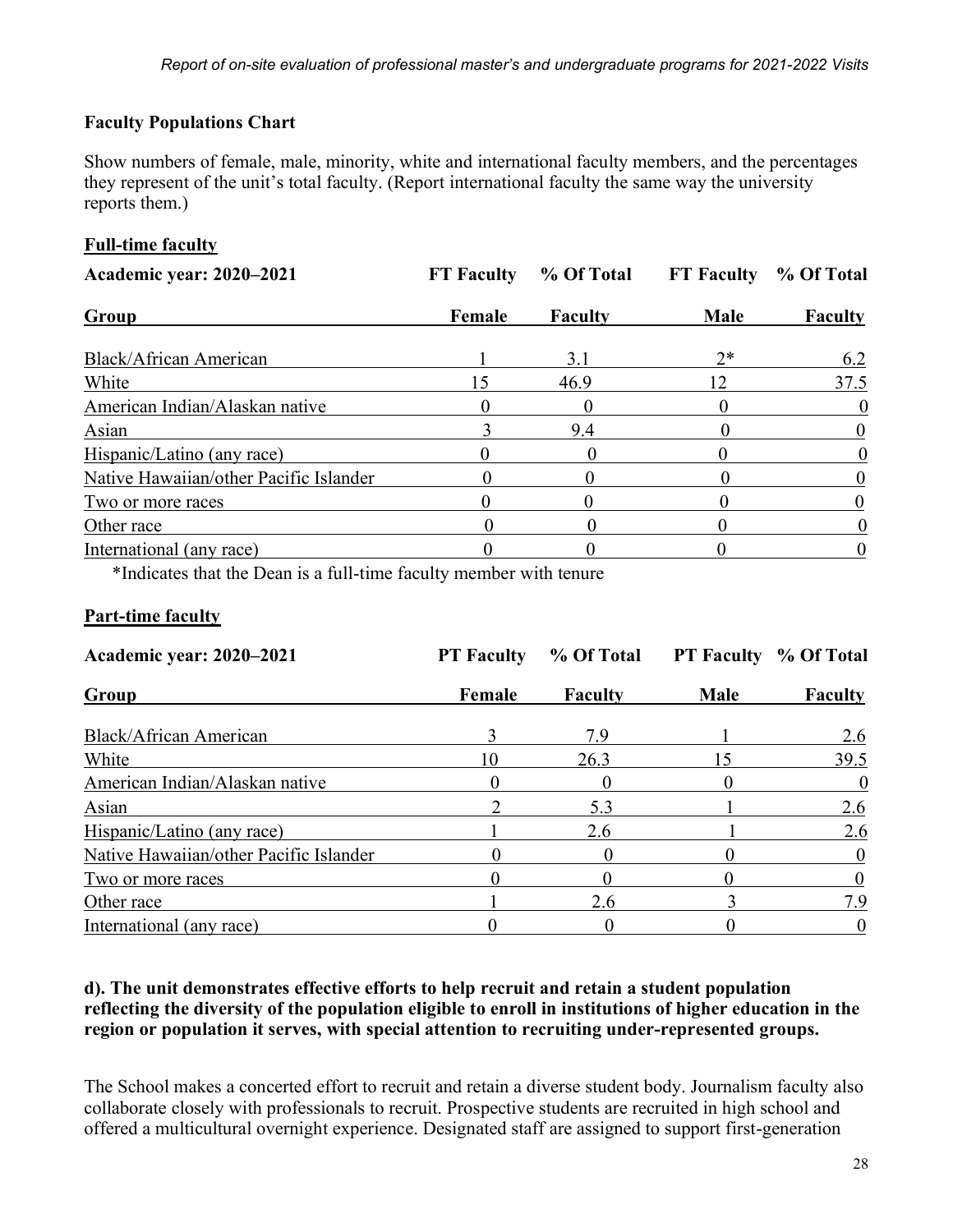students, transfer, and low-income students as part of the recruitment process. These students are also connected with current students who serve as ambassadors. The School does work to attract firstgeneration students who are often from under-represented ethnic backgrounds.

The following charts show that undergraduate Hispanic/Latino students are the largest ethnic group (12.6 percent), followed by International students (8.6 percent) and African Americans (8.4 percent). The graduate student population shows African Americans as the highest diversity group (12.1 percent), followed by Hispanic/Latino (7.7 percent).

#### **Undergraduate Student Populations**

Show numbers of male, female, minority, white and international students enrolled in the unit, the percentages they represent of total journalism and mass communication enrollment, and the percentages these racial/ethnic groups represent of the total institutional enrollment.

Use figures from the most recent academic year for which complete data are available.

| Academic year: 2020 – 2021 | % of total | % of total |
|----------------------------|------------|------------|
|                            |            |            |

| Group                                  | <b>Male</b> | Female | In Unit | <b>In Institution</b> |  |
|----------------------------------------|-------------|--------|---------|-----------------------|--|
| Black/African-American                 | 13          | 43     | 8.4     | 7.5                   |  |
| White                                  | 85          | 297    | 57.4    | 50.4                  |  |
| American Indian/Alaskan native         |             |        |         | $\theta$              |  |
| Asian                                  | n           | 36     | 6.3     | 6.5                   |  |
| Hispanic/Latino (any race)             |             | 65     | 12.6    | 11.6                  |  |
| Native Hawaiian/other Pacific Islander |             |        |         | 0.1                   |  |
| Two or more races                      |             | 26     | 42      | 4.3                   |  |
| Other race                             |             |        | 2.6     | 4.9                   |  |
| International students (any race)      |             | 48     | 8.6     | 14.7                  |  |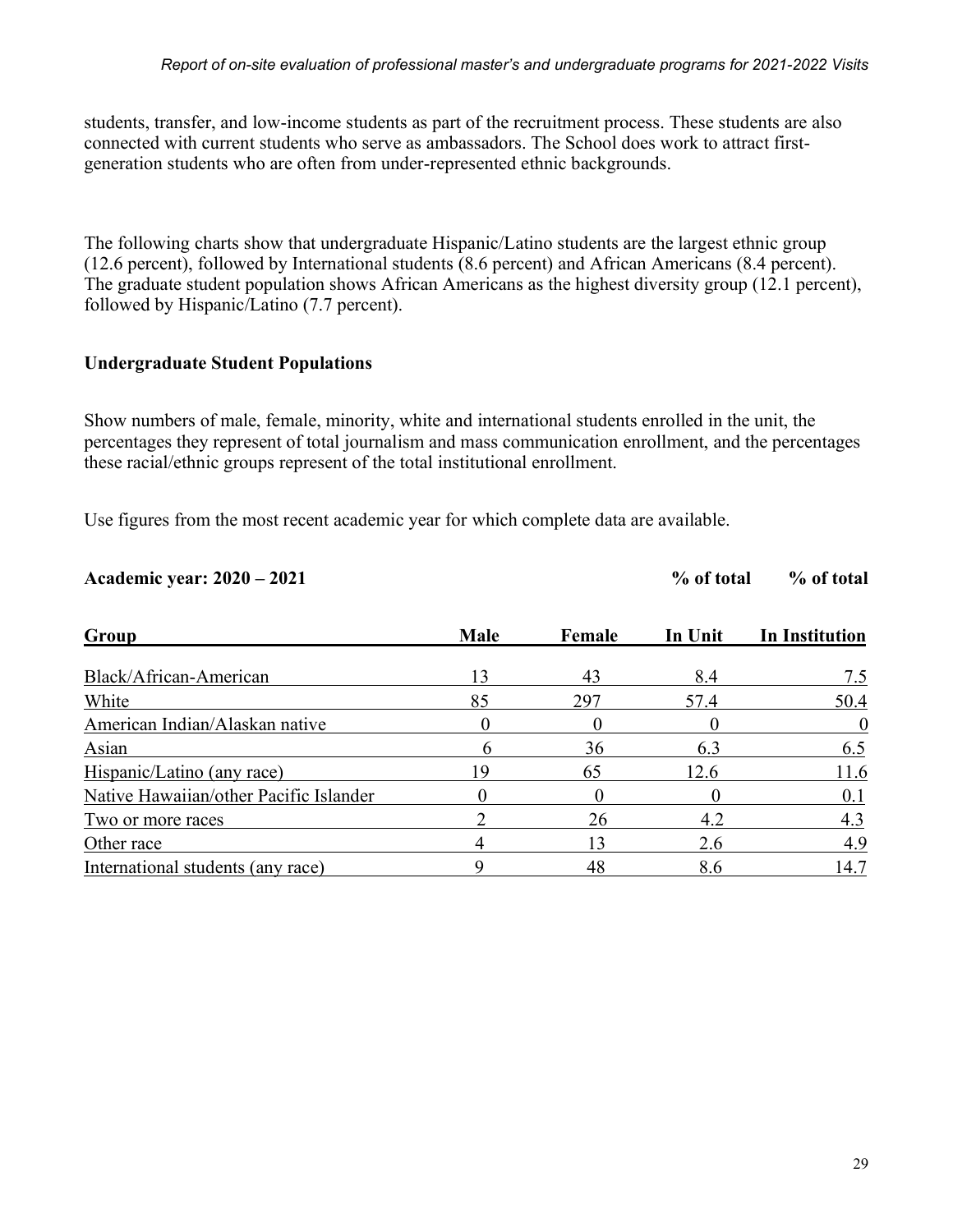### **Graduate Student Populations**

| Academic year: 2020 - 2021             |             |        | % of total | % of total            |  |
|----------------------------------------|-------------|--------|------------|-----------------------|--|
| Group                                  | <b>Male</b> | Female | In Unit    | <b>In Institution</b> |  |
| Black/African-American                 | 21          |        | 12.1       | 13.2                  |  |
| White                                  |             | 61     | 35.7       | 43.7                  |  |
| American Indian/Alaskan native         |             |        | 0.5        | 0.2                   |  |
| Asian                                  |             |        | l 4        | 5.0                   |  |
| Hispanic/Latino (any race)             |             | 14     |            | 10                    |  |
| Native Hawaiian/other Pacific Islander |             |        |            | 0.1                   |  |
| Two or more races                      |             | h      | 3.9        | 4.7                   |  |
| Other race                             | 3           | 61     | 35.7       | 13.1                  |  |
| International students (any race)      |             |        | 2.9        | 10.2                  |  |

**e) The unit has a climate that is free of harassment and all forms of discrimination, in keeping with the acceptable cultural practices of the population it serves, accommodates the needs of those with disabilities, and values the contributions of all forms of diversity.**

**Accreditation site visit teams will apply this standard in compliance with applicable federal and state laws and regulations, as well as the laws of the countries in which non-U.S. institutions are located.**

AU has a zero-tolerance policy for discrimination and harassment. It operates under a policy that does not allow any form of discrimination based on color, race, religion, national origin, sex, age, sexual orientation, gender identity and expression, and disability. It has distinct procedures for addressing any violations. Students, faculty, and staff have support at the University to file any grievances of a discriminatory nature.

### **SUMMARY:**

### **(Undergraduate:)**

The School has worked to move the needle with diversity within its organization, working to infuse inclusion and equity in its curriculum offered to students and the overall function and atmosphere of the School. The Dean has even set aside discretionary funds to support Diversity, Equity, and Inclusion efforts with the organization. Greater minority representation among faculty is needed, with a more concerted effort to recruit candidates for employment who will qualify as finalists in searches. The Dean has shown promise with his first hire being an Hispanic Assistant Dean (staff). He is committed to improving the School in diversity recruitment of full-time and part-time faculty.

### **(Professional Master's:)**

The School has done a decent job recruiting a more diverse student body to the graduate program for the master's degree. Efforts to increase faculty in this area should remain a focus for the School.

### **Overall evaluation (undergraduate program), compliance/noncompliance: COMPLIANCE**

**Overall evaluation (professional master's program), compliance/ noncompliance: COMPLIANCE**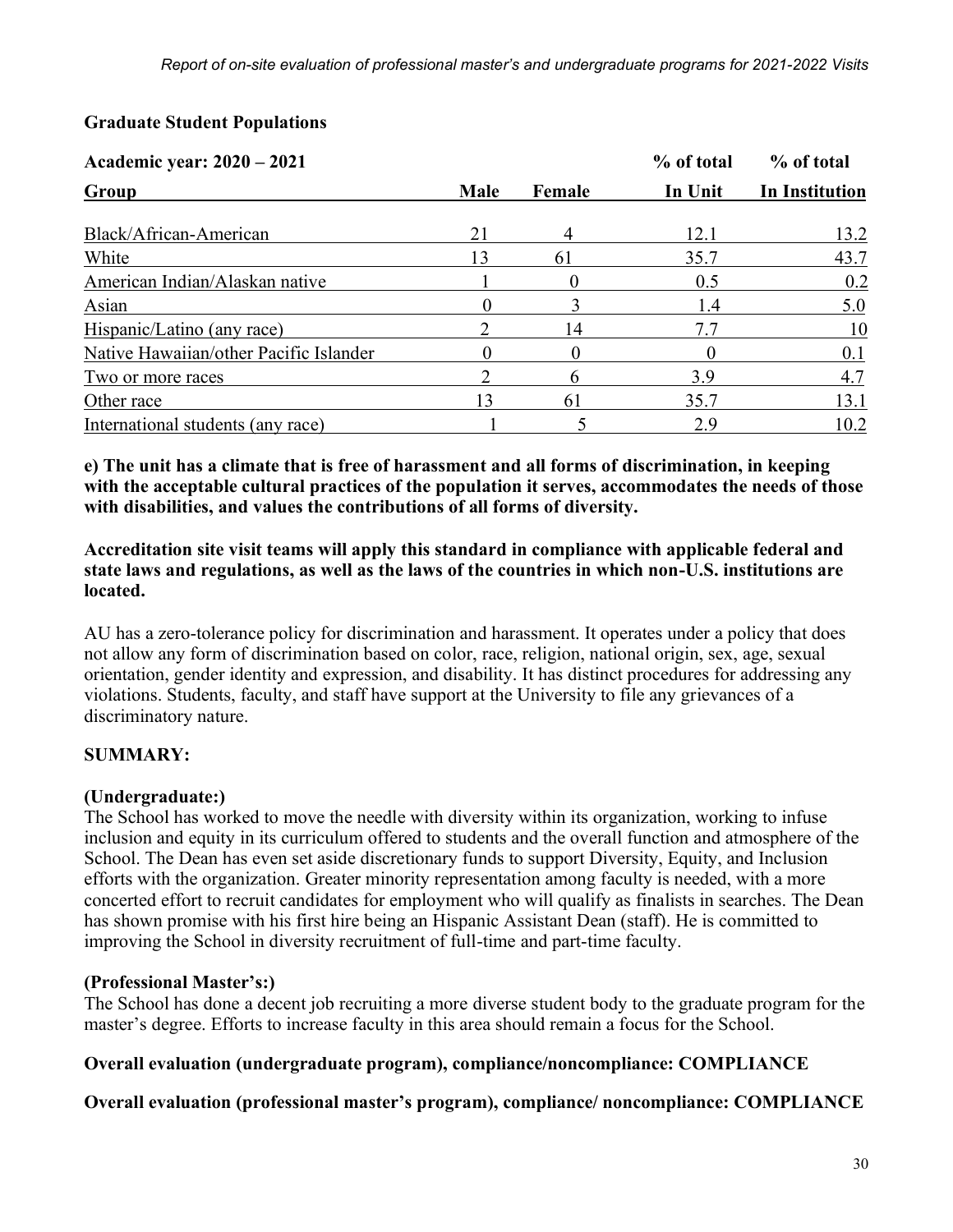### **PART II — Standard 4: Full-Time and Part-Time Faculty**

#### **Unit performance with regard to indicators:**

#### **a). The unit has written criteria for selecting and evaluating the performance of all full-time and part-time faculty and instructional staff**.

Hiring for full-time faculty follows the standards and guidelines set by the School and the American University Faculty Manual. Tenure-line faculty members must meet the criteria for high-quality teaching, scholarship and service as described in "General Criteria for Evaluation of Tenure-Line and Continuing Appointment-Line Faculty" in the Manual. Appointment and reappointment of all term faculty are contingent on the relevant qualifications and performance of the faculty member, the enrollments and other needs of the unit and the instructional resources of the University. The University customarily makes initial term faculty appointments for one or two years. The University may reappoint term faculty for periods from one to five years. At the time of the site team visit, at least one member of the School faculty reported serving on a university-wide committee considering revisions to the policy on term faculty, especially for term faculty on one-year contracts. While surveys were conducted to solicit input from term faculty, no final decisions had been made on changing policies outlined in the Faculty Manual.

All faculty positions are posted and promoted across a variety of networks, including professional associations; affinity journalism groups such as NABJ, NAHJ, AAJA, and a diverse pool of academic groups. Hiring is based on teaching experience, areas of expertise, education, and interviews with hiring managers. In addition to the full-time faculty, the School continues to work to attract a diverse pool of potential part-time or adjunct faculty. Adjunct faculty interviewing is a year-round process and because of the number of sections for required classes, the program sometimes needs new instructors, especially for classes such as Communication Law. The School enjoys a uniquely rich pool of adjunct instructors because of its Washington, D.C., location. Once hired, adjuncts are governed by the Service Employee International Union contract and supervised by faculty, who oversee syllabi and serve as mentors. The adjunct faculty are encouraged to become part of the School, and encouraged to seek help, advice, guidance throughout the semester.

Faculty are evaluated yearly via student course evaluations as well as their creative, professional or scholarly work and service to the School and University. The Senior Associate Dean and Division Directors closely review the student teaching evaluations to pinpoint any problems that may need to be addressed. They look for patterns in a faculty member's courses, such as students across the board noting deficiencies in returning work promptly. Recognizing such a pattern helps the faculty member make specific changes that can improve teaching as well as the student experience. The Dean reviews faculty performance annually, using the results of student evaluations as one part of deciding merit increases.

#### **b). Full-time faculty have primary responsibility for teaching, research/creative activity and service.**

In the past three years prior to the site team visit, only 69 of the 188 Journalism core and required courses offered (or 37 percent) were taught by full-time faculty. This includes 42 percent of full-time courses both in 2020-21 and 2018-19 and 26 percent in 2019-2020. In the self-study, the unit explained their unique location in Washington, D.C., the media capital of the world, means they have an enviable stable of accomplished, loyal, committed and returning adjunct professionals who pick up core courses repeatedly. Hiring them means the unit is able to turn to full-time faculty to teach courses in critical areas of scholarship such as politics and media, emerging media, race and community reporting, investigative reporting, and news design – all courses offered every year.

Three other factors come into play: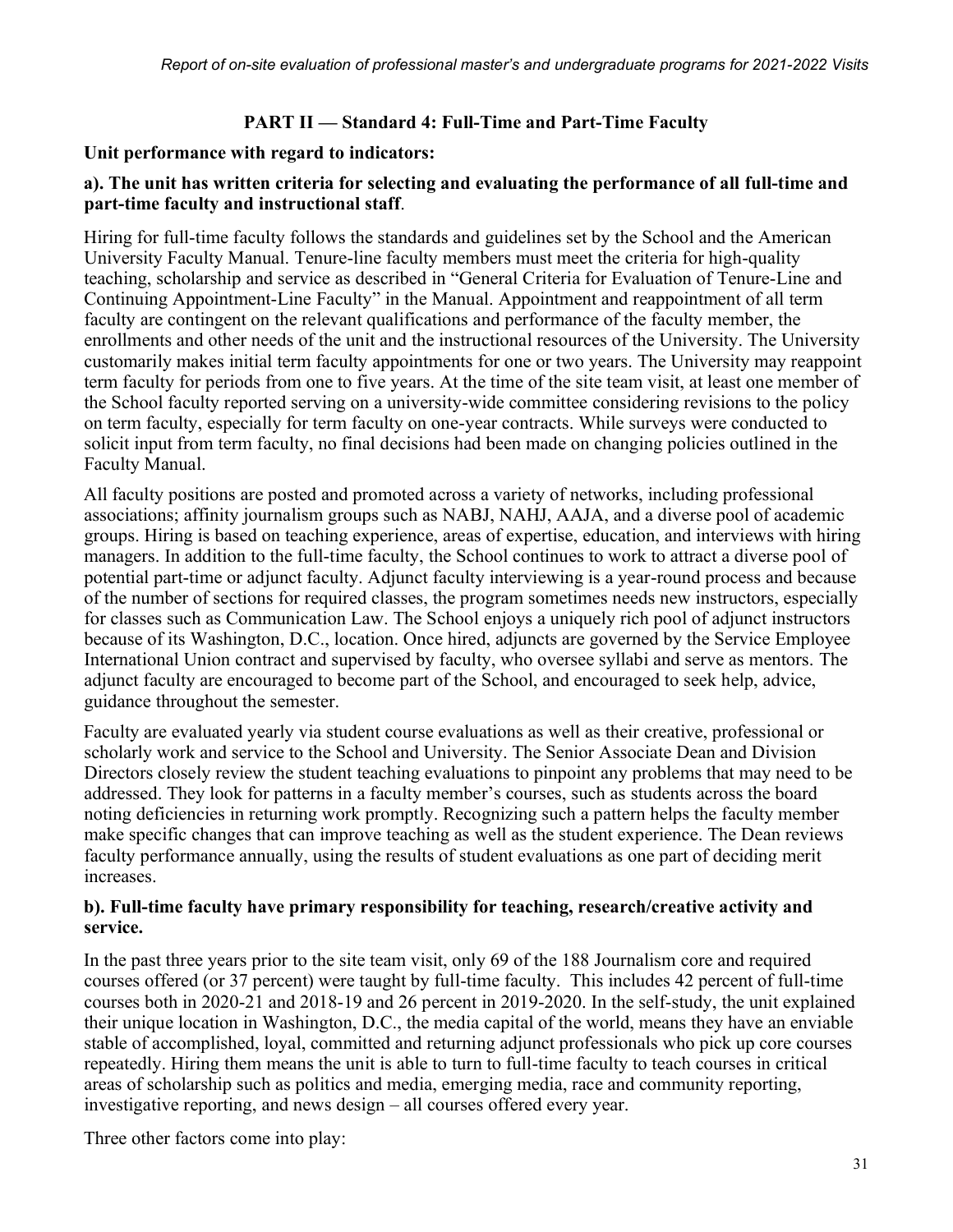- 1. The School has multiple sections of required courses and uses the same syllabi among sections. Nearly all faculty do teach core courses, but the unit cannot fill every one. At one point their entry-level writing courses had nearly two dozen sections a year. Their quantitative and communication law courses have about six sections annually each.
- 2. Their core Understanding Media classes are staffed by another division that also counts them as core.
- 3. The School staffs most of their full-time graduate journalism courses with full-time faculty.

The Public Communication Division spends a significant amount of time training and mentoring adjunct faculty. As a result, the unit leadership is very comfortable having adjuncts teach its sections of core courses. When adjuncts are hired, they are provided with sample syllabi to help structure their course. In addition, all new adjuncts are assigned a faculty mentor and their syllabi are reviewed before the start of the semester by the Division Director, the Associate Division Director and their faculty mentor to ensure consistency in course content. The Division Director and Associate Division Director also host an adjunct training before the start of the semester and a mid-semester adjunct lunch. The lunch is an opportunity to share important information, to troubleshoot any student issues and to give the adjuncts the opportunity to meet one another. As a result of the hiring freeze caused by the pandemic, the Public Communication Division is down three faculty members. The site team was given announcements for two positions for which searches were underway at the time of the visit. The positions, when filled, would help in reducing the reliance on adjunct faculty.

Members of the site team met with a group of part-time faculty, all of whom report high levels of engagement with both divisions and an intentional effort to ensure they are appropriately supported. They commended the School on how well the unique circumstances of the pandemic were handled.

#### **c). Credentials of the unit's faculty represent a balance of professional and scholarly experience and expertise kept current through faculty development opportunities, relationships with professional and scholarly associations, and appropriate supplementation of part-time and visiting faculty.**

Of the 32 members of the full-time Journalism and Public Communication faculty in 2021/22, most have significant professional experience and all but one have an advanced degree. Both Divisions have actively sought to increase faculty who offer both professional experience and scholarly credentials.

- 8 have Ph.D.s
- 1 has both a J.D. degree and a Ph.D.
- 1 has an Ed.D.
- 22 have an MA or MS as their highest degrees.

Full-time faculty members are a mix of tenured, tenure-track, term, and professionals-in-residence. Among the full-time faculty, three are full professors, five are associate professors, 10 are assistant professors, four are professorial lecturers, seven are senior professorial lecturers, one is a Hurst senior professorial lecturer and two are senior professorial lecturers and journalists in residence.

A further breakdown of full-time faculty by race and gender shows that:

- 19 are female
- 13 are male
- 12 are white males
- 13 are white females
- 3 are Asian-American females
- 1 is a Black female
- 2 are Black males (this includes the Dean, who is a full professor with tenure)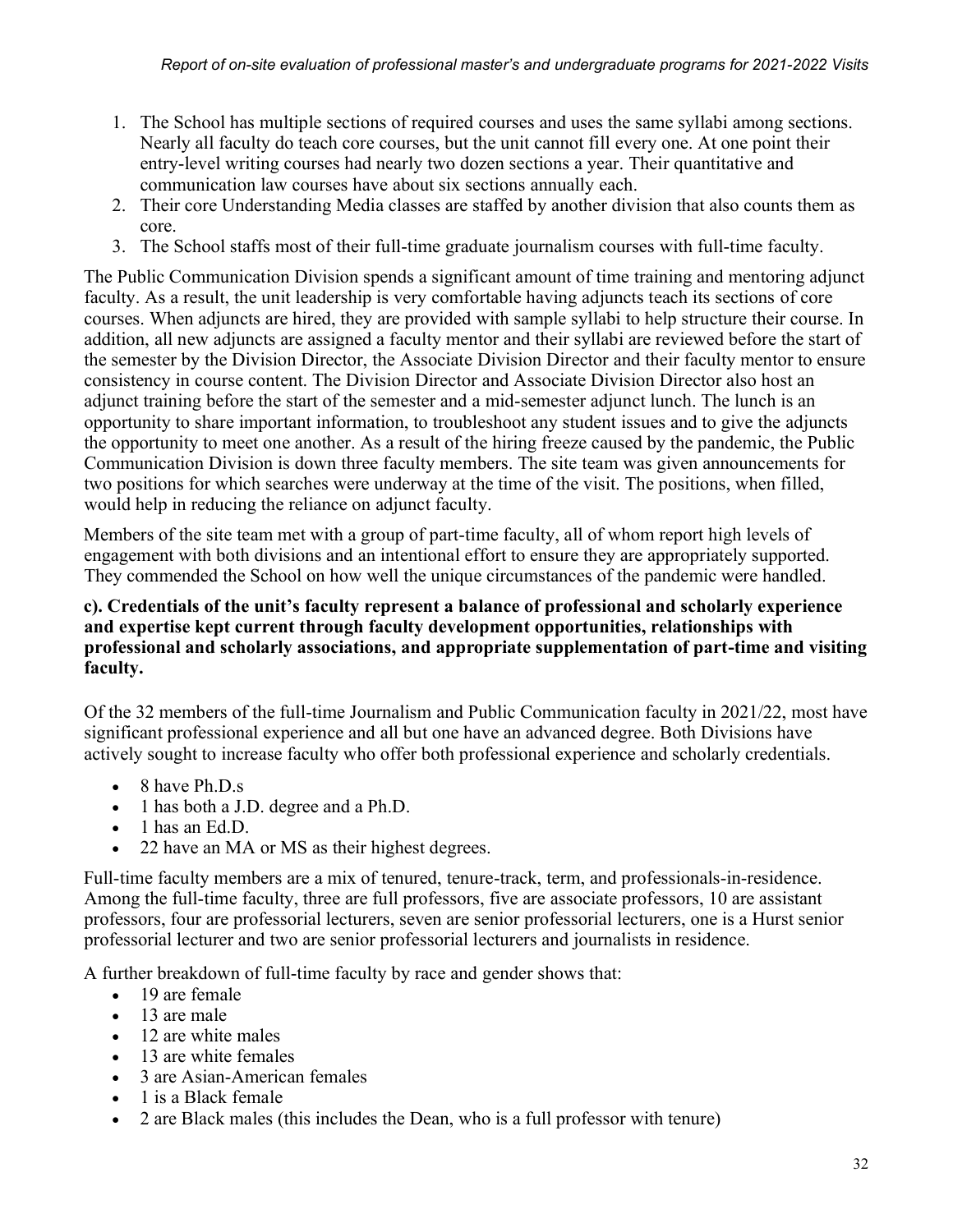#### **d). The unit regularly evaluates instruction, whether onsite or online, using multiple measures that include student input.**

In terms of evaluation, the University in 2020 implemented an initiative to move beyond the Student Evaluation of Teaching end-of-the-semester evaluations (SETs) and opted for a portfolio approach to evaluation of teaching on a recurring basis, an initiative called "Beyond SETs." The Interim Dean for Faculty Affairs reports meeting with faculty in both the Division of Journalism and Division of Public Communication to determine their unit's Beyond SETs criteria. Both faculties voted on the criteria for their unit.

Part-time faculty report that they are regularly encouraged to do optional informal mid-term course evaluations and then at the end of the semester, have their SETs reviewed by course coordinators/supervisors, when applicable.

#### **e). The faculty has respect on campus for its university citizenship and the quality of education that the unit provides.**

The site team met with representatives from within and outside of the School. All praised the faculty within Journalism and Public Communication for their collaborative nature, their involvement in University programs and initiatives such as Diversity, Equity and Inclusion, as well as the strength of the students coming out of both programs.

### **Professional master's program / Unit performance with regard to indicators:**

#### **f). Faculty members teaching in the professional master's program meet the criteria for graduate instruction at that university.**

All members of the School's full-time faculty are members of the graduate faculty and can teach graduate courses. The criteria for undergraduate instruction and graduate instruction are identical.

### **g). Graduate faculty teach the majority of professional master's courses.**

In the three-year period prior to the accreditation site team visit, at least 67 percent of master's courses in Journalism were taught by full-time faculty. That percentage was even higher in some semesters when as many as 81 percent of courses were under the instruction of full-time faculty. In the Public Communication full-time master's program the percentage of graduate courses taught by full-time faculty ranged from a low of 60 percent in the Fall 2020 semester to 84 percent in Fall 2019. A decline in Public Communication faculty teaching full-time graduate courses in Fall 2020, as well as spring 2021, was due to the resignations of two full-time PC faculty, whose positions could not be filled because of the COVID pandemic.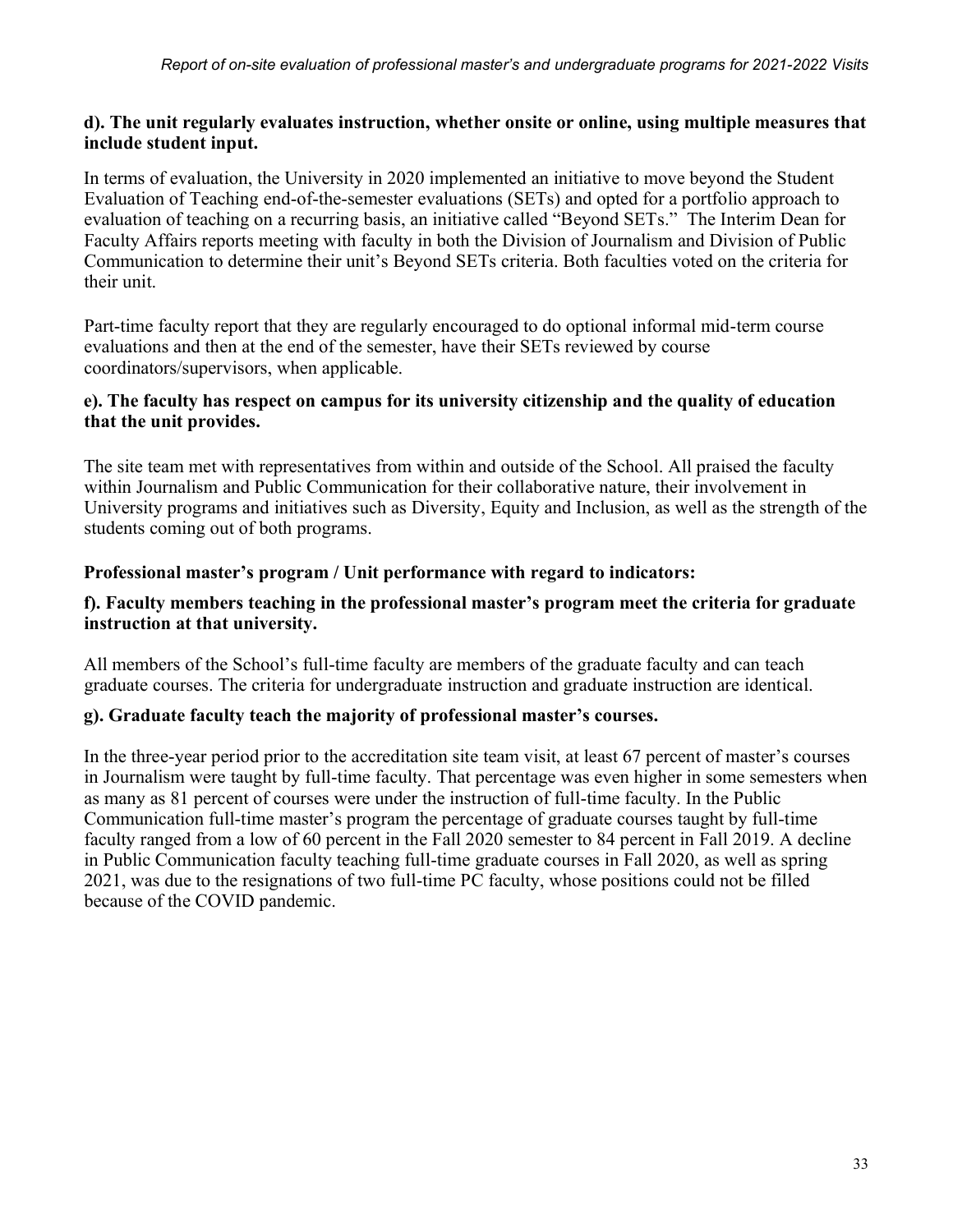#### **SUMMARY:**

#### **(Undergraduate:)**

The School has in place criteria for selecting and evaluating full-time and part-time faculty. While a high percentage of courses are taught by adjunct faculty, the unit leaders note hiring part-time faculty from the Washington, D.C., area means they are able to have full-time faculty teach courses in critical areas of scholarship such as politics and media, emerging media, race and community reporting, investigative reporting, and news design.

#### **(Professional Master's:)**

All members of the School's full-time faculty are members of the graduate faculty and can teach graduate courses. The majority of courses in both the Journalism and Public Communication programs are taught by full-time faculty.

**Overall evaluation (undergraduate program), compliance/noncompliance: COMPLIANCE** 

**Overall evaluation (professional master's program), compliance/noncompliance: COMPLIANCE**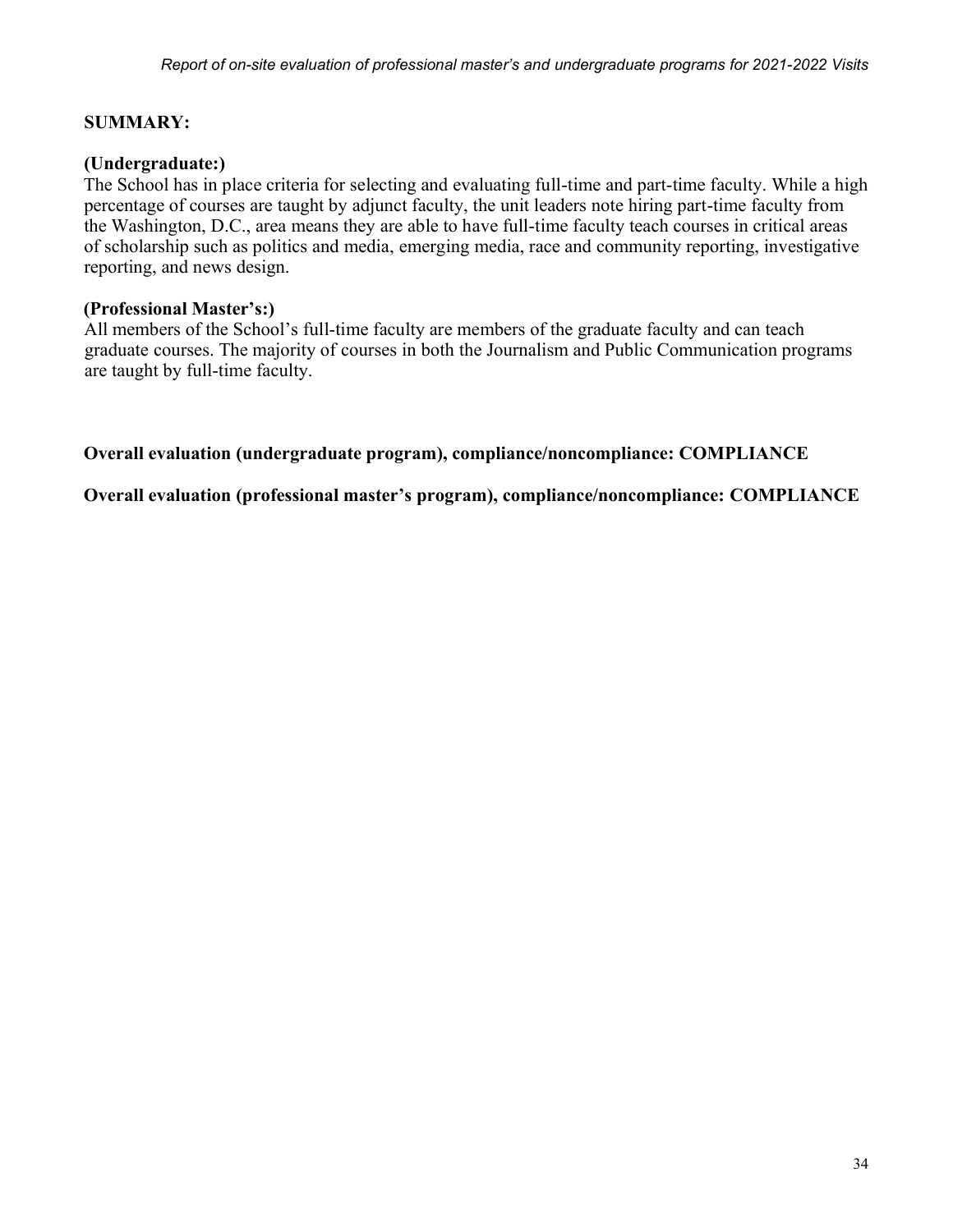### **PART II — Standard 5: Scholarship: Research, Creative and Professional Activity**

### **Unit performance with regard to indicators:**

### **a). The unit requires, supports and rewards faculty research, creative activity and/or professional activity.**

The School's scholarship mission encompasses gathering, examining, interpreting and disseminating data about the all-encompassing world of communication. The mission is equally devoted to providing thought leaders and practitioners for the professional communication institutions that exist locally and serve every corner of the nation and the world. In such an environment, the School's mission necessarily encompasses traditional scholarly research and publication as well as learned contributions to contemporary and emerging work in the professional fields.

Faculty write and publish books – both scholarly and professional – as well as serve as contributors for refereed journals. They engage in thoughtful examinations of the communication industry, its needs, its effects and its future. Professional and creative work includes the design, production, distribution, and evaluation of media and human communication.

Faculty reported to the site team their excitement about joining the faculty so that they could take advantage of the School's location in connecting their research to practice. For example, one junior faculty member reported receiving a grant exceeding \$500,000 to support a research partnership with the U.S. Department of Homeland Security. In another case of the faculty expertise having impact beyond the AU campus, a team of faculty published research that increased knowledge about methods of instruction in online degree programs in strategic communication.

American University and the School have a multivariate strategy for promoting a culture of excellence in scholarly, creative and professional work.

The School and University support creative, professional and scholarly research via:

- A merit-pay system that encourages professional and creative contributions as well as mainstream scholarship and publication by providing annual incremental permanent increases in faculty base salary.
- Diversity and Inclusion activity and research and professional contributions are counted in determining merit-pay increases.
- The School's Ph.D. program provides opportunities for faculty to work with doctoral students on scholarly research and professional projects.
- Communication faculty are encouraged and supported in efforts to work with the newly established Antiracist Research and Policy Center at American University, which conducts scholarly research, develops educational tools and policy suggestions in the effort to detect and dismantle racism in its many forms.

#### **b). The unit specifies expectations for research, creative activity and/or professional activity in criteria for hiring, promotion and tenure.**

The School's Tenure and Promotion Guidelines – last updated in May 2017 – provide guidance for faculty in each of its four divisions on how to meet the expectation that faculty be outstanding scholarteachers who have made original and high-impact contributions to the field of communication, whether related to a professional practice, creative endeavor or academic discipline.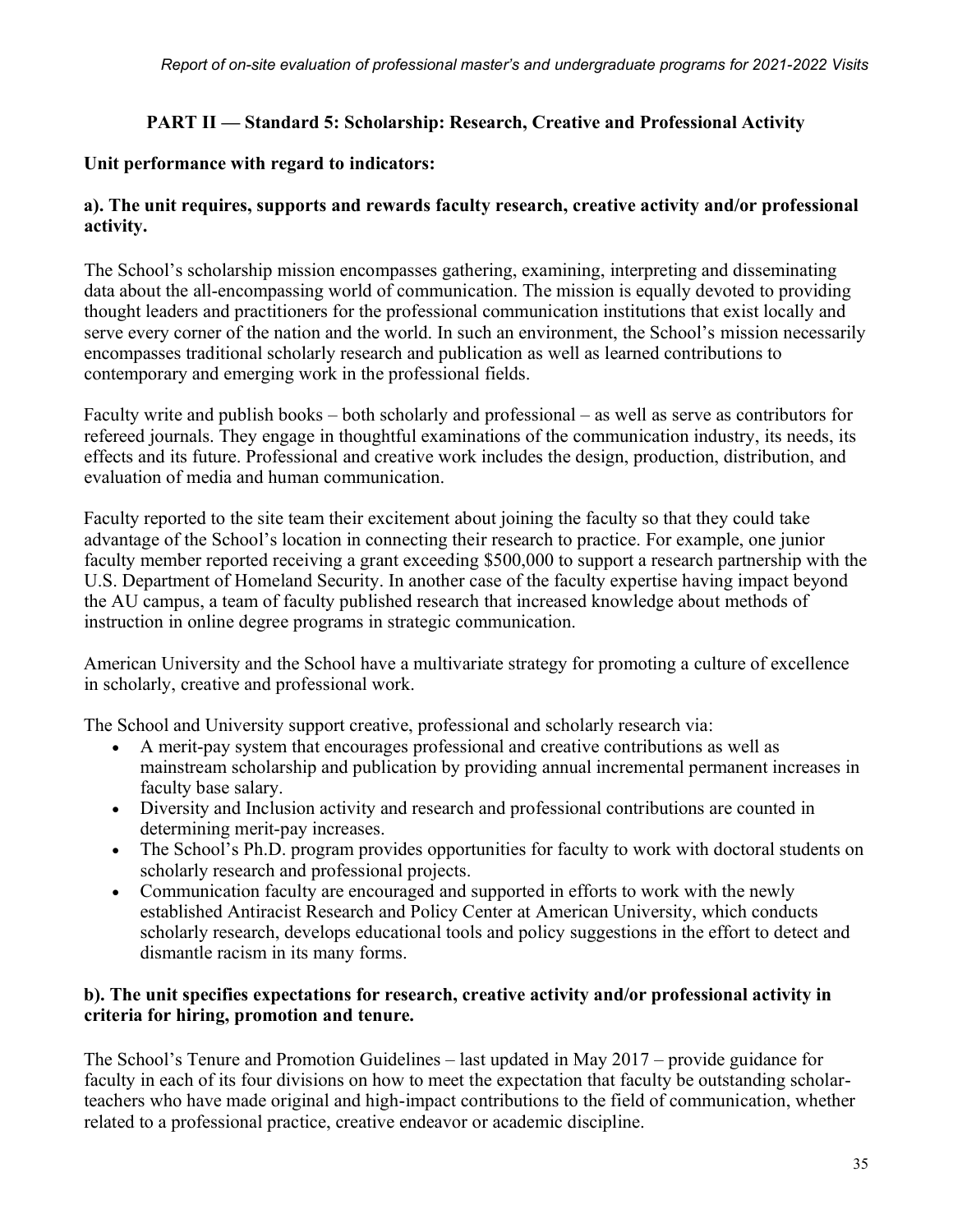Journalism faculty may achieve tenure and promotion by demonstrating substantial accomplishment and significant impact in professional, creative, or scholarly work reflecting the broad range of print, broadcast, film/video, online and emerging media. Successful research agendas may include professional, creative or scholarly work in the discipline or may reflect some combination of the three modes of research unified by theoretical or conceptual approaches.

In Public Communication, the Division embraces faculty expertise drawn from academic study, professional experience and public discourse, which means the definition of scholarship incorporates academic research, public intellectual analysis, creative production and professional work. To achieve tenure and promotion, faculty members in the Public Communication Division must attain high standards of demonstrated excellence, aggregate productivity, and impact in their scholarly, creative and professional work.

Job candidates are evaluated both on what creative, scholarly professional work already has been accomplished, as well as their potential for continuing to produce work that has an impact on the field and the profession. Candidates provide teaching presentations and updates on their scholarship during the interview process; more recently candidates also are asked about their contributions to diversity and inclusion in education. Once hired, tenure-track faculty are mentored by a higher-ranking faculty member and meet regularly to gauge progress toward tenure.

Site team members were told by multiple junior faculty of how these meetings were conducted during the unique conditions of the COVID pandemic. The Interim Associate Dean for Faculty Affairs held Zoom meetings with tenure-track faculty to ensure they were supported and on-track during the pandemic.

Tenured faculty are encouraged to continue their creative, professional, and scholarly work. Term faculty are hired as teaching faculty and do not have the same requirements, but are called on as industry experts and authors of articles in the popular media.

Faculty teaching loads are often adjusted to allow sufficient time for creative, professional, scholarly work. As a result of the pandemic, the University twice offered faculty the chance to extend their tenure clocks. But, several in the units being reviewed opted to "opt-out" of the clock extension and continued toward their original planned track to promotion.

### **c). Evaluation criteria for promotion, tenure and merit recognition account for and acknowledge activities appropriate to faculty members' professional as well as scholarly specializations.**

All guidelines related to evaluation give equal weight to faculty members' professional specializations as to scholarly specializations. They note that the necessary component for each is that the activities should have impact and significance.

#### **d). Faculty members communicate the results of research, creative and/or professional activity to other scholars, educators and practitioners through presentations, productions, exhibitions, workshops and publications appropriate to the activity and to the mission of the unit and institution.**

Faculty members are encouraged to be active in professional organizations and present their work at national and international conferences.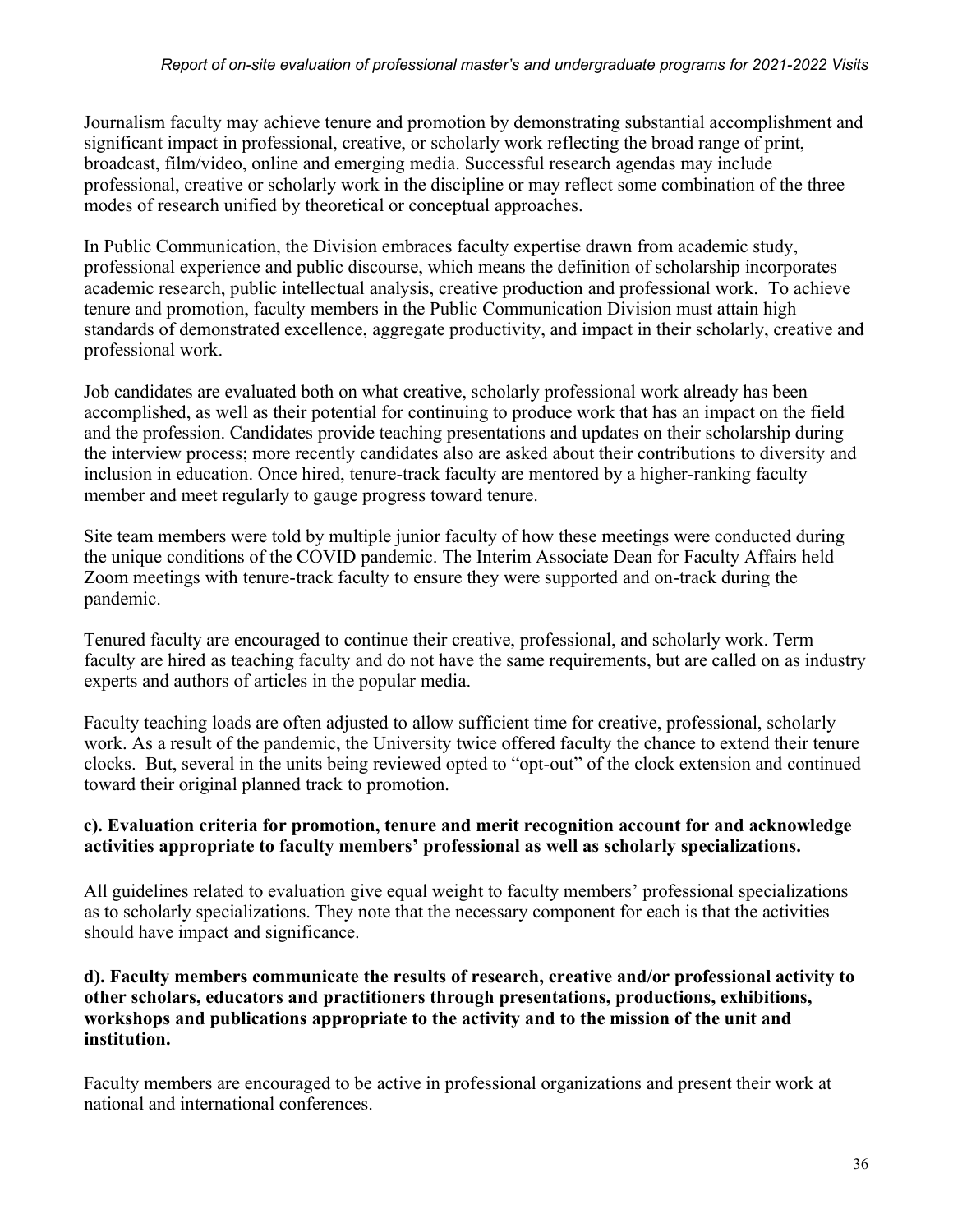School faculty have several sources of funding for their scholarship, research and creative and professional activity. Each Division is given a travel budget that the Division Directors distribute to their faculty. There are two competitive processes to apply for financial support in this area. The Office of the Provost awards research grants and international travel grants, while the Dean of the School might also award research and travel grants from a discretionary fund. However, faculty and directors report that individual scholars do not typically receive enough funding to cover all costs of attending a conference out of state or overseas. Nor are researchers typically able to attend multiple conferences in one academic year.

#### **e). The unit fosters a climate that supports intellectual curiosity, critical analysis and the expression of differing points of view.**

The School holds a monthly faculty research forum that provides an opportunity for faculty to present their latest creative, professional, or scholarly work. The forums, which are webcast live, provide public dissemination of work, allow for direct peer review, and offer intellectually vibrant campus programming for students. Since the last accreditation review, former-Dean Jeffrey Rutenbeck instituted a faculty research and projects grant program to support original and high-impact creative, professional, and scholarly work in the communication field. All full-time tenured, tenure-track, term, and inresidence faculty in the School are eligible. Applications are peer-reviewed by an interdisciplinary committee of the faculty; the awards average \$5,000.

By all indications, the climate in the School allows for a free exchange of ideas.

### **SUMMARY:**

### **(Undergraduate:)**

The School supports, recognizes and rewards research, creative activity and professional activity. It has continued to provide faculty travel from limited funds and grant support for research despite the unique circumstances of a pandemic. Tenure clocks were extended to account for faculty unable to maintain the normal level of scholarly activity during this time.

#### **(Professional Master's:)**

While the projects of master's students are not reflected in this standard, many of those students have produced creative and professional work alongside School faculty.

**Overall evaluation (undergraduate program), compliance/noncompliance: COMPLIANCE**

**Overall evaluation (professional master's program), compliance/noncompliance: COMPLIANCE**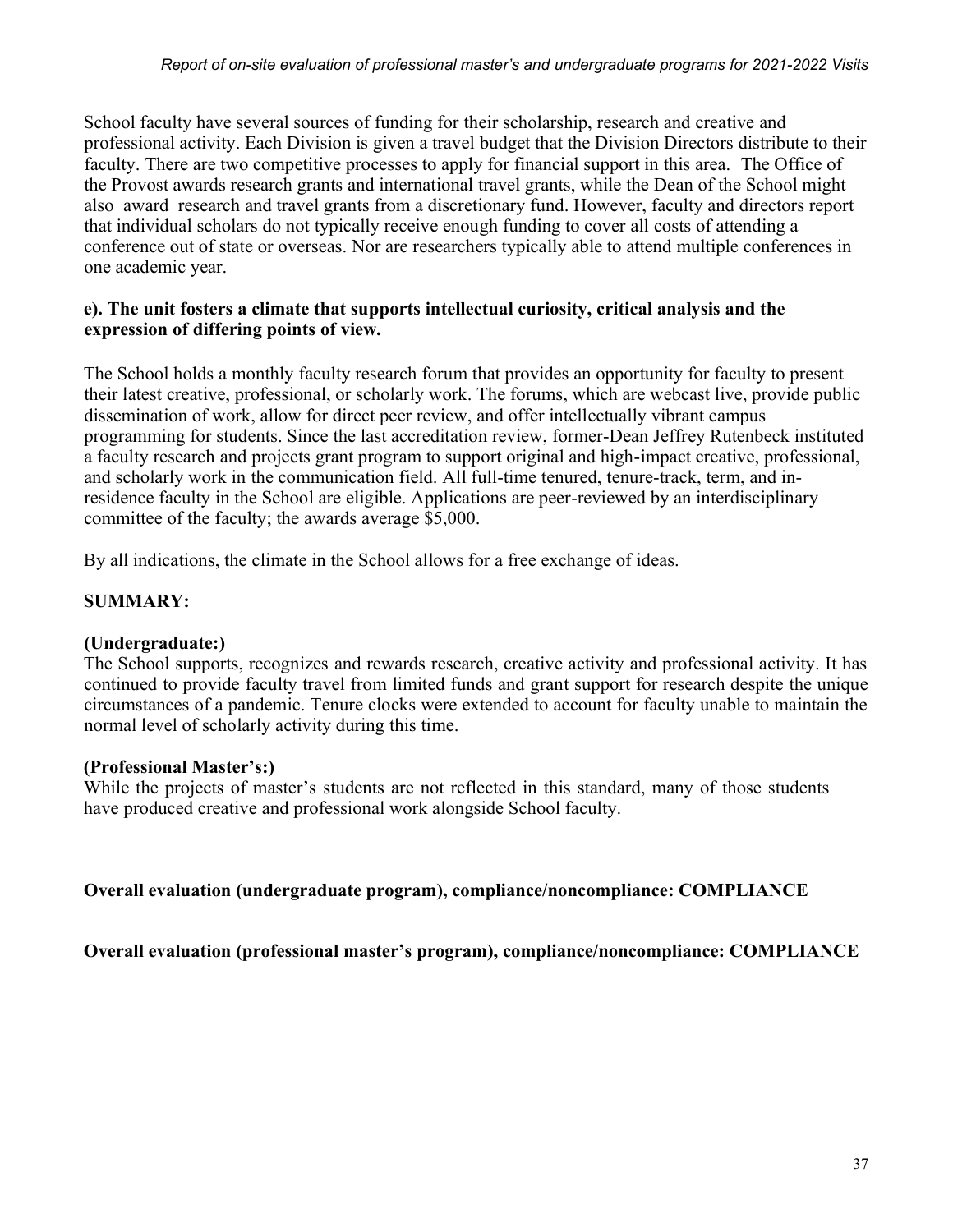| I rease merche are sensialismp thore what and security                          |                               | <b>Individuals</b>                      |                                              |                                              |                                 |                  |
|---------------------------------------------------------------------------------|-------------------------------|-----------------------------------------|----------------------------------------------|----------------------------------------------|---------------------------------|------------------|
| Scholarship, Research,<br><b>Creative and</b><br><b>Professional Activities</b> | <b>Total</b><br>from<br>Unit* | <b>Full</b><br><b>Professors</b><br>(9) | <b>Associate</b><br><b>Professors</b><br>(9) | <b>Assistant</b><br><b>Professors</b><br>(9) | <b>Other</b><br>Faculty*<br>(3) | Totals<br>(30)   |
| Awards and Honors                                                               | 105                           | 49                                      | 14                                           | 34                                           | 8                               | 105              |
| <b>Grants Received Internal</b>                                                 | 43                            | 15                                      | 9                                            | 16                                           | 3                               | 43               |
| <b>Grants Received External</b>                                                 | 103                           | 40                                      | $\overline{4}$                               | 57                                           | $\overline{2}$                  | 103              |
| Scholarly Books, Sole- or<br>Co-authored                                        | 28                            | 19                                      | $\tau$                                       | $\overline{2}$                               |                                 | 28               |
| Textbooks, Sole- or Co-<br>authored                                             | 5                             |                                         | $\overline{2}$                               | $\mathbf{1}$                                 | $\overline{2}$                  | 5                |
| <b>Books Edited</b>                                                             | $\boldsymbol{0}$              |                                         |                                              |                                              |                                 | $\boldsymbol{0}$ |
| <b>Book Chapters</b>                                                            | 31                            | 22                                      | $\overline{4}$                               | 5                                            |                                 | 31               |
| Monographs                                                                      | $\overline{2}$                | $\overline{2}$                          |                                              |                                              |                                 | $\overline{2}$   |
| Articles in Refereed<br>Journals                                                | 84                            | 61                                      |                                              | 21                                           | $\overline{2}$                  | 84               |
| <b>Refereed Conference</b><br>Papers                                            | 70                            | 41                                      | 5                                            | 24                                           |                                 | 70               |
| <b>Invited Academic Papers</b>                                                  | $\boldsymbol{0}$              |                                         |                                              |                                              |                                 | $\boldsymbol{0}$ |
| Encyclopedia Entries                                                            | $\overline{4}$                | $\overline{3}$                          |                                              | $\mathbf{1}$                                 |                                 | $\overline{4}$   |
| <b>Book Reviews</b>                                                             | 9                             | $\overline{7}$                          |                                              | $\overline{2}$                               |                                 | 9                |
| Articles in Non-refereed<br>Publications                                        | $\overline{2}$                | $\overline{2}$                          |                                              |                                              |                                 | $\overline{2}$   |
| <b>Juried Creative Works</b>                                                    | $\mathbf{1}$                  | $\mathbf{1}$                            |                                              |                                              |                                 | $\mathbf{1}$     |
| Non-juried Creative<br>Works                                                    | $\boldsymbol{0}$              |                                         |                                              |                                              |                                 | $\overline{0}$   |
| Other (please specify)                                                          | $\boldsymbol{0}$              |                                         |                                              |                                              |                                 | $\boldsymbol{0}$ |

(Please include the scholarship table with this section.)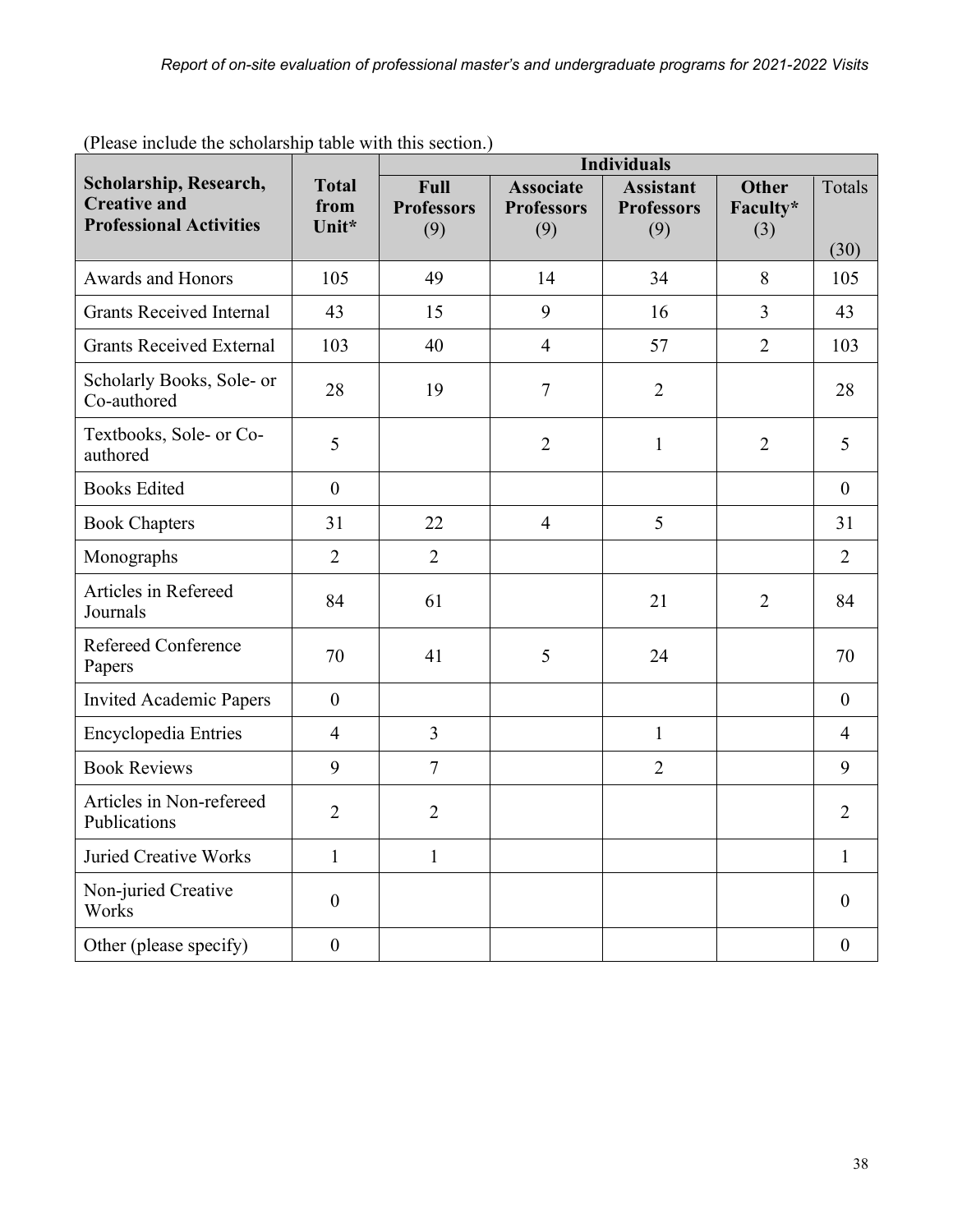### **PART II — Standard 6: Student Services**

### **Unit performance with regard to indicators:**

#### **a). Faculty and/or professional advising staff ensure that students are aware of unit and institutional requirements for graduation and receive career and academic advising.**

Faculty and staff are very invested in the success of their students. From the first year through graduation, students are supported through the School of Communication with regular counseling to first retain them during the first two years and then to get them involved in experiential learning through internships and school projects that are outward facing into the community – such as covering nationally recognized elections or working on projects that affect social change. Students often land internships with media outlets that are nationally and internationally renowned. The faculty and staff also work to keep students on track through graduation. This did not slow down during COVID, as the School simply moved these operations to Zoom and online. Students use an online portal to see their academic progress with the outlined degree requirements, which allows them to track credit hours. This information is reviewed with advisors regularly.

While the faculty and staff in the School are great at providing direction, students lamented that they do not have the same success with University-level advising (within the American University Experience or AUx). It was concerning to learn that the undergraduate students must often fend for themselves because, in their view, the turnover among advisors is high and a known concern at the University.

### **b). Faculty are available and accessible to students.**

Faculty keep regular office hours with many allowing students to pop in whenever professors are available to seek academic guidance or support. During the pandemic, visits became virtual with the School's faculty showing more appointments than pre-pandemic times. Emails among students and faculty increased over this past year during the pandemic. Professors also use surveys to gain valuable feedback from students regarding the best ways to communicate. Students felt that faculty worked to get to know their personal interests and point them in the direction of experiential opportunities that positioned them well for their professional careers.

### **c). The unit keeps students informed about the activities, requirements, and policies of the unit.**

Several options are used to communicate key information to students. Academic planning worksheets are used to track academic requirements and foster long-term planning. Both online and physical copies are available to students. Frequent communication is pushed to students via email to encourage them to access the information and schedule advisory meetings. Catalog links are also shared with students to help keep them aware of their course requirements. Compliance is monitored through record checking and meetings with students.

### **d). The unit and the institution provide students with extra-curricular activities and opportunities that are relevant to the curriculum and develop their professional as well as intellectual abilities and interests.**

The School does a wonderful job providing students with opportunities for extra-curricular activities relevant to the curriculum. A Student Media Board in the School is the collaborative effort of 10 student-run media outlets that include newspaper, magazine, and radio. The media organizations ar[e](http://www.amlitmag.com/) [AmLit,](http://www.amlitmag.com/) [ATV,](https://auatv.com/) [AWOL,](https://awolau.org/) [The Eagle,](https://www.theeagleonline.com/) [The Blackprint,](https://www.theblackprintau.com/) [Her Campus AU,](https://www.hercampus.com/school/american) [Photo Collective,](https://auphotocollective.org/) [Visible](https://visiblemag.com/)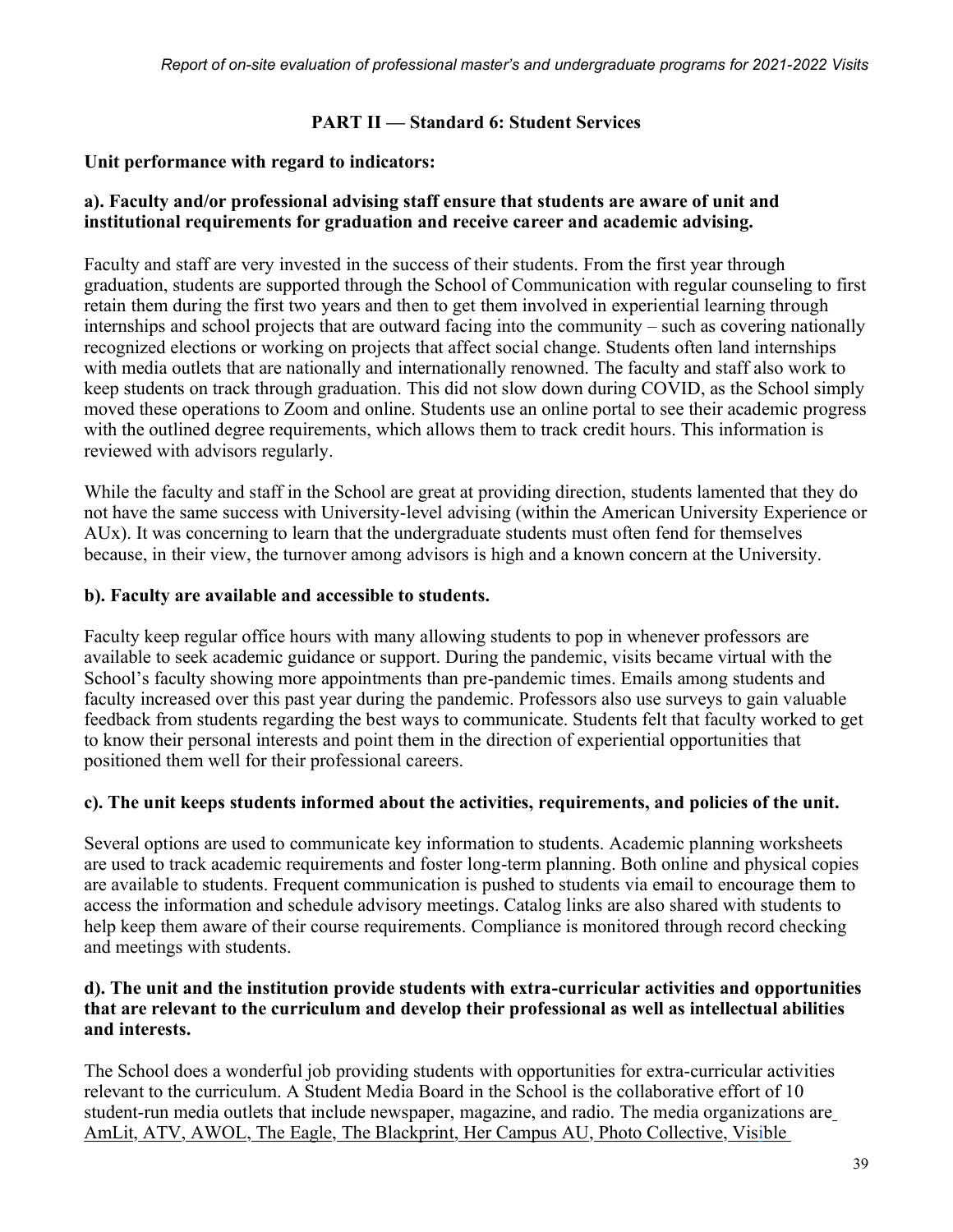[Magazine,](https://visiblemag.com/) [WVAU,](http://wvau.org/) and [Second District Records.](https://seconddistrictrecordsdc.com/) Funding for the Student Media Board comes from the student activity fee paid by students each semester. The Media Board receives 25 percent of the fee, which in AY 2019/20 was \$190,300. The advisors to these organizations are working to push collaborative projects/storytelling to reach a broader audience.

#### **e). The accredited unit must gather, maintain and analyze enrollment, retention, graduation rates and other aggregate information for improving student services and reducing barriers to student success. The unit annually publishes retention and graduation information on its website.**

The School recently experienced an uptick in student enrollment and also celebrates high retention rates. Advisors play a pivotal role in helping students enroll for their second year at the university, which can be a crucial time for some students to reconsider registering at AU. First-year students are heavily supported by faculty and staff. The belief is once they get them over the hump to retention in the second year, it is much easier to move them along to graduation. School retention and graduation rates consistently exceed that of the University.

- The 2017 University retention rate for the cohort that enrolled in Fall 2014 was 73.8 percent compared with 80 percent for the School.
- The University's first-to-second year registration rate for Fall 2019 was 87.7 percent, while the School's rate was 88.3 percent.

### **Professional master's program / Unit performance with regard to indicators:**

### **f). The unit has appropriate admissions and retention policies for the professional master's program. The retention and graduation data are published on the unit's website.**

Faculty and staff are as committed to the graduate students as they are to the undergraduates. Retention is essential to the fabric of the unit's operation and graduation is the goal. Advisors are readily available to walk the master's students through the program by being accessible to give academic guidance throughout the process. Students are reminded about grade point average requirements and supported with a number of programs, like the Care Network, an early intervention and support for students of concern. The university's career center is also a resource for advice on internships and employment opportunities. Additional opportunities for mentoring and networking are provided. The SOC and the Career Center collaborate on the Alumni Mentor Program, although during the site team's meeting with graduate students, several expressed a desire for expanding that initiative beyond the number of students currently being mentored in this way. There are also intensive opportunities held in New York and Los Angeles. In some cases, the School and the University provide funding to help subsidize student expenses. Post-graduation statistics from 2019 showed that more than 93 percent of SOC students were working, continuing their graduate education or both six months after graduation.

### **SUMMARY:**

### **(Undergraduate:)**

Students indicated they felt supported in the School. They applauded faculty and staff for the genuine interest and care they show toward students. "They really care about our success and work to help you get to where you want to go in your career," said one student. There appears to be an open line of communication between the school and students. Students are comfortable to raise issues of concern to staff and faculty to help improve the educational environment of the school.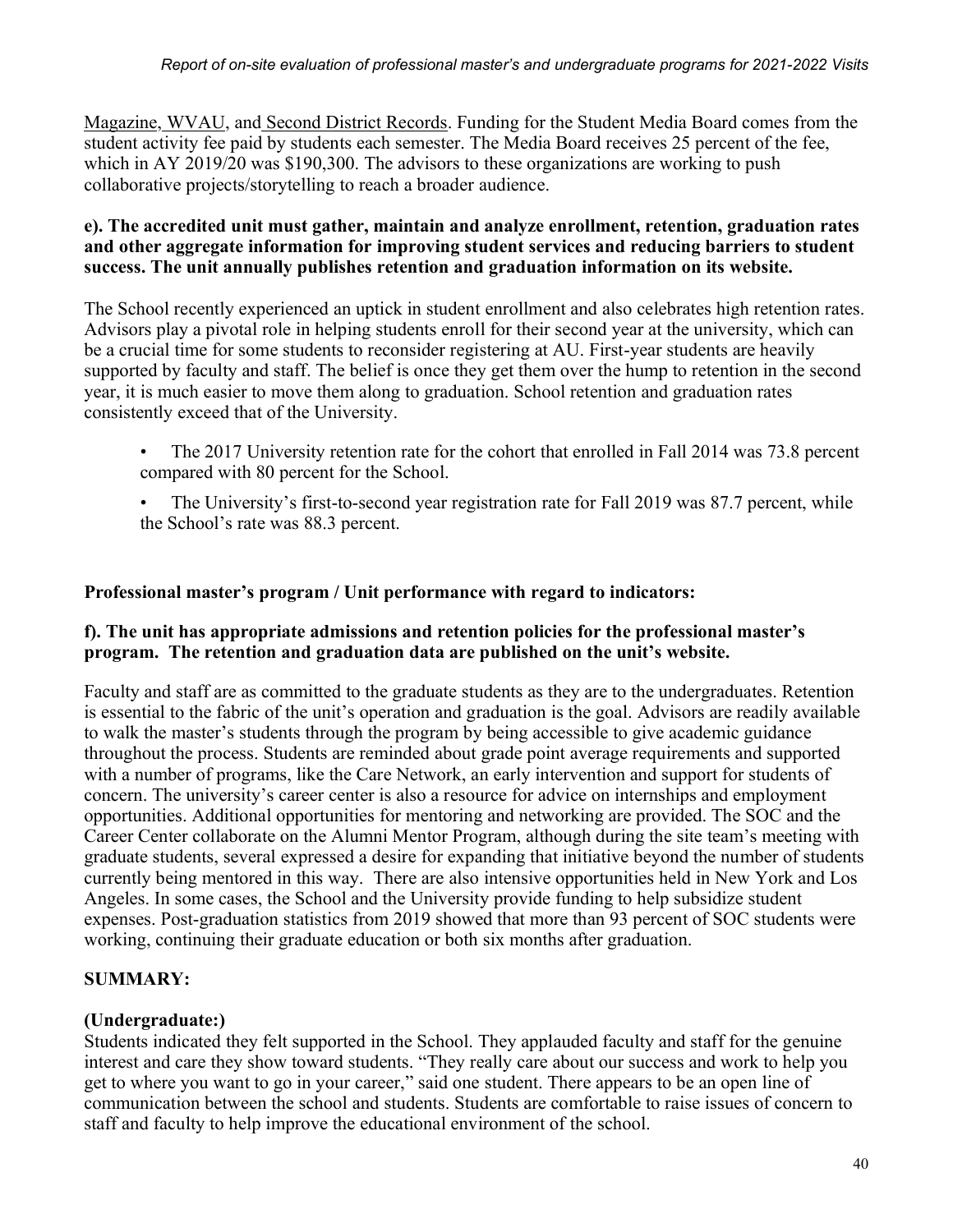#### **(Professional Master's:)**

There is clearly less hand-holding at the graduate level with students and, while they recognize the difference, students feel supported by the efforts put forth by the school and university. There is opportunity to expand the graduate mentorship program with alumni, as several students longed to have that opportunity.

**Overall evaluation (undergraduate program), compliance/noncompliance: COMPLIANCE**

**Overall evaluation (professional master's program), compliance/noncompliance: COMPLIANCE**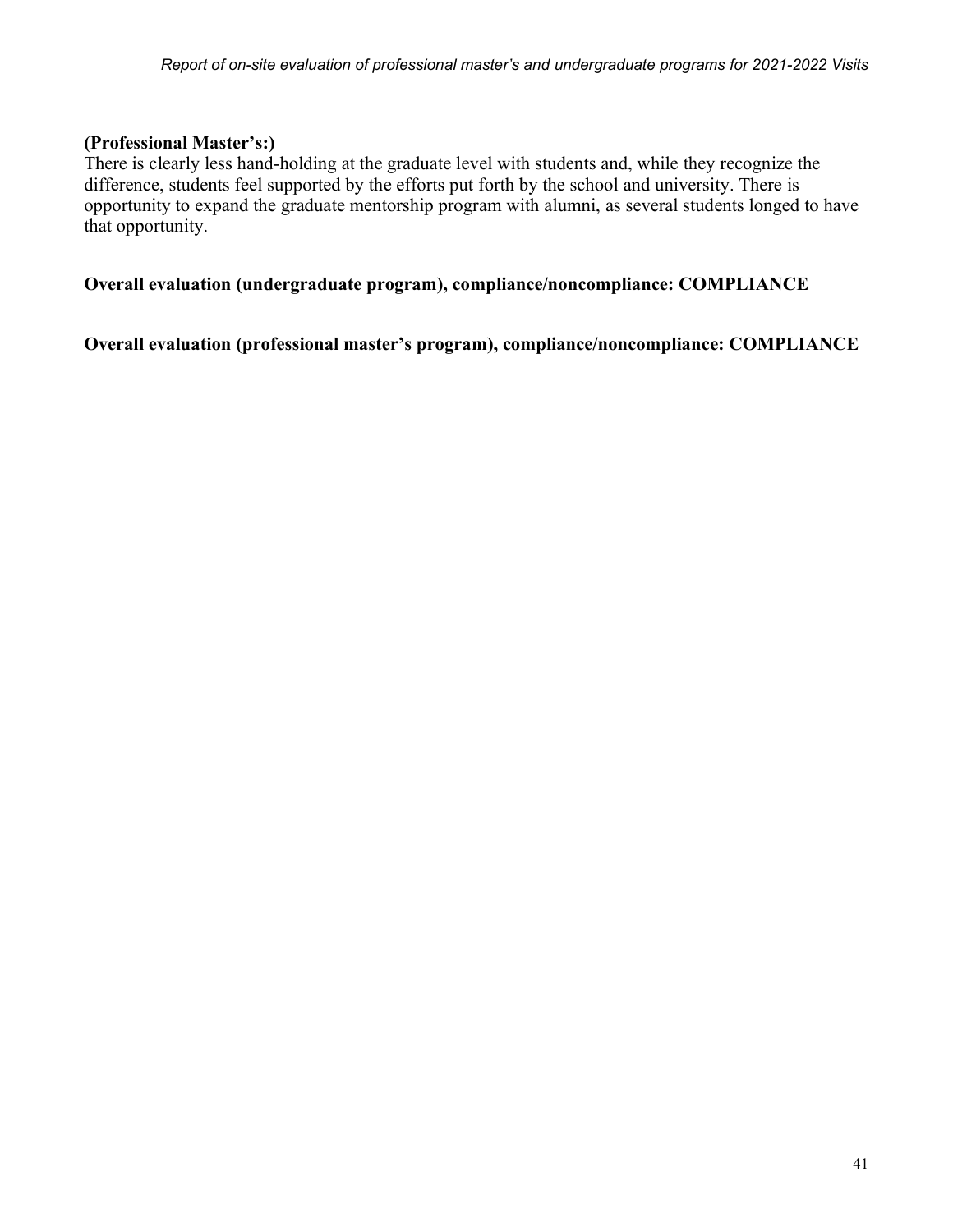#### **PART II — Standard 7: Resources, Facilities and Equipment**

#### **Unit performance with regard to indicators:**

#### **a). The unit has a detailed annual budget for the allocation of its resources that is related to its long-range, strategic plan.**

Budget information in the self-study was confusing, but ultimately our questions were answered sufficiently, and affirmed that the allocation of resources supports the strategic plan.

#### **b). The resources that the institution provides are adequate to achieve the unit's mission. The resources are fair in relation to those provided other units.**

With an operating budget of \$12.6M and a total budget of \$16.8M, which includes the consulting contract for the School's online master's and graduate financial aid, funding is adequate to achieve the School's mission, and seems to compare favorably with peer programs. The FY21 operating budget was 8 percent over FY16, even with reductions in spending tied to the pandemic. The total budget for FY21 was even with FY16, with variations during the years in between, a trajectory that bears watching.

The conventional wisdom is that this faculty is "doing a lot with a little" and, in fact, there are areas of significant need. For example, support services were lagging at the time of the site team visit, due to open positions. However, there was general acknowledgement that filling those positions will alleviate the pressure, and the intention to fill those positions was affirmed by the Dean. Likewise, travel funds are viewed as paltry. Travel allocations are made out of limited Division budgets and are rarely sufficient to cover the total cost of attending conferences out-of-state, much less overseas.

The School appears to need more discretionary funds to address strategic opportunities, external communications/marketing, and travel to raise the School's profile and reputation. More robust fundraising, particularly among successful alumni, could support these initiatives and offers significant potential.

#### **c). The facilities of the unit enable and promote effective scholarship, teaching and learning.**

The School's home, the McKinley Building, was completely renovated in 2016 in a \$26M project that was completed before the last reaccreditation review. It is considered "state of the art" and includes some of the best technology on AU's campus. Its showcase is the Media Innovation Lab (MIL), a flexible and highly visible space that is used for TV production, classes and events. In addition, there are four well-equipped computer labs, modern classrooms with all of the technology needed for online learning, and attractive spaces where students can study alone or confer in teams.

At 55,000 square feet, space is adequate and enables 91 percent of the School's classes to be held in McKinley, supporting a sense of community and connection. Nevertheless, the building is beginning to feel restrictive. For example, Broadcast students complained that the TV production facilities in the Media Innovation Lab are only available to two classes that are limited to 18 students. Also, some of the features brought in with the renovation, such as the video wall in the MIL, are nearing the end of their lifespan.

### **d). The institution and the unit provide faculty and students with equipment or access to equipment to support its curriculum and the research, creative and professional activities of the faculty**.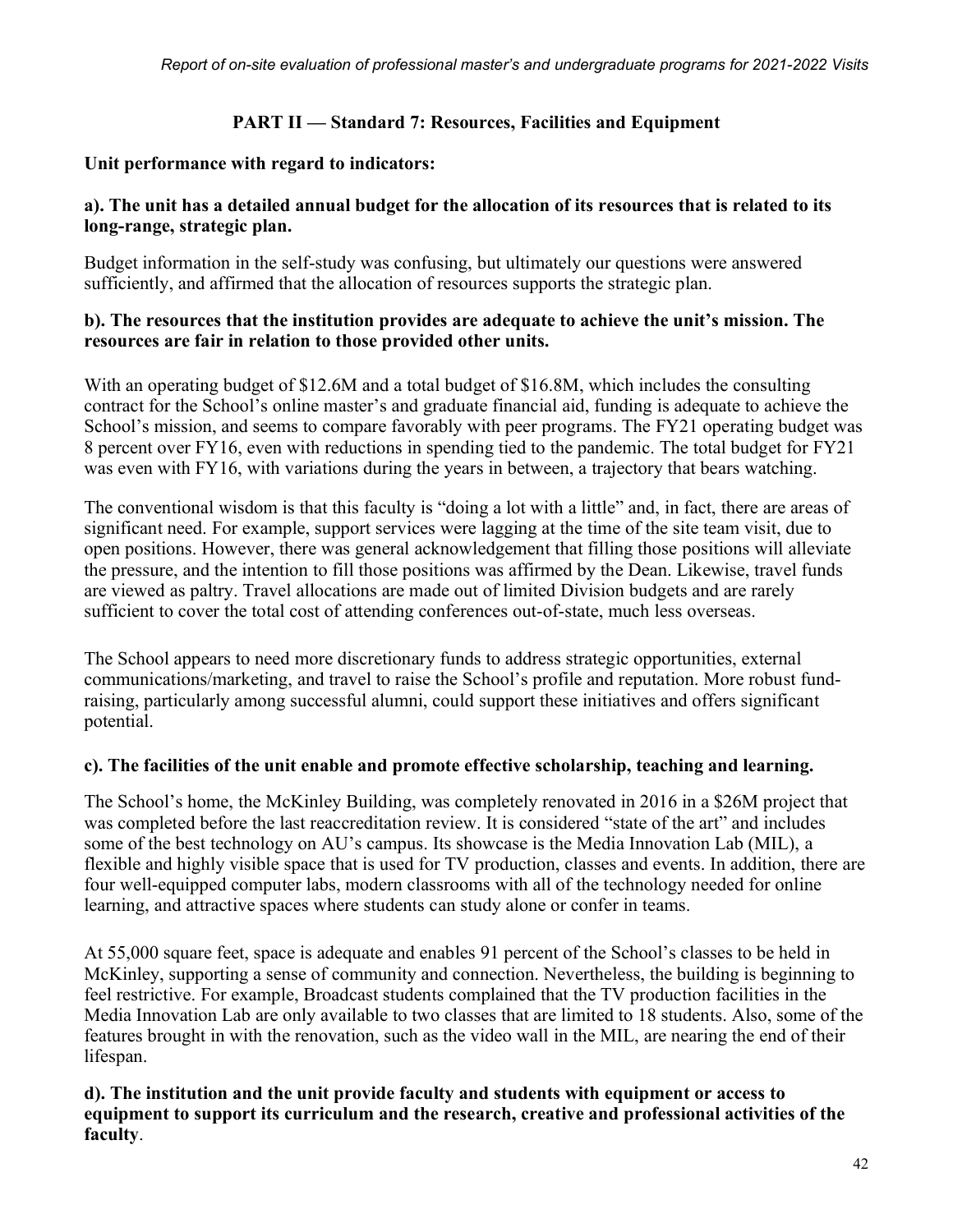Faculty testified that equipment is adequate and available. However, there is widespread recognition that much of that equipment is reaching the end of its life expectancy and will need to be updated or replaced in the near future. There is concern that the funds to do this are elusive. The School has a \$282,000 annual budget for equipment, an allocation from the University based on the amount of student technology fees that were collected by the School before the fees were sunset.

A new inventory software package enhances management of student equipment, enabling 24/7 reservations. There are 90 HD-quality camera kits, which is ample for the classes teaching video. However, these 90 kits will need to be replaced over the next few years and the technical services director has developed a plan to do so in waves.

The tech team is given high marks in general and is sufficiently staffed at 8 full-time and 15 part-time employees, with the director getting particularly high marks for his attention to faculty and student needs. Occasionally some of the more specialized technology stretches the team beyond capacity.

### **e). The institution and the unit provide sufficient library and information resources to support faculty and student research and professional development.**

This is deemed sufficient.

### **SUMMARY:**

### **(Undergraduate:)**

Budget cuts during the pandemic have been offset by the curtailment of travel and entertainment. Facilities and equipment are adequate or better, but will be cycling into deficiencies over the next two or three years, a situation that will need to be addressed before the next accreditation review.

There is a general consensus that discretionary funds to support investment in strategic initiatives and innovation are limited. This is a concern that deserves attention going forward, and there is a recognition that fund-raising, especially among successful alumni, deserves a higher priority at all levels of the institution. Since 2018, alumni have committed only \$3.2M.

Funding from tuition and University allocations support experiential learning and application in realworld settings, scholarships and financial aid for students, and the hiring of highly qualified faculty - most with some measure of industry experience in addition to their scholarly qualifications.

### **(Professional Master's:)**

The graduate programs are intrinsically and accordingly supported, with additional funding from the University for Work/Study support.

### **Overall evaluation (undergraduate program), compliance/noncompliance: COMPLIANCE**

### **Overall evaluation (professional master's program), compliance/noncompliance: COMPLIANCE**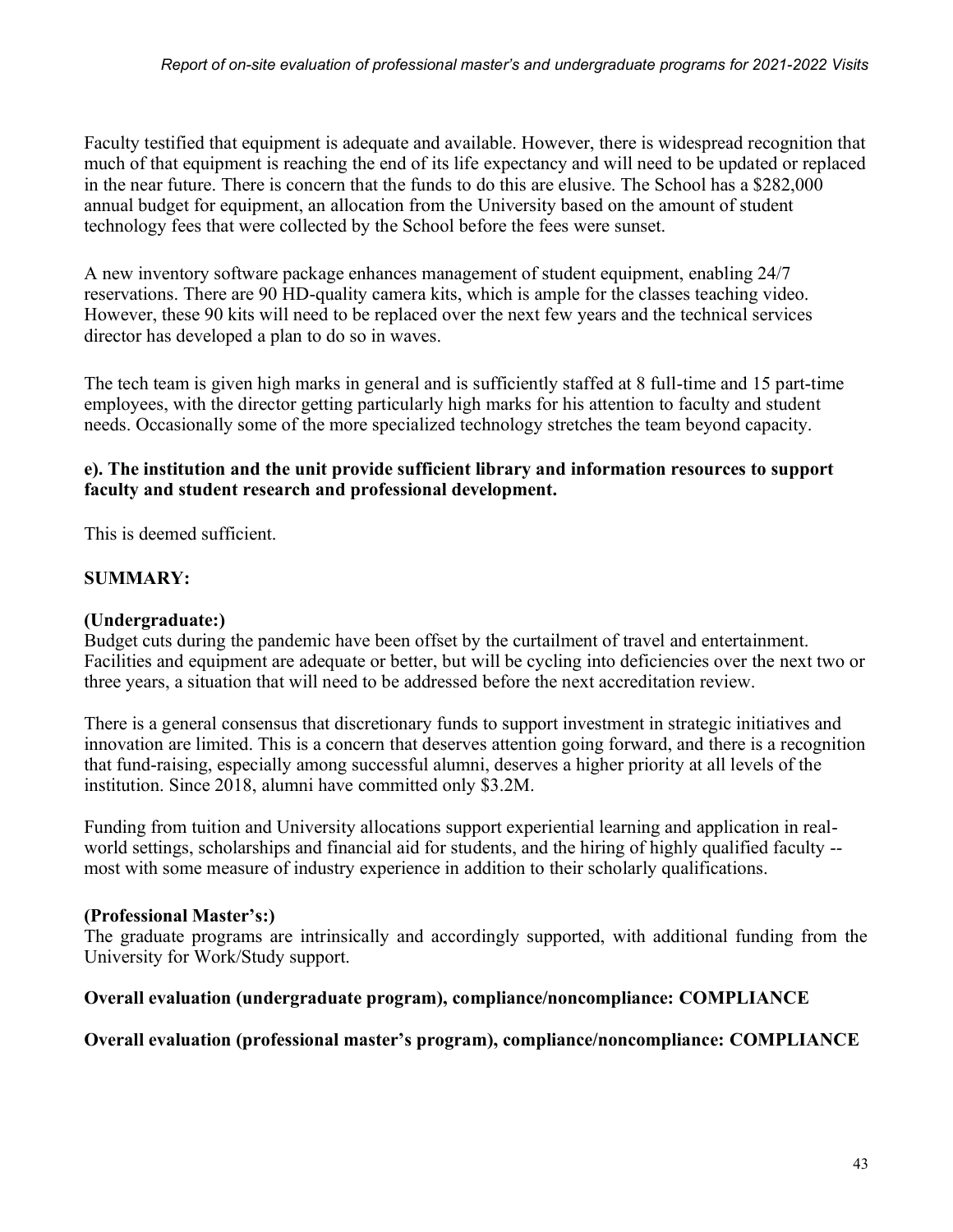#### **PART II — Standard 8: Professional and Public Service**

#### **Unit performance with regard to indicators:**

#### **a). The unit consults and communicates regularly with its alumni and is actively engaged with alumni, professionals and professional associations to keep curriculum and teaching, whether onsite or online, current and to promote the exchange of ideas.**

The School has an exceptional lineup of industry partnerships that capitalizes on its fortuitous location in the nation's capital. These alliances directly benefit students and keep the School in touch with the front lines of the professions -- informing curriculum changes and other programmatic updates, investments in technology, and experiential offerings. Individual faculty also have industry connections that keep the lines of communication and affinity open.

The School sends quarterly email newsletters to its alumni and is considering a monthly frequency. Separate newsletters are distributed by the Center for Environmental Filmmaking, the Investigative Reporting Workshop and the Journalism Division. Development communicates with alumni through personal emails, calls and visits. The University Alumni Relations team also distributes regular alumni newsletters.

The Journalism Division produces a newsletter at least three times a year to spotlight the work of students, faculty and alumni. In addition, the Division regularly invites alumni to speak to classes and often turns to alumni for adjunct teaching. Alums, predominantly from the Beltway, also serve on panels and often judge student work in specific courses, such as Backpack Video Journalism.

The Public Communication Division has a private LinkedIn group for alums and current students, where it shares news, job openings, and internship postings. The group was established in 2008 and has grown to more than 2,000 members.

The new Dean has plans to reinstate the School's alumni advisory council.

#### **b). The unit provides leadership in the development of high standards of professional practice through such activities as offering continuing education, promoting professional ethics, evaluating professional performance, and addressing communication issues of public consequence and concern.**

As the long and impressive list of activities attests, faculty have made a strong commitment to professional and public service. They have served in a number of capacities for national and international organizations and volunteer their time to judge contests. They are frequent panelists and high-profile speakers through such programs as American Forum, the Investigative Reporting Workshop and the Center for Media and Social Impact. They are frequently interviewed by national media on media-related topics of strong public interest. Some have been recognized for their service with major awards such as Ida B. Wells Award for a lifetime of work supporting diversity and inclusion in the newsroom and the Nonprofit News Lifetime Achievement Award.

SOC Skills Intensives, offered between 2018 and 2020, were a series of hybrid professional development opportunities for communication practitioners and graduate students. At the other end of the spectrum, the two-week Discover the World of Communication is surely one of the largest summer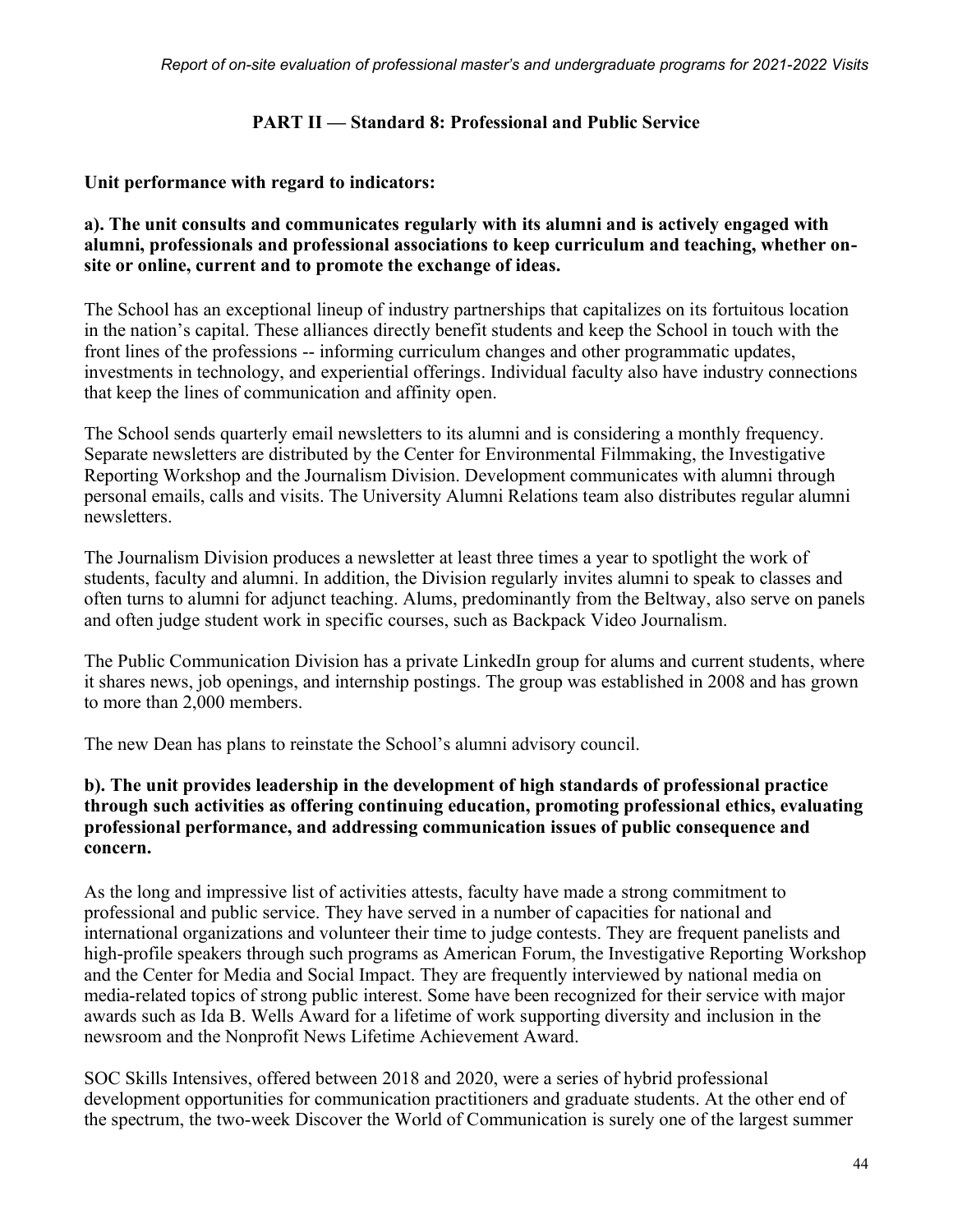programs for high school students, with an enrollment of several hundred students each summer – prior to the pandemic, when the program had to be migrated online.

#### **c). The unit contributes to the improvement of journalism and mass communication as academic disciplines by supporting the faculty's involvement in academic associations and related activities.**

Faculty attend regional and national conferences, such as AEJMC and PRSA, but financial support for these endeavors is limited. Typically, each faculty member attending a conference that involves travel is given an allocation that covers some, but not all, of the cost.

#### **d). The unit contributes to its communities through unit-based service projects and events, service learning of its students and civic engagement of its faculty.**

The School's commitment to professional and public service is a guiding principle and it is clear that the faculty in both the Journalism and Public Communication Divisions endeavor to involve students in public-facing service projects. This engenders a strong service ethic while affording hands-on experience in the field. For example, two professors took students to cover the New Hampshire and South Carolina primaries in the last presidential election. Another team of students covered the most recent governor's race in Virginia from Richmond. Students have traveled to disaster areas after hurricanes and to cover protests in the nation's capital.

### **e). The unit supports scholastic journalism through such activities as faculty workshops, visiting lectures and critiques of student work.**

Before the pandemic, 600 high school journalism students attended annual summer journalism camps and workshops hosted by the School through two programs – Discover the World of Communication and the National Student Leadership Conference. The classes were held at American University and U.C. Berkeley's campuses and during the pandemic have been online. Classes are offered in animation, broadcast journalism, filmmaking, newswriting and investigative reporting, along with leadership training and educational field trips. The classes are taught by AU SOC professors and working professionals.

Also, for more than 15 years, the School has supported The Urban Journalism Workshop, an initiative established by the Washington Association of Black Journalists that trains students in the basics of newspaper, broadcast and multimedia journalism and gives career guidance. The School provides access to its newsroom and TV production studios where students attend an eight-week program.

### **SUMMARY:**

### **(Undergraduate:)**

The School's outreach is impressive, capitalizing on its Beltway location and the opportunities to contribute to national conversations. The School's underlying philosophy is "turning public service into public media." The School has set service as one of its key strategic goals, noting that faculty and staff should "act on our values through social responsibility and service," which is part of the University's strategic plan.

Both the Journalism and Public Communication divisions have provided leadership in those areas and have worked with faculty and programs across the School and the University to amplify the public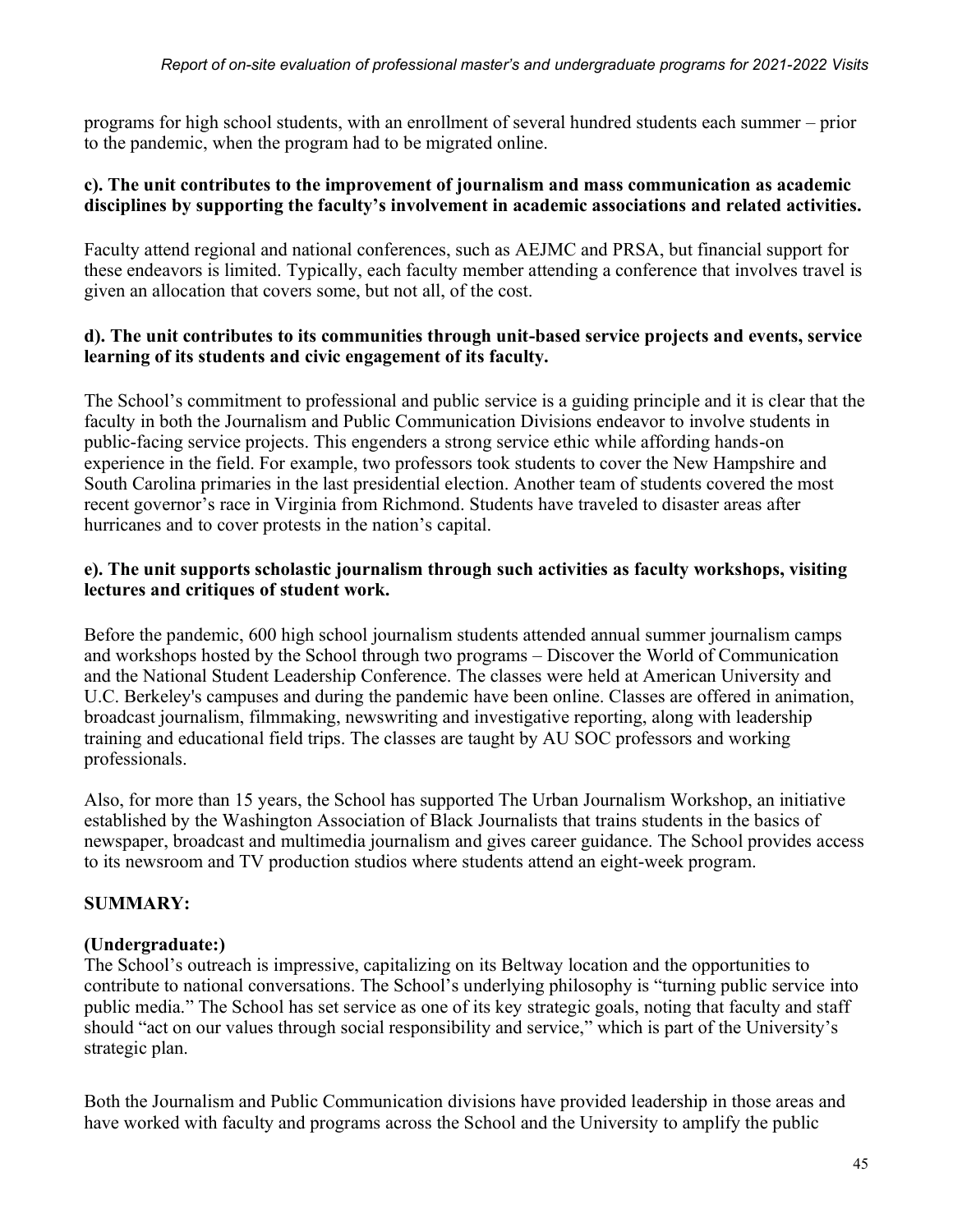service mission of the University community. These efforts are amplified by strategic alliances with industry partners that involve students and benefit communities.

#### **(Professional Master's:)**

Service and civic engagement are valuable components in the graduate programs, with student opportunities to get involved in public-facing service projects such as the elections courses, or the Investigative Reporting Workshop.

#### **Overall evaluation (undergraduate program), compliance/noncompliance: COMPLIANCE**

**Overall evaluation (professional master's program), compliance/noncompliance: COMPLIANCE**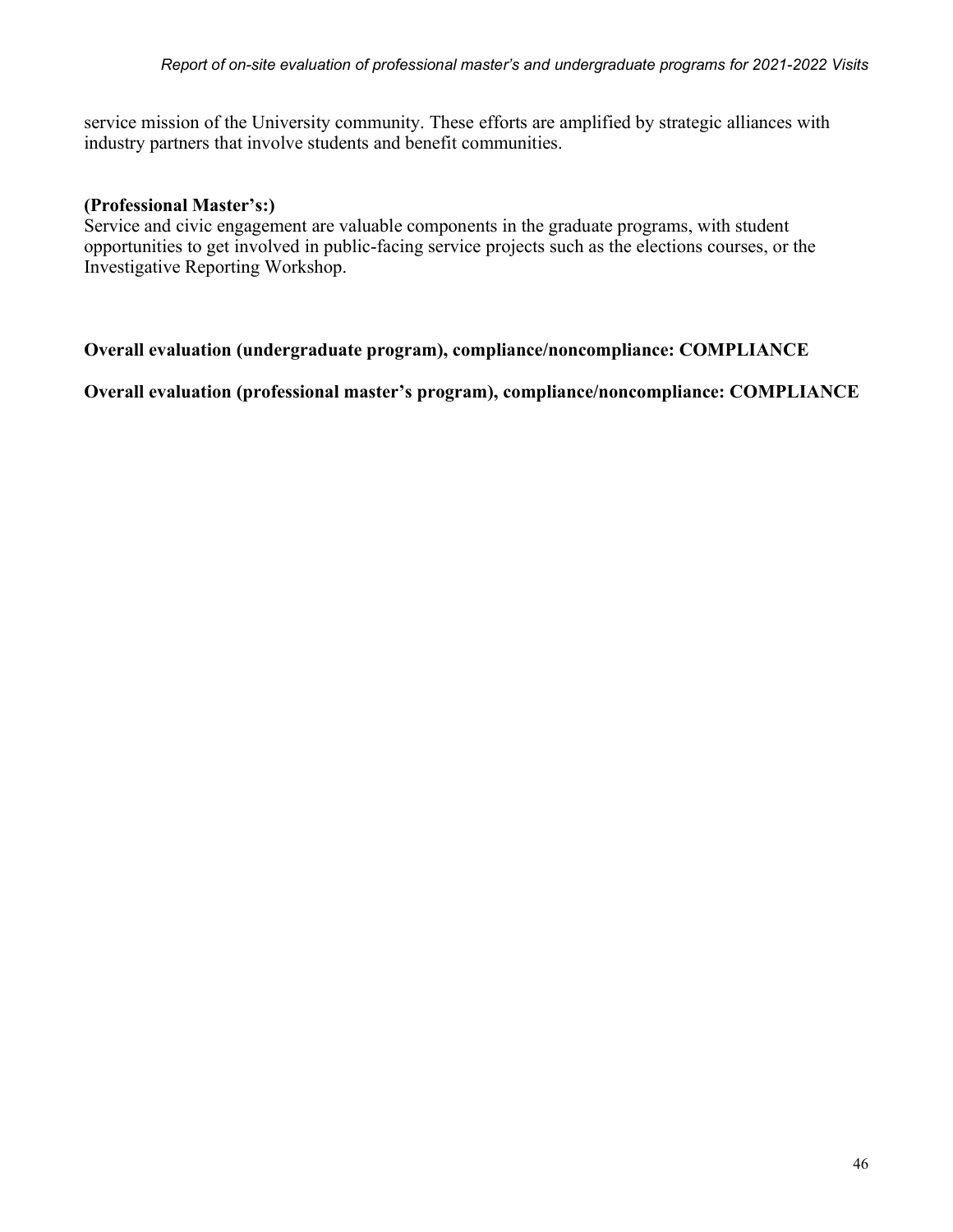### **PART II — Standard 9: Assessment of Learning Outcomes**

#### **Unit performance with regard to indicators:**

*The Accrediting Committee and Council seek site-team reports on assessment that are appropriately detailed for a judgment on compliance that is informed, fair and consistent from one team to another. Please respond to each of these questions in your report on indicators (a), (b) and (c):*

#### **a). The unit defines the goals for learning that students must achieve, including the "Professional Values and Competencies" of the Council.**

*• Who is in charge of the assessment program (e.g., administrator, sequence coordinator or faculty committee)?*

*• How has the unit verified that core and required courses cover all 12 of ACEJMC's professional values and competencies?*

*• How has the unit ensured that the syllabi for these courses state learning outcomes that address the values and competencies appropriate for each course?*

Assessment is handled by multiple people within the school, with a Public Communication professor as the School's elected representative on the Senate Committee. Mostly, however, it is managed within each Division, and has changed several times since the last accreditation. Until 2018, Public Communications used exit survey data to review the curriculum, including a half-day offsite retreat in November 2017, which resulted in a full evaluation of ways to ensure that the curriculum met learning outcomes. A new assessment model was introduced in Spring 2020, which included direct measurement, assessing the six undergraduate outcomes in the Portfolio course taken by all Public Communication seniors. This enables the Division to track student learning over time (and modality). In addition, outcomes are assessed by instructors of all Public Communication courses. The indirect measure of exit surveys is still included, with students rating their own learning outcomes on a scale from Poor to Excellent, but this is now included in a University survey of graduating seniors to ensure they are not bombarded with multiple survey requests.

For Journalism, learning outcomes were updated in 2020-2021, introducing a new rubric that is provided to an outside committee of journalism professionals. They assess the final course in the program to ensure compliance with learning outcomes. This was submitted to the Senate Committee in October 2021. No data was available for review at the time of the self-study.

All courses clearly state the learning outcomes in their syllabi and on the School of Communication website, but do not explicitly link these to the ACEJMC standards. The self-study did show which courses relate to each of the 12 professional values and competencies, but there should be a clearer link for students to understand the mapping.

#### **b). The unit has a written assessment plan that uses multiple direct and indirect measures to assess student learning.**

- *What direct measures of assessment does the unit use, where in the curriculum and when?*
- *What indirect measures does it use, where and when?*
- *Are these measures effective for assessing ACEJMC's professional values and competencies?*

The unit does not have a singular written assessment plan, but they do use both direct and indirect measures to assess student learning that, collectively, enable the School to assess ACEJMC's values and competencies.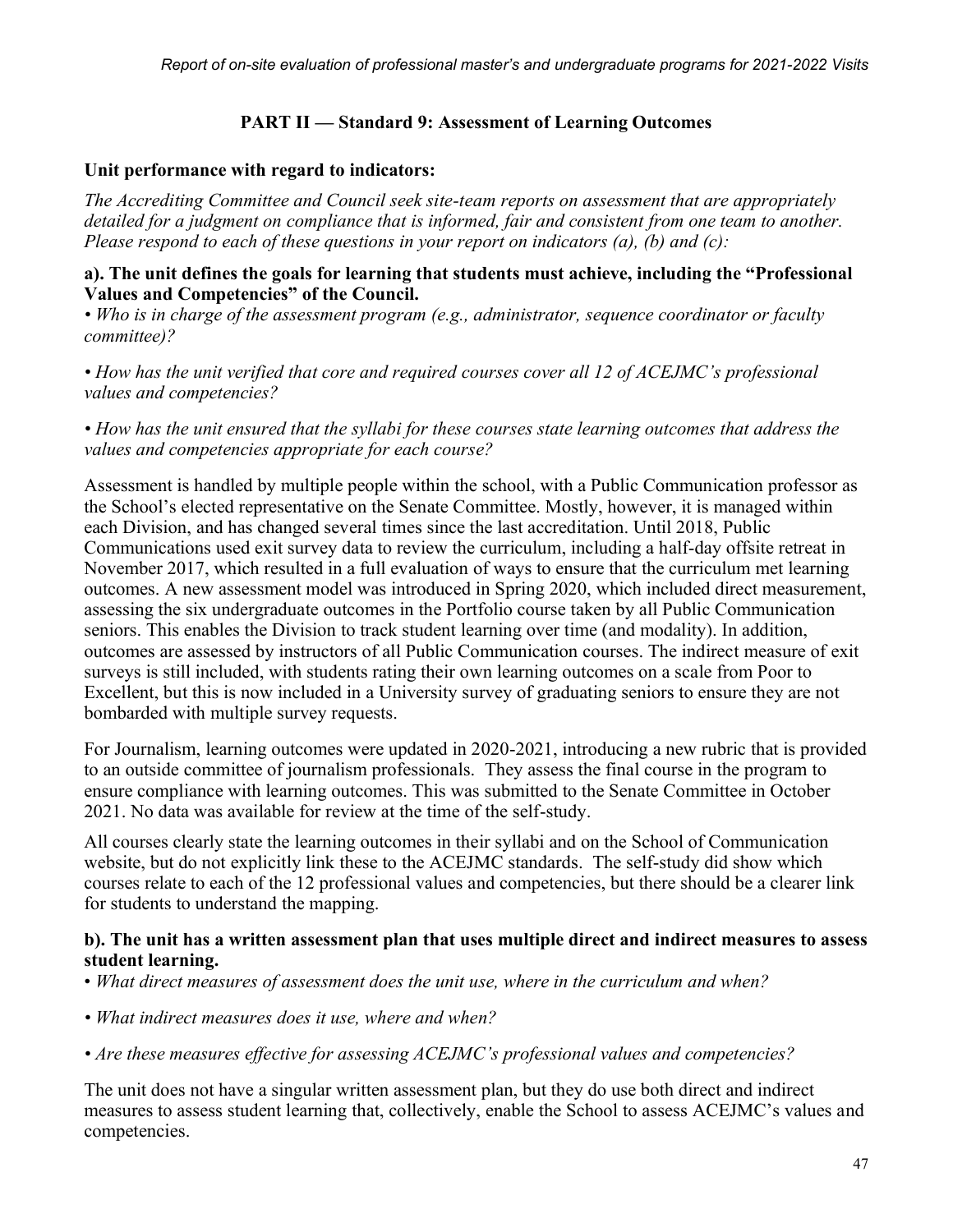The primary direct assessment used in both Public Communication and Journalism Divisions is the student survey, collected either at the end of a student's time in the School, or as a 'pre/post' survey undertaken early in the curriculum and then again near the end, to assess the extent of learning. For example, students in the Journalism program are asked to evaluate their knowledge related to five learning outcomes in COMM 462 (Journalism Capstone).

Indirect measures include general questions about the overall program from which students are graduating, along with alumni feedback and employer input through the internship program.

Data are analyzed over the summer, and then presented to the faculty in the early fall. At that time, the faculty determines if adjustments should be made to the overall curriculum. The most recent changes to the Journalism program will be discussed by the faculty in October 2022.

#### **c). The unit collects and reports data from its assessment activities and applies the data to improve curriculum and instruction.**

• *How does the unit collect and analyze the findings and identify unsatisfactory learning of specific values and competencies?*

- What specific values and competencies had graduating classes not mastered satisfactorily?
- *How does the unit decide how to address these areas of concern and what actions did it take to do so?*
- *How does the unit evaluate whether its actions overcame the weaknesses in student learning and what were the results?*

### *• Was the program of data analysis and action effective for identifying and overcoming unsatisfactory student learning?*

Findings are collected primarily through student surveys. The areas that have raised concern since the last accreditation are in student mastery of research, as well as their readiness for managing new technologies. Both Divisions have responded to these issues, and taken action, including the addition of weekly quizzes for the Public Communication Research Methods class to ensure students are absorbing the material, and introducing new electives on Podcasting or Strategic Communications Analytics, or one-credit skills workshop classes related to new technologies such as social listening. Subsequent exit surveys have shown improvements in student satisfaction in both areas. Journalism revamped its COMM 504 course, Journalism Ethics, following the course evaluation in 2015 by outside professionals (the primary form of assessment at that time). They examined five midterm exams and five case studies papers in order to confirm that the course was meeting its stated learning objectives. Their recommendation, which was implemented, was that some of the case studies were outdated. Today, the cases include coverage of systemic racism, political partisanship and updated media ethics guidelines.

In conversations with faculty, each could point to specific changes made to their courses as a result of student feedback. While all of these are laudable, there is less clarity in how consistently findings lead to action taken.

#### **d). The unit maintains contact with the alumni to assess these experiences in the professions and to provide suggestions for improving curriculum and instruction.**

While the School does not, at this time, have an Alumni Advisory Board, it does have extensive contact with former students. They are frequently in the classroom as guest speakers; several have returned as adjunct instructors; and, they serve as judges in capstone courses for both Public Communication and Journalism. The School would benefit from reinstating the Advisory Board to provide ongoing feedback and the Dean intends to do so.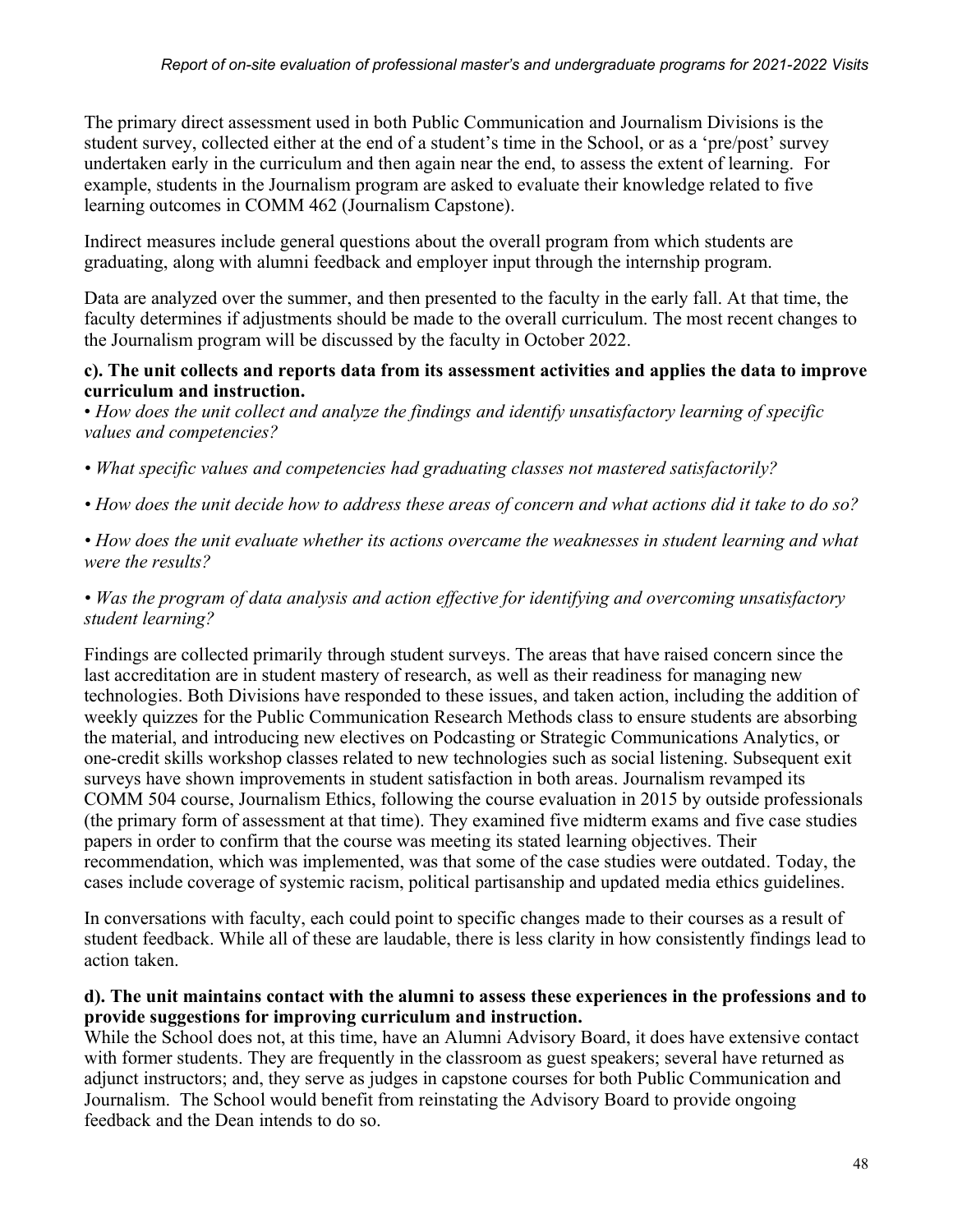#### **e). The unit includes members of journalism and mass communication professions in its assessment process.**

In April 2021, the Journalism Division introduced an assessment rubric for outside professionals to utilize in evaluating capstone projects. This direct measure includes specific targets to determine whether each learning outcome is being met based on the work a student produces for the capstone assignment. This is a promising initiative, but no results were available at the time of the self-study.

However, there is informal involvement of professionals in assessment. The self-study noted that since the last accreditation report, at least three courses have incorporated professional panels who judge the students' final projects. One example cited was COMM 432, Backpack Video Journalism, where media professionals come in on the last day of class and are given a rubric to judge student work; they also provide feedback to both students and the faculty member.

### **SUMMARY:**

### (**Undergraduate**:)

Both Journalism and Public Communication programs utilize multiple forms of program assessment, including direct (exit surveys, pre/post surveys, and professionals' input). The Divisions are highly responsive to the feedback they receive, adjusting or enhancing courses as they see fit. They work to align their outcome measures to the University's requirements on assessment. In doing so, the School should coordinate across Divisions to create optimal consistency across Journalism and Public Communication assessment.

#### (**Professional Master's:):**

While many of the challenges with assessment noted for the undergraduate programs apply similarly to the Master's programs, there have been additional and noteworthy efforts introduced within the School of Communication at the graduate level to enhance its assessment of learning outcome. The main assessment for the Masters in Public Communication, introduced in 2020, includes a rubric that evaluates student learning at an early point in the graduate program (Principles of Strategic Communication) and then again at the end of the program (Capstone). Student surveys are also included, along with professionals' input when they judge student work. In some ways, the two Masters programs seem to have a more cohesive approach to assessment that should be applied to the undergraduate programs too.

For the MA in Journalism and Public Affairs, the direct measures include asking graduate students in COMM 720 and COMM 725 to use their in-depth capstone reporting project to evaluate and review the five learning outcomes established for the program. The indirect measures also include asking students more general questions about the overall program in the form of an exit survey.

### **Overall evaluation (undergraduate program), compliance/noncompliance: COMPLIANCE**

**Overall evaluation (professional master's program), compliance/noncompliance: COMPLIANCE**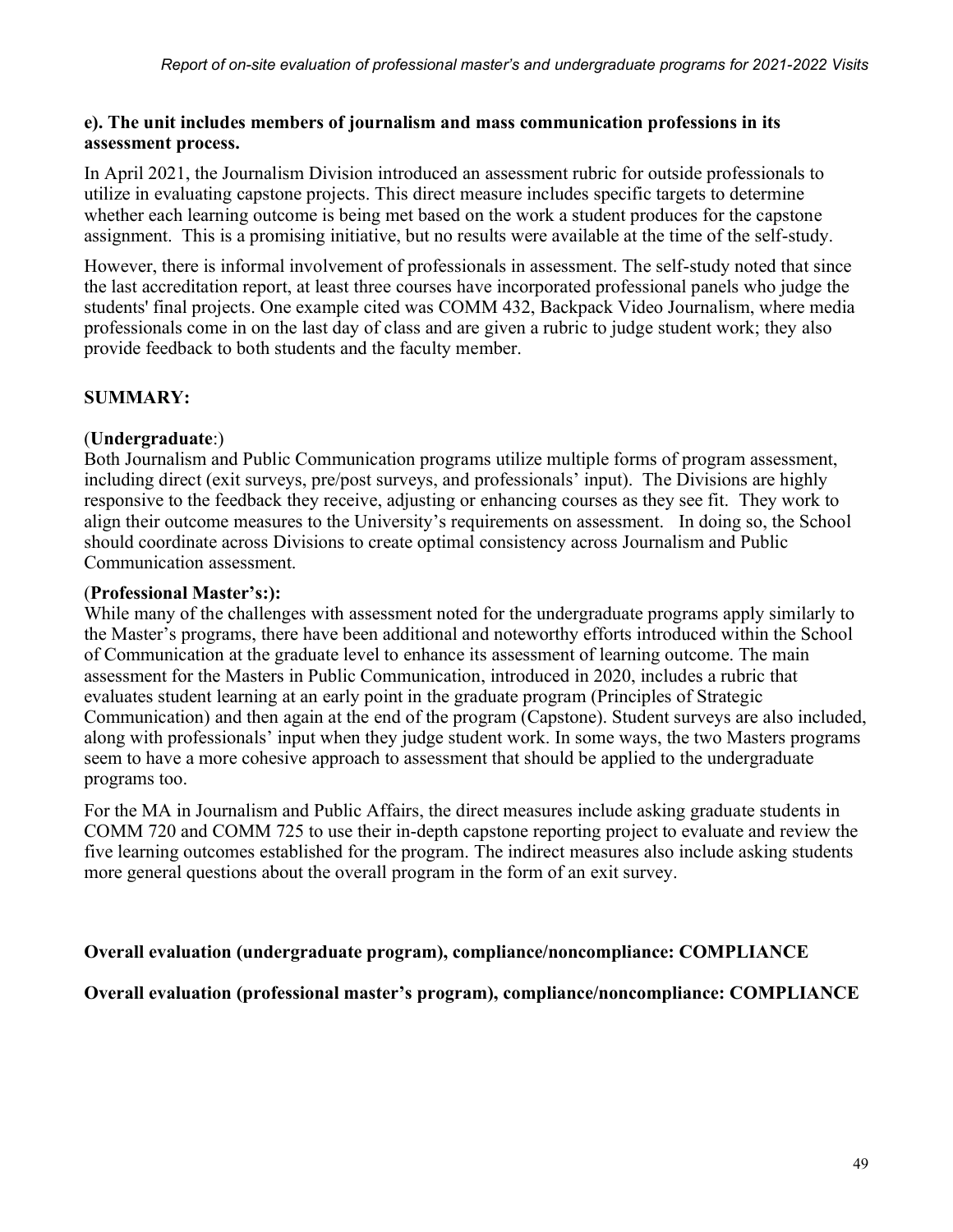### **PART III: Summary by site visit team of the undergraduate program**

### **1) Summarize the strengths and weaknesses of the unit.**

### **Strengths:**

- A new dean who has broad support from faculty, staff, and students
- Faculty who are collegial, engaged and productive
- Access to committed and long-term adjunct faculty in a major media market
- Experiential learning opportunities that are unrivaled
- A building and facilities that are modern and professional (but equipment will need some reinvestment in the next few years)
- Internships and fellowships that place students in top-tier media and public relations organizations, often with financial support
- The caliber of students and their pride in the program

### **Weaknesses:**

- Lack of diversity among the full-time faculty
- Assessment that is uneven and not clearly tied to ACEJMC Values and Competencies
- A diminished focus on strategic planning for the past three years
- Uneven advising at the University level
- Not enough funding to support faculty travel that would make the School more visible and influential
- Insufficient emphasis on securing major gifts from successful alumni

# **2) List the standards with which the unit is not in compliance.**

 $N/A$ 

**3) Summarize the problems or deficiencies that should be addressed before the next evaluation (i.e., related to non-compliance with standards).**   $N/A$ 

**4) In the case of a recommendation for provisional accreditation, list the deficiencies that should be addressed before the provisional status can be removed.**

 $N/A$ 

**5) In the case of a recommendation for denial of accreditation, clearly and fully explain the reasons that led to that recommendation.**

 $N/A$ 

**6) If the unit was previously accredited, summarize the significant deficiencies noted in the previous report and the actions taken to correct them. If the unit was in noncompliance in the same standard(s) on the previous two visits, identify the standard(s) and the problems noted. Explain actions taken to correct the problems.**

*A need to continue to more aggressively pursue private funds to provide additional support for students and the program.* The School has gone through two leadership changes and continues to navigate the pandemic. The arrival of the new dean has created optimism for improvement in fundraising. Steps have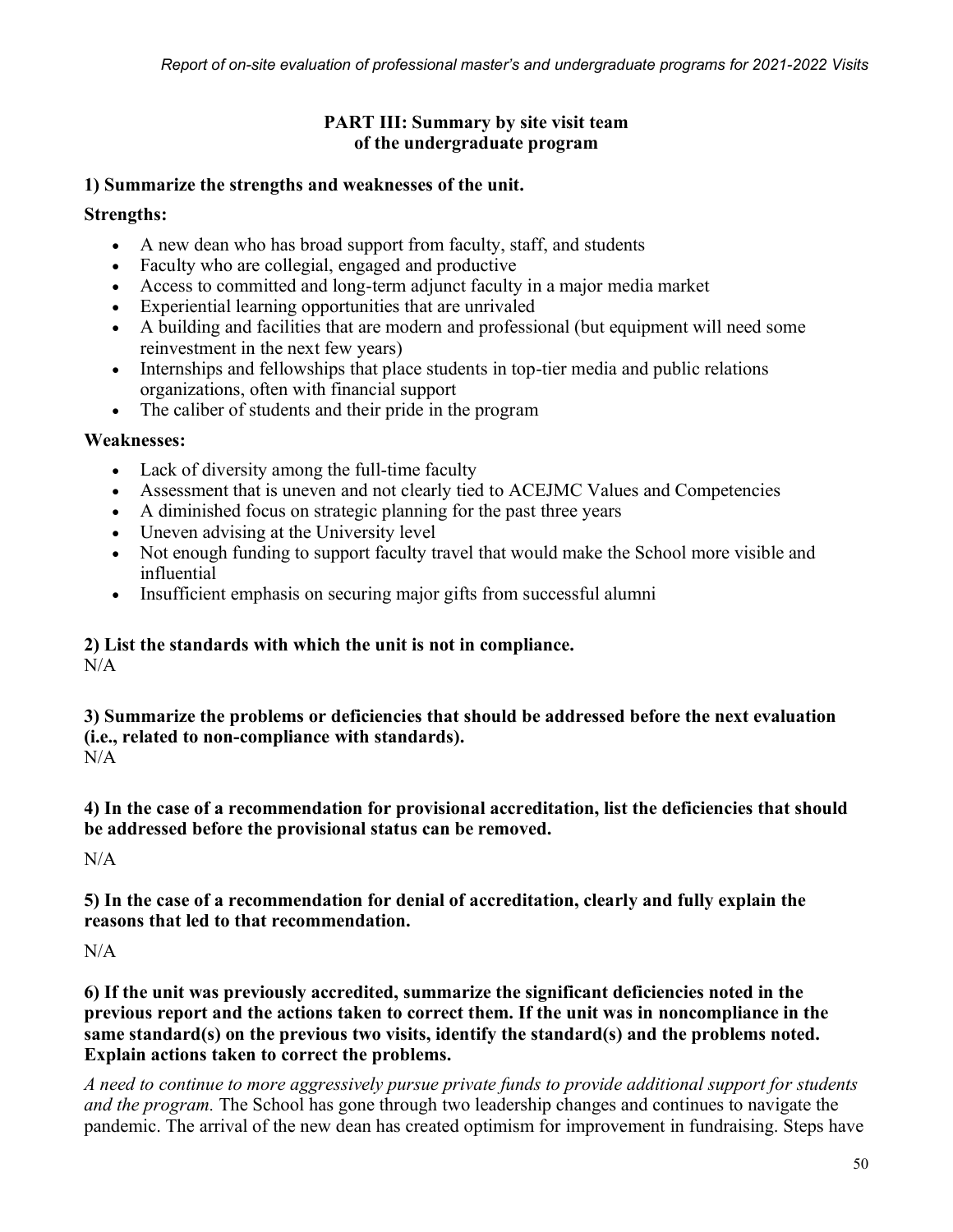also been taken to strengthen the capacity of the central development office, and a new development officer assigned to the School should provide new momentum to the School's fundraising efforts.

*A need to continue to evaluate the curriculum and adapt rapidly to the changing media landscape.* Both Journalism and Public Communication have undergone numerous curriculum changes during this cycle. The students are pleased with the quality of the advanced courses and the faculty who are teaching them, both full-time and, particularly, adjuncts.

*A need to continue to maintain a diverse and balanced faculty to best meet the needs of the students.* The lack of diversity among full-time faculty continues to be a challenge. The new dean has a commitment to addressing this through improved recruitment as positions become available. The School effectively utilizes adjunct faculty. In the past three years, adjunct faculty have taught roughly 60 percent of all courses. Students rave about the quality of their classes that are taught by adjuncts, who are current in the profession.

#### **7) The self-study is the heart of the accrediting process, and often the quality of that document determines the degree of success of the accrediting visit. Summarize the team members' judgment of the self-study.**

The School had to postpone its visit by a year due to the pandemic. During the writing of the self-study, the main author had to step down and others had to step in. The site team appreciates all of the hard work by the team, but, unfortunately, the self-study was inconsistent and lacked continuity and clarity. The site team had to ask a lot of questions to find data and gain clarity on the information provided. Some questions could not be answered.